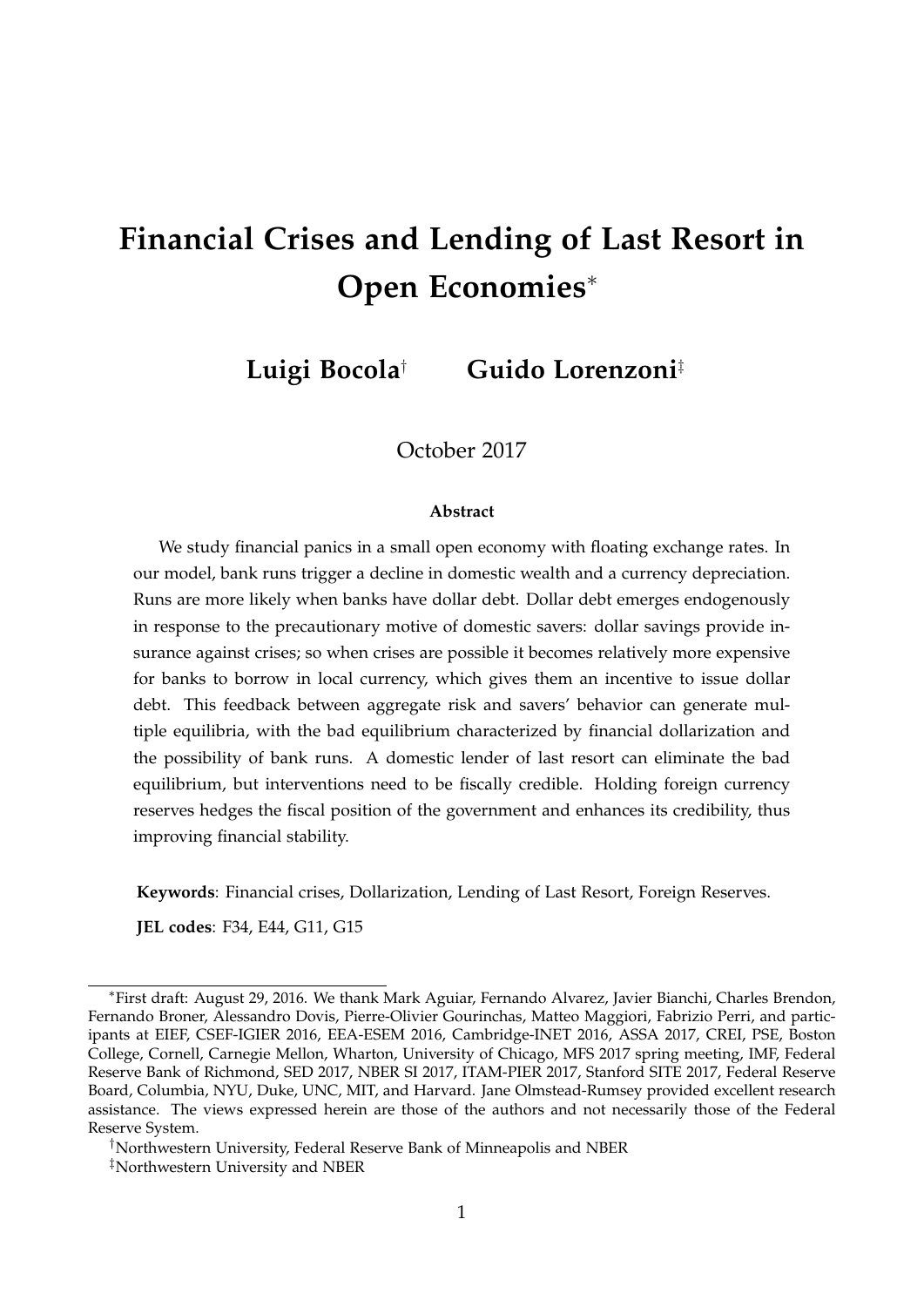## **1 Introduction**

After the financial crisis of 2007-2008, there has been a renewed interest in understanding financial panics and in designing appropriate policy responses. Financial panics are situations in which banks suddenly lose access to short-term funding, leading to asset sales, a sharp downward adjustment in asset prices, and a contraction in credit. The standard recipe for dealing with financial panics is relatively well understood, going back to [Bagehot](#page-39-0) [\(1873\)](#page-39-0). The central bank can stop a panic by providing ample access to emergency funding to distressed banks, that is, by acting as a lender of last resort.

For emerging economies with an open capital account, financial panics tend to go together with other sources of stress. A domestic financial crisis is often associated with an international flight from domestic assets that leads to a depreciation of the domestic currency [\(Kaminsky and Reinhart,](#page-42-0) [1999\)](#page-42-0). A depreciation in turn can further exacerbate the crisis if, as is often the case, domestic banks or firms are indebted in foreign currency [\(Krugman,](#page-42-1) [1999\)](#page-42-1). This combination of tensions makes it especially challenging for domestic authorities to effectively act as lenders of last resort. Financing the intervention by expanding the domestic money supply can lead to inflationary concerns and further exacerbate the currency depreciation. Financing it by issuing government bonds may be limited by investors' concerns about public debt sustainability.

Several economists and policymakers have suggested that the buildup of foreign currency reserves in emerging markets over the past twenty years is a response to the challenges just described. A large stock of foreign reserves, the argument goes, helps domestic authorities intervene in a financial panic, acting—in Mervyn King's language—as do-it-yourself lenders of last resort in US dollars to their own financial system.<sup>[1](#page-1-0)</sup> The idea that reserves are needed to fight the combination of an "internal drain" (a domestic bank run) with an "external drain" (a capital flight) also goes back to [Bagehot](#page-39-0) [\(1873\)](#page-39-0), and it has been recently articulated by [Obstfeld, Shambaugh, and Taylor](#page-42-2) [\(2010\)](#page-42-2), who provide cross-country empirical evidence in its support.<sup>[2](#page-1-1)</sup> Complementary evidence by [Gourinchas and Obstfeld](#page-41-0) [\(2012\)](#page-41-0) shows that foreign currency reserves are indeed effective at reducing the probability of financial crises.

There are, however, several open questions regarding lending of last resort in emerging market economies. The theoretical argument for why reserves help lending of last resort

<span id="page-1-1"></span><span id="page-1-0"></span><sup>&</sup>lt;sup>1</sup>From a speech given as governor of the Bank of England [\(King,](#page-42-3) [2006\)](#page-42-3).

<sup>&</sup>lt;sup>2</sup>They show that the size of the banking sector, measured by bank deposits, plays a crucial role in explaining variation in reserves holdings across countries and across time. In related work, [Aizenman and Lee](#page-39-1) [\(2007\)](#page-39-1) document that foreign reserve stocks are related to financial openness and to measures of exposure to financial crises.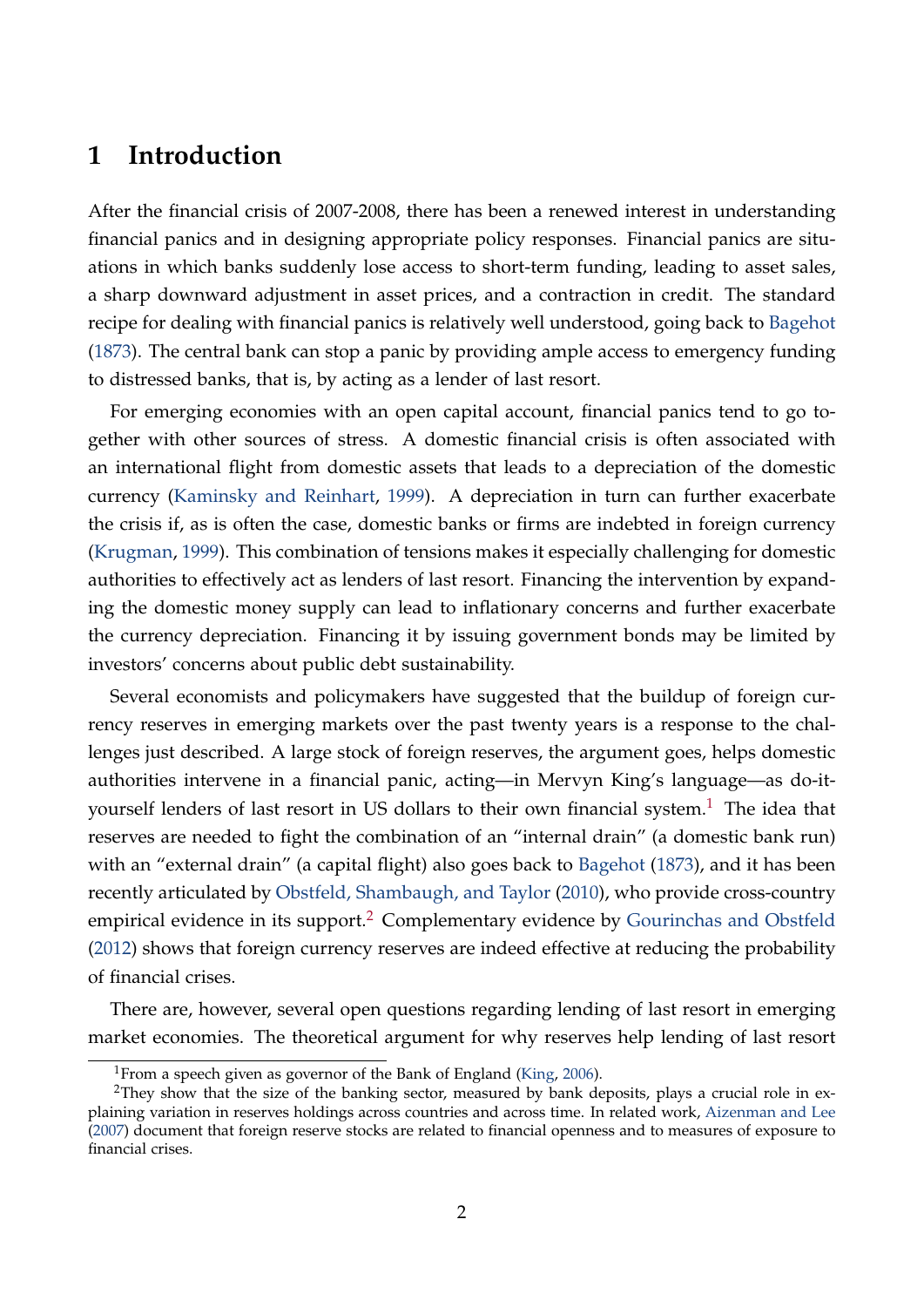has been developed in the context of pegged exchange rate regimes. $^3\,$  $^3\,$  $^3\,$  It is thus puzzling that the acceleration in reserve accumulation by emerging markets occurred over a period during which many of these economies abandoned hard pegs and opted for more flexible exchange rate arrangements. What is the argument for reserve accumulation in a floating exchange rate regime? Furthermore, a common concern with ex post financial interventions is that they can distort incentives to take risk ex ante. In our context, the concern is that the accumulation of reserves to support the financial sector during a crisis might backfire and induce domestic agents to borrow more in foreign currency, through a mechanism similar to the one in the literature on bailout guarantees [\(Burnside, Eichenbaum, and Rebelo,](#page-39-2) [2001a;](#page-39-2) [Schneider and Tornell,](#page-43-0) [2004;](#page-43-0) [Farhi and Tirole,](#page-41-1) [2012\)](#page-41-1). This means that we need to address two questions: What are the fundamental forces that give domestic agents incentives to borrow in foreign currency? Do these incentives get worse when government intervention is expected?

In this paper we formulate a model that can help us understand how panics play out in open economies and shed some light on the questions above. Our model features a fully flexible exchange rate regime and it captures explicitly the decisions of the private sector regarding the currency composition of its assets and liabilities. First, we show that our environment can generate multiple equilibria with a bad equilibrium in which domestic financial institutions primarily issue dollar debt and are prone to runs. Differently from existing theories, dollar debt arises in equilibrium because domestic savers want to save in dollars as a way of insuring against financial panics. We then provide an argument for why foreign currency reserves improve financial stability in a floating exchange rate regime. The main idea is that reserves are a good hedge against the pessimistic expectations of the private sector, and they can thus help official authorities to credibly intervene to eliminate bad equilibria. Surprisingly, in our framework these interventions can have a stabilizing effect ex ante, leading to less dollar debt.

Our model combines ingredients from the recent macro-financial literature [\(Gertler and](#page-41-2) [Kiyotaki,](#page-41-2) [2010;](#page-41-2) [Brunnermeier and Sannikov,](#page-39-3) [2014;](#page-39-3) [He and Krishnamurthy,](#page-41-3) [2015\)](#page-41-3) with a standard open economy framework. There are two domestic agents, households and bankers, and risk-neutral international investors. Households work for domestic firms and save in domestic and foreign currency. Bankers borrow in domestic and foreign currency, and use these resources along with their accumulated net worth to purchase domestic assets, which are used as inputs in production. The model features two sources of financial frictions: banks face a potentially binding financial constraint, and foreign investors only

<span id="page-2-0"></span> $3$ The argument in [Bagehot](#page-39-0) [\(1873\)](#page-39-0) was made in the context of the gold standard. Modern versions of this argument— for example, the model in Section 3 of [Obstfeld, Shambaugh, and Taylor](#page-42-2) [\(2010\)](#page-42-2)— build on models of currency crises originating from unsustainable pegs.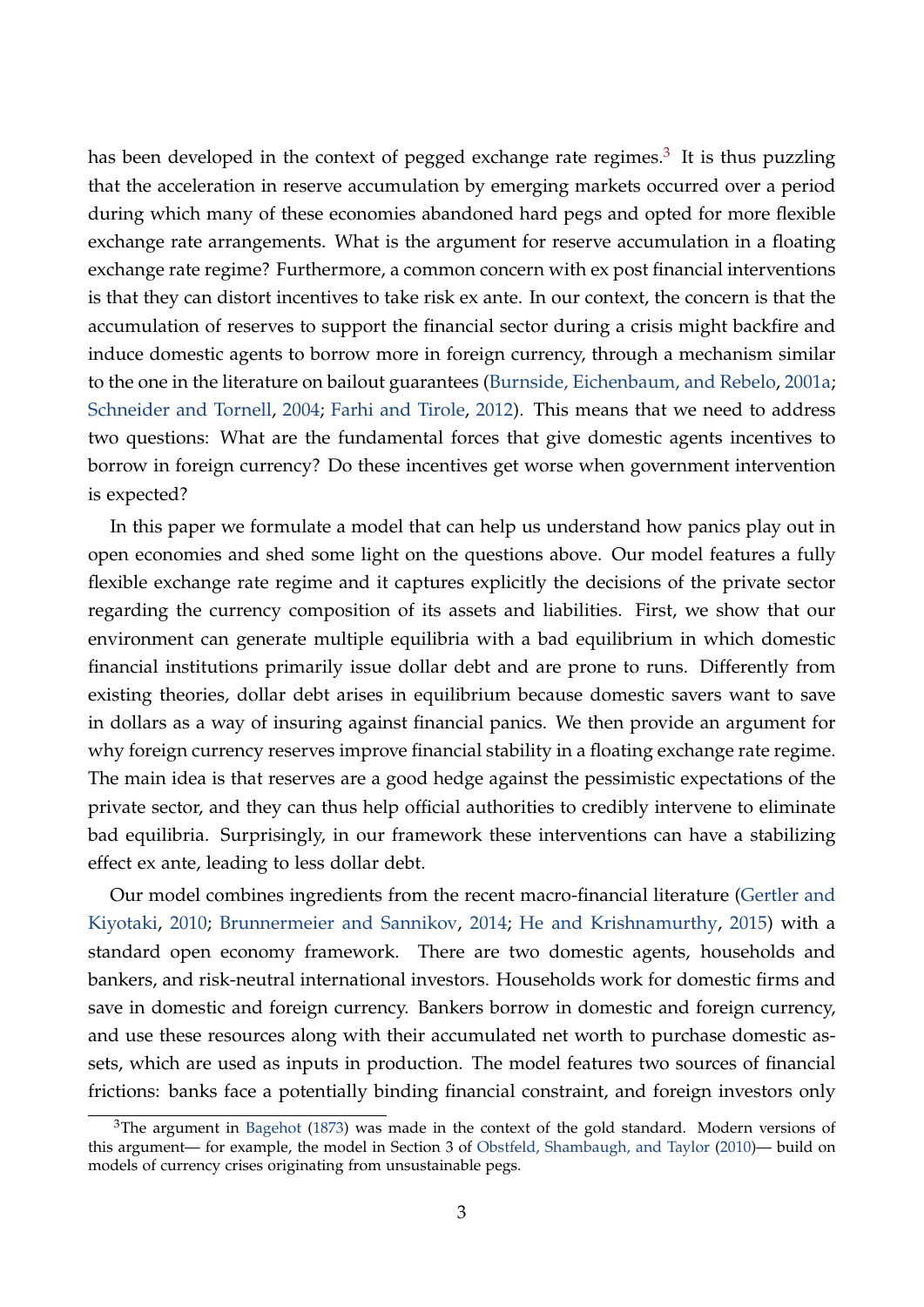borrow and lend in foreign currency.

We first show that a financial panic triggers a depreciation through its effects on domestic wealth and domestic demand. In particular, when banks lose access to funding, asset prices and credit fall, and so does in equilibrium the wealth of domestic households. The associated decline in the demand for domestic goods requires the relative price of nontradables to fall. This Balassa-Samuelson channel leads to a pattern of comovement that is important for the analysis to follow: in a crisis, domestic asset prices, banks' net worth, the real exchange rate, households' incomes, and the fiscal capacity of the government all fall at the same time.

We then show that the possibility of financial panics in the future might lead the banks to issue more dollar debt ex ante. When panics are possible, households have an incentive to insure by saving more in foreign currency and less in domestic currency. This happens because of the comovement properties highlighted above: households' income goes down in a panic and foreign currency assets are a good hedge against such event. In general equilibrium, the households' behavior puts upward pressure on the interest rate in domestic currency relative to the one in foreign currency. As a result, borrowing in foreign currency becomes relatively cheaper for banks, and this can dominate their motive to insure from the risk of a run, leading them to issue more dollar debt.

The feedback between the precautionary motives of households and the risk of financial panics can be so strong as to produce multiple equilibria. In a low-risk equilibrium, households are happy to save in domestic currency, banks mostly borrow in domestic currency, balance sheet effects of currency depreciation are weak, and panics cannot arise in equilibrium. This confirms households' expectations. In a high-risk equilibrium, domestic households are worried about future panics and save in dollars. Domestic currency funding is more expensive, so banks borrow in dollars, making the financial sector more fragile and opening the door to the possibility of panics. Again, households' expectations are confirmed. This form of multiplicity emphasizes the importance of allowing for endogenous risk premia as determinants of the currency denomination of debt.

The presence of these high-risk equilibria motivates our analysis of lending of last resort. We consider a benevolent government that can extend a liquidity facility to banks. This intervention can stimulate credit when banks are financially constrained and it can potentially eliminate panics. Thus, the government has an incentive to promise aggressive interventions when savers have pessimistic expectations. These promises, however, are not necessarily optimal ex post. In a crisis, households also hold pessimistic expectations about future tax revenues, limiting the ability of the government to finance its interventions by issuing debt. The government then faces a trade-off between stabilizing the financial sec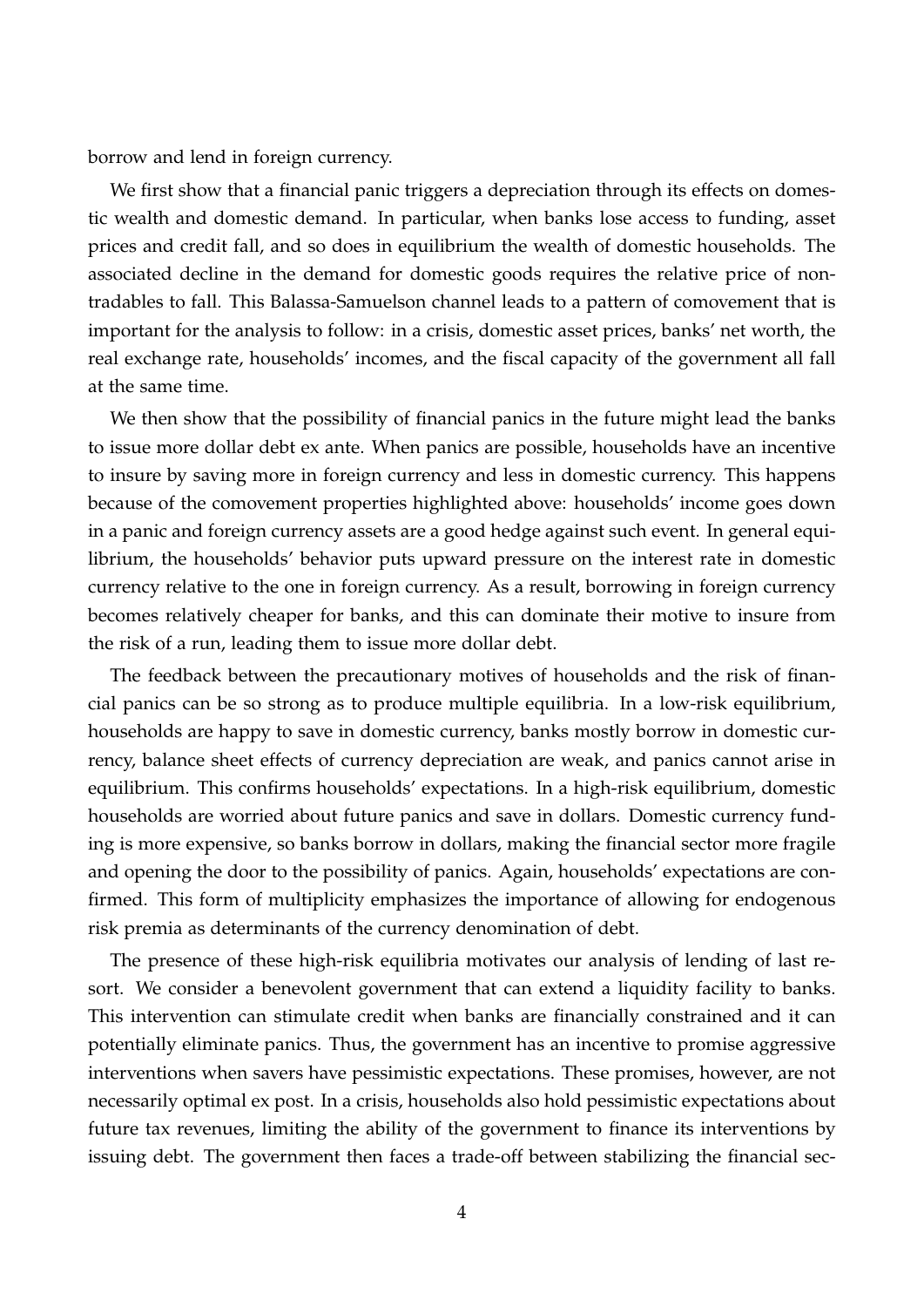tor and increasing distortionary taxes, leading to less aggressive interventions. We show that dollar reserves hedge the fiscal position of the government because reserves appreciate precisely when households hold pessimistic expectations. The ex ante accumulation of dollar reserves thus allows the government to credibly operate as a lender of last resort and eliminates the possibility of panics.

Therefore our model offers a novel argument for why reserves promote financial stability. The government in our framework does not use reserves to sustain the currency.<sup>[4](#page-4-0)</sup> However, foreign currency reserves help because they have good hedging properties against bad equilibria. In other words, a desirable feature of reserves is that if private sector beliefs deteriorate, pushing the economy in the direction of a panic, the value of reserves increases, giving the government more resources to intervene.

Finally, we address the question of whether reserves accumulation leads the private sector to take on more risk ex ante. In our model, the accumulation of reserves by the official sector does not necessarily induce the banking sector to increase dollar borrowing. When the government can credibly rule out financial panics, it reduces the incentives of domestic savers to hold dollar assets for precautionary reasons, which in turn reduces the costs of borrowing in domestic currency. This makes it cheaper for the banks to borrow in domestic currency, and it can reduce the dollarization of their liabilities. In this sense, official holdings of foreign currency reserves play a catalytic role by encouraging virtuous behavior of local borrowers and by promoting financial stability also from an ex ante perspective.

**Literature.** Our research is related to several strands of literature. Following the crises of the 1990s, several authors have developed equilibrium models to explain the joint occurrence of financial and currency crises. [Burnside, Eichenbaum, and Rebelo](#page-40-0) [\(2001b\)](#page-40-0) and [Corsetti, Pesenti, and Roubini](#page-40-1) [\(1999\)](#page-40-1) emphasize the role of prospective deficits due to bailout guarantees. [Chang and Velasco](#page-40-2) [\(2000,](#page-40-2) [2001\)](#page-40-3) point to the role of maturity mismatches and illiquidity in the banking sector. [Aghion, Bacchetta, and Banerjee](#page-39-4) [\(2001,](#page-39-4) [2004\)](#page-39-5) focus on the interactions between the nominal exchange rate and firms' balance sheet in a model with price rigidities. We share with all these papers the emphasis on the selffulfilling nature of these crises, although we focus on different economic mechanisms.

Closest to our work is the seminal paper by [Krugman](#page-42-1) [\(1999\)](#page-42-1), who emphasizes how the feedback between investment demand and real exchange rates can lead to multiple

<span id="page-4-0"></span> $4$ This does not mean that we think reserves can't be used in reality to dampen a depreciation or that we ignore that most emerging economies choose to intervene either by monetary policy or by currency interventions to limit exchange rate flexibility. [Ilzetzki, Reinhart, and Rogoff](#page-41-4) [\(2017\)](#page-41-4) argue convincingly that most emerging economies do. It just means that our hedging argument for reserve accumulation can be made independently of those ingredients.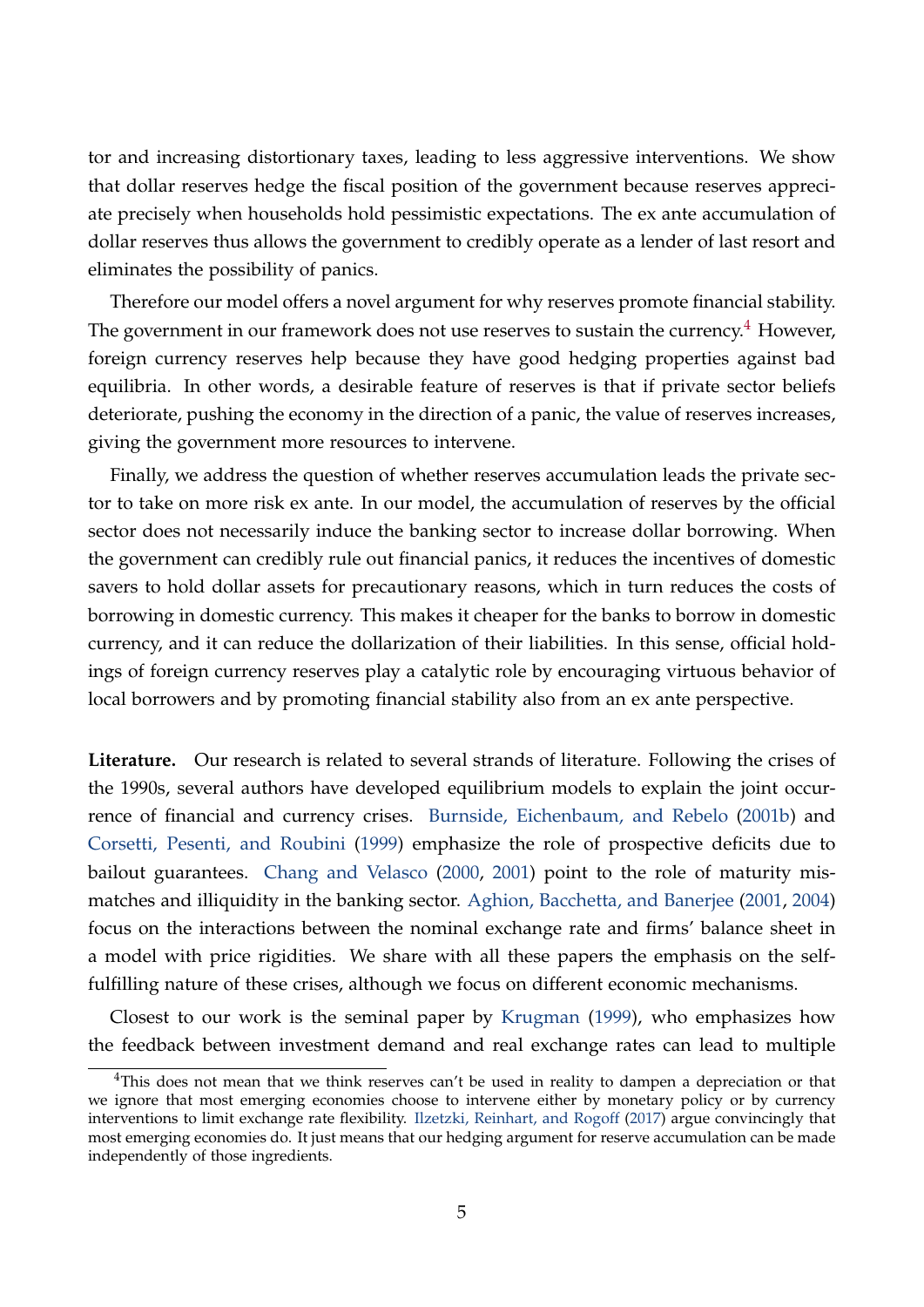equilibria when firms have dollar debt. $5$  Dollar debt is not crucial to produce multiple equilibria in our environment, but it plays an important amplifying effect by making banks' balance sheets further exposed to pessimistic expectations.

A key innovation in our paper relative to this literature is that we endogenize debt denomination and show how risk premia can lead banks to endogenously choose currency positions that make multiple equilibria possible. The economic mechanisms that produce dollar-denominated liabilities in our setting are distinct from other explanations offered in the literature and, in particular, from [Schneider and Tornell](#page-43-0) [\(2004\)](#page-43-0), [Burnside, Eichenbaum,](#page-39-2) [and Rebelo](#page-39-2) [\(2001a\)](#page-39-2) and [Farhi and Tirole](#page-41-1) [\(2012\)](#page-41-1), who emphasize the role of bailout guar-antees.<sup>[6](#page-5-1)</sup> In contrast, we emphasize the portfolio choices of domestic savers and how their demand for safety in equilibrium translates into deviations from uncovered interest rate parity, which incentivizes financial institutions to issue dollar debt. The view that dollarized liabilities are a response to risk premia is consistent with recent empirical work by [Dalgic](#page-40-4) [\(2017\)](#page-43-2), [Salomao and Varela](#page-43-1) (2017), and [Wiriadinata](#page-43-2) (201[7](#page-5-2)).<sup>7</sup>

The feedback between risk and portfolio choices as a source of equilibrium multiplicity is shared by other papers, although in different contexts. [Bacchetta, Tille, and Van Win](#page-39-6)[coop](#page-39-6) [\(2012\)](#page-39-6) show that volatility in asset prices can be self-fulfilling when investors are risk averse. [Heathcote and Perri](#page-41-5) [\(2015\)](#page-41-5) and [Ravn and Sterk](#page-43-3) [\(2017\)](#page-43-3) study the feedback between unemployment risk and self-insurance motives of savers in models with nominal rigidities. See also [Broner and Ventura](#page-39-7) [\(2016\)](#page-39-7) for an application to cross-borders capital flows. To the best of our knowledge, we are the first to identify a mechanism of this sort in a macroeconomic model with a financial sector.

Our treatment of lending of last resort builds on [Gertler and Kiyotaki](#page-41-6) [\(2015\)](#page-41-6). In their environment, providing liquidity to the financial sector during a panic has ex ante benefits because it reduces the probability of future runs, and it is always optimal ex post because the government does not face borrowing constraints. Apart from working in a small open economy framework, the main innovation in our paper relative to their approach is that we explicitly formulate a game between the government and private investors, which embeds equilibrium in goods and asset markets. This allows us to analyze whether off-theequilibrium-path promises to intervene in a "bad" equilibrium are credible and to discuss

<span id="page-5-0"></span><sup>&</sup>lt;sup>5</sup>A recent paper by [Céspedes, Chang, and Velasco](#page-40-5) [\(2017\)](#page-40-5) uses similar ingredients to discuss nonconventional monetary policy in emerging economies.

<span id="page-5-1"></span> $6$ On the normative side, [Caballero and Krishnamurthy](#page-40-6) [\(2003\)](#page-40-6) suggest that dollar debt might be excessive relative to the social optimum because of pecuniary externalities.

<span id="page-5-2"></span><sup>&</sup>lt;sup>7</sup>An earlier empirical literature provides additional evidence supporting this portfolio view of dollar debt in emerging markets. For instance, [Ize and Levy-Yeyati](#page-42-4) [\(2003\)](#page-42-4) and [Levy-Yeyati](#page-42-5) [\(2006\)](#page-42-5) show that indicators of inflation volatility have historically been an important predictor of dollar-denominated deposits in emerging markets. See also the evidence in [Du, Pflueger, and Schreger](#page-40-7) [\(2017\)](#page-40-7).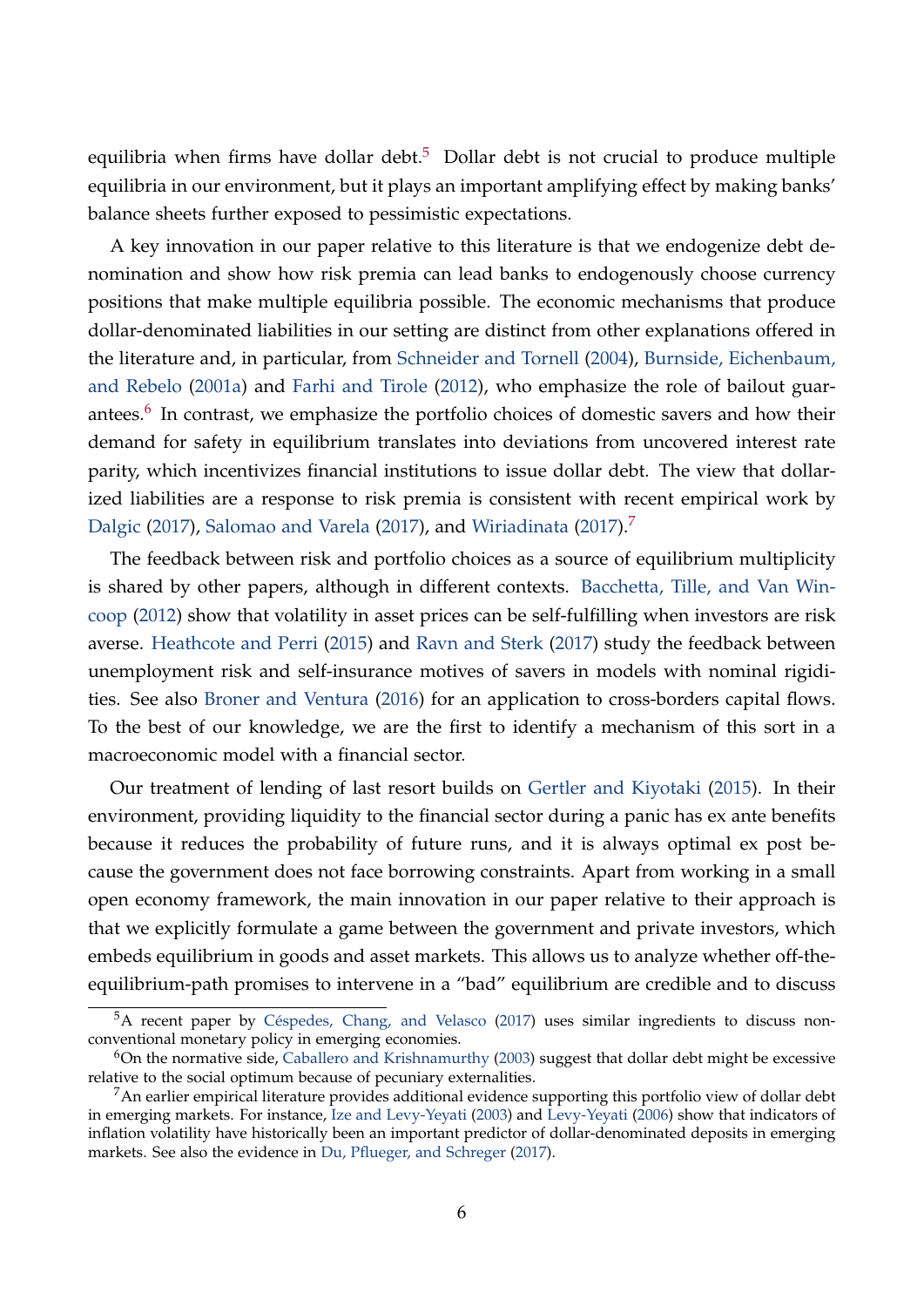how limited fiscal capacity can interfere with lending of last resort policies. The only previous work we know of that discusses credibility issues in lending of last resort policies is [Ennis and Keister](#page-41-7) [\(2009\)](#page-41-7), who analyze deposit freezes in the [Diamond and Dybvig](#page-40-8) [\(1983\)](#page-40-8) model.

An important literature studies the role of reserves as insurance against various types of shocks [\(Caballero and Panageas,](#page-40-9) [2008;](#page-40-9) [Durdu, Mendoza, and Terrones,](#page-40-10) [2009;](#page-40-10) [Jeanne and](#page-42-6) [Rancière,](#page-42-6) [2011;](#page-42-6) [Bianchi, Hatchondo, and Martinez,](#page-39-8) [2012\)](#page-39-8). We share with these papers a precautionary view on the accumulation of foreign reserves. But our focus on reserves as a means of help in fighting financial panics and our approach to modeling the official and financial sector lead to a distinct set of predictions. $^8$  $^8$  In particular, our model can rationalize why reserves across countries are well explained by the size of the financial sector's total liabilities, as shown by [Obstfeld, Shambaugh, and Taylor](#page-42-2) [\(2010\)](#page-42-2). Moreover, our framework can explain why reserves seem to be underutilized by domestic authorities, as documented by [Aizenman and Sun](#page-39-9) [\(2012\)](#page-39-9). In our framework, a government that accumulates enough reserves can rule out financial panics, so reserves never need to be used in equilibrium.

Finally, our paper relates to recent research aimed at understanding the patterns of global capital flows and low interest rates in the world economy [\(Caballero, Farhi, and](#page-40-11) [Gourinchas,](#page-40-11) [2008;](#page-40-11) [Gourinchas and Jeanne,](#page-41-8) [2013;](#page-41-8) [Mendoza, Quadrini, and Rios-Rull,](#page-42-7) [2009;](#page-42-7) [Maggiori,](#page-42-8) [2017;](#page-42-8) [Fahri and Maggiori,](#page-41-9) [2017\)](#page-41-9). Our paper offers a fully fledged model of financial instability as a cause for increased accumulation of reserves by emerging economies and it identifies important differences between the private and the official sector demand for dollars (see Section [5.4\)](#page-35-0).

**Layout.** Section [2](#page-6-1) presents the model. We then move on to characterize the equilibria of the model, proceeding backward in time. Section [3](#page-12-0) describes the continuation equilibria of the model from period 1 onward, taking the currency denomination of assets and liabilities as given. Section [4](#page-20-0) studies the optimal portfolio choices of households and banks in the initial period. In Section [5](#page-26-0) we introduce a government and study lending of last resort and the role of foreign currency reserves. Section [6](#page-37-0) concludes.

## <span id="page-6-1"></span>**2 Model**

Consider a small open economy that lasts three periods,  $t = 0, 1, 2$ , populated by two groups of domestic agents, households and bankers, who trade with a large number of

<span id="page-6-0"></span> $8$ Models that focus more on equilibrium multiplicity are [Hur and Kondo](#page-41-10) [\(2016\)](#page-41-10) and [Hernandez](#page-41-11) [\(2017\)](#page-41-11), although in different contexts.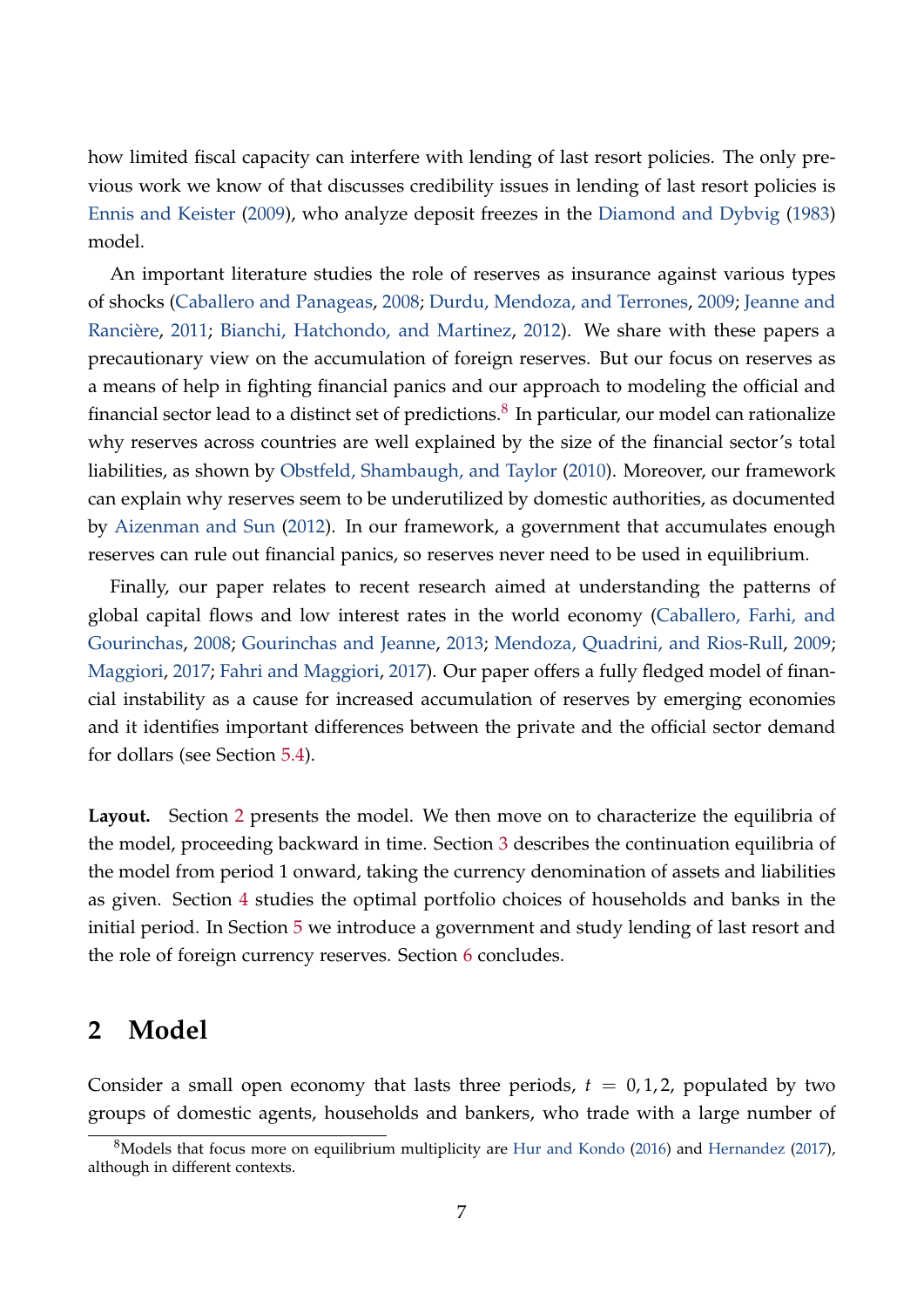foreign investors.

There are two goods: a tradable and a nontradable good. There are two units of account: the domestic one and the foreign one. We will refer to the first as "pesos" and to the second as "dollars". The price of tradables in dollars is exogenously given by foreign monetary policy. To focus on a purely floating exchange rate regime, we assume that domestic monetary policy pursues a strict inflation target, keeping the domestic price index constant. This means that adjustments in the relative price of tradables versus nontradables lead to fluctuations in the nominal exchange rate. The model features flexible prices, but movements in the nominal exchange rate matter because agents trade financial claims in different currencies.

The bankers act as intermediaries: they hold all capital goods in the economy and issue liabilities denominated in pesos and dollars. Therefore, the price of capital goods and the exchange rate affect bankers' net worth and, due to collateral constraints, bankers' net worth affect investment in the economy. To allow for the endogenous determination of the price of capital goods, we assume an upward-sloping supply of new capital coming from firms producing capital goods subject to convex costs.

We now turn to a detailed description of the environment and to the definition of an equilibrium. Along the way, we make a number of simplifying assumptions. Their role is discussed in detail at the end of the section.

### **2.1 Agents and their decision problems**

**Households.** Household preferences are represented by the utility function

$$
\mathbb{E}\left[\sum_{t=0}^2 \beta^t U(c_t)\right],
$$

where  $c_t$  is the consumption aggregator

$$
c_t = (c_t^T)^{\omega} (c_t^N)^{1-\omega},
$$

and  $c_t^T$  and  $c_t^N$  are consumption of tradable and nontradable goods. The prices of tradable and nontradable goods, in pesos, are  $p_t^T$  and  $p_t^N$ .

Each period *t*, households supply a unit of labor inelastically at the wage *w<sup>t</sup>* (in pesos), receive an endowment of non-tradable goods,  $e^N$ , and receive the profits of the firms producing capital goods, Π*<sup>t</sup>* (also in pesos), which are described below. Households also trade risk-free one-period claims denominated in pesos and dollars, denoted by *a<sup>t</sup>* and *a* ∗ *t* .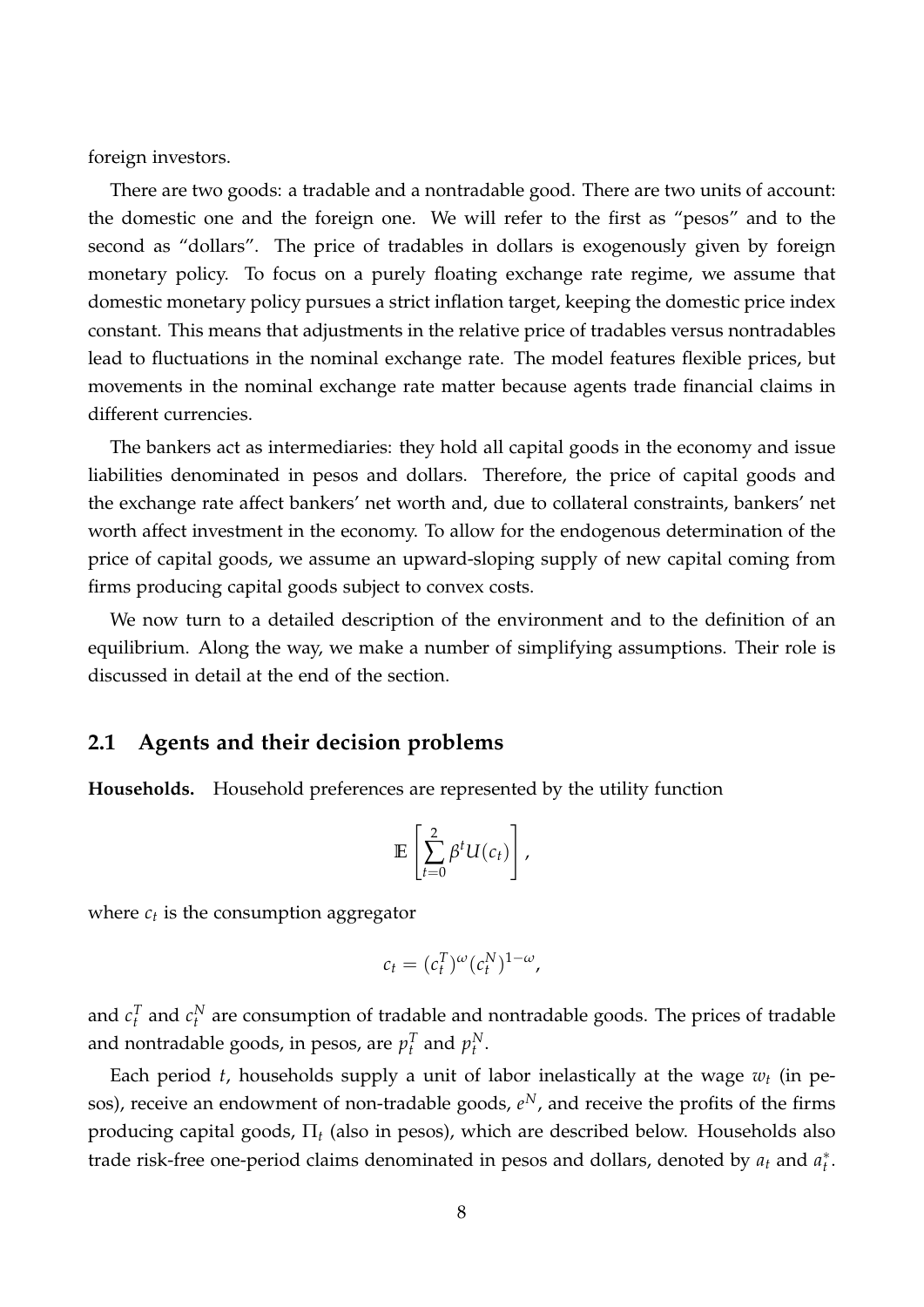The interest rates in pesos and dollars are *i*<sub>t</sub> and *i*<sup>\*</sup><sub>t</sub> *t* . The nominal exchange rate (pesos per dollar) is *s<sup>t</sup>* . Accordingly, the household period *t* budget constraint is

$$
p_t^T c_t^T + p_t^N c_t^N + \frac{1}{1+i_t} a_{t+1} + s_t \frac{1}{1+i_t^*} a_{t+1}^* \le w_t + p_t^N e^N + \Pi_t + a_t + s_t a_t^*.
$$
 (1)

The households choose consumption and asset positions in order to maximize expected utility subject to the budget constraints [\(1\)](#page-8-0) and the terminal conditions  $a_3 = a_3^* = 0$ .

**Bankers.** Bankers are agents who own and run banks. They are risk neutral and only consume tradable goods at date 2. On the asset side, banks hold capital *k<sup>t</sup>* , which is used as input in the production of tradable goods,

<span id="page-8-0"></span>
$$
y_t^T = k_t^{\alpha} l_t^{1-\alpha},\tag{2}
$$

and earns the rental rate

<span id="page-8-4"></span>
$$
r_t = p_t^T \alpha k_t^{\alpha - 1}, \tag{3}
$$

since labor supply is 1 and it is only employed in the production of tradables. The peso price of capital is  $Q_t$ . Capital does not depreciate in periods 0 and 1 and fully depreciates after production at  $t = 2$ .

On the liability side, banks enter period *t* with debt in pesos and in dollars, respectively,  $b_t$  and  $b_t^*$ *t* . The banks' net worth in pesos is then

<span id="page-8-2"></span><span id="page-8-1"></span>
$$
n_t = (Q_t + r_t)k_t - b_t - s_t b_t^*,
$$
\n<sup>(4)</sup>

and the banks' budget constraint is

$$
Q_t k_{t+1} = n_t + \frac{1}{1+i_t} b_{t+1} + s_t \frac{1}{1+i_t^*} b_{t+1}^*,
$$
\n<sup>(5)</sup>

in *t* = 0, 1, as banks use their net worth and new borrowing to purchase the capital good.

We assume that banks face limits in their ability to raise external finance. Namely, banks have to satisfy the following collateral constraint, which requires total end-of-period liabilities to be bounded by a fraction of the capital held by the bank:

<span id="page-8-3"></span>
$$
\frac{1}{1+i_t}b_{t+1} + s_t \frac{1}{1+i_t^*}b_{t+1}^* \leq \theta Q_t k_{t+1},
$$
\n(6)

where  $\theta$  is a parameter in [0, 1].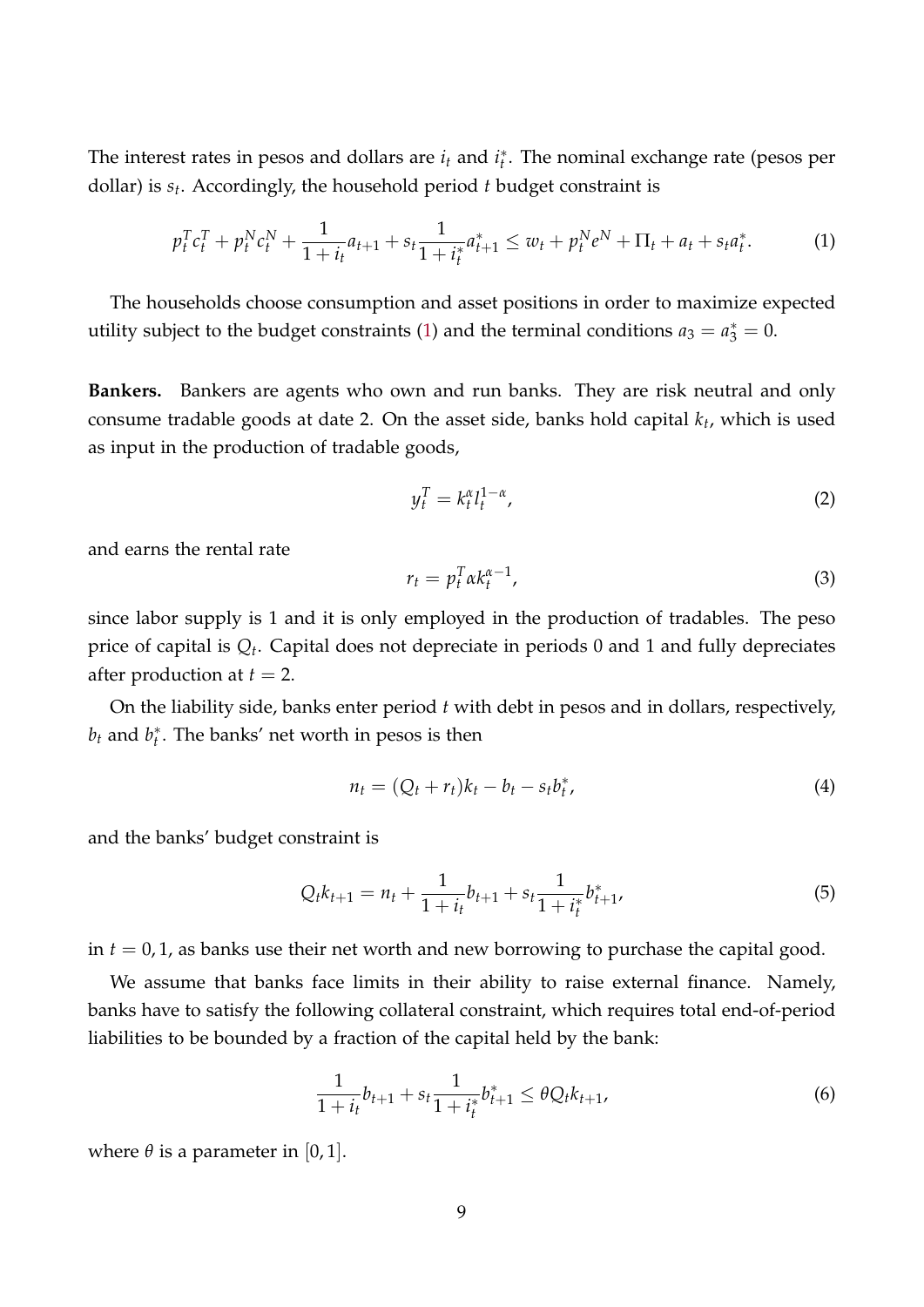The bankers' problem is to choose  $\{k_{t+1}, b_{t+1}, b_t\}$  $_{t+1}^*$ } to maximize the expected value of  $n_2/p_2^T$  $\frac{1}{2}$ , subject to the law of motion for net worth [\(4\)](#page-8-1), the budget constraint [\(5\)](#page-8-2), the collateral constraint [\(6\)](#page-8-3), and the terminal condition  $b_3 = b_3^* = 0$ .

**Capital goods production.** Competitive firms owned by the households transform tradable goods into capital at date 0 and 1. In order to produce  $\iota_t \geq 0$  units of capital, these firms require  $G(t_t)$  units of tradable goods. The function  $G(t_t)$  takes the form

<span id="page-9-1"></span>
$$
G(\iota_t) = \phi_0 \iota_t + \frac{\phi_1}{1 + \eta} \iota_t^{1 + \eta}.
$$

The profits of the capital producing firms are

$$
\Pi_t = \max_{\iota_t \ge 0} Q_t \iota_t - p_t^T G(\iota_t). \tag{7}
$$

Market clearing in the capital goods market in periods  $t = 0$ , 1 is given by

$$
k_{t+1} = k_t + \iota_t,\tag{8}
$$

as the capital inherited from past periods plus the newly produced capital are accumulated by banks for future production. The capital goods market is not active at date 2 because all capital fully depreciates.

**Foreign investors.** Foreign investors are risk neutral, and consume only tradable goods. Their discount factor is denoted by *β*. We assume that foreign investors can only buy claims in dollars. Therefore, equilibrium in the market for domestic claims requires  $a_t = b_t$ .

Let  $p_t^{T*}$  denote the price of tradable goods in dollars, which is exogenous to the small open economy. The law of one price implies that

<span id="page-9-0"></span>
$$
p_t^T = s_t p_t^{T*}.\tag{9}
$$

This price  $p_t^{T*}$  is normalized to 1 at date 0, and it is subject to random shocks at date 1 and 2. Specifically, at  $t = 1$  the permanent shock  $\varepsilon$  is realized and

$$
p_1^{T*}=p_2^{T*}=\varepsilon.
$$

The variable  $\varepsilon$  satisfies  $\mathbb{E}[1/\varepsilon] = 1$ .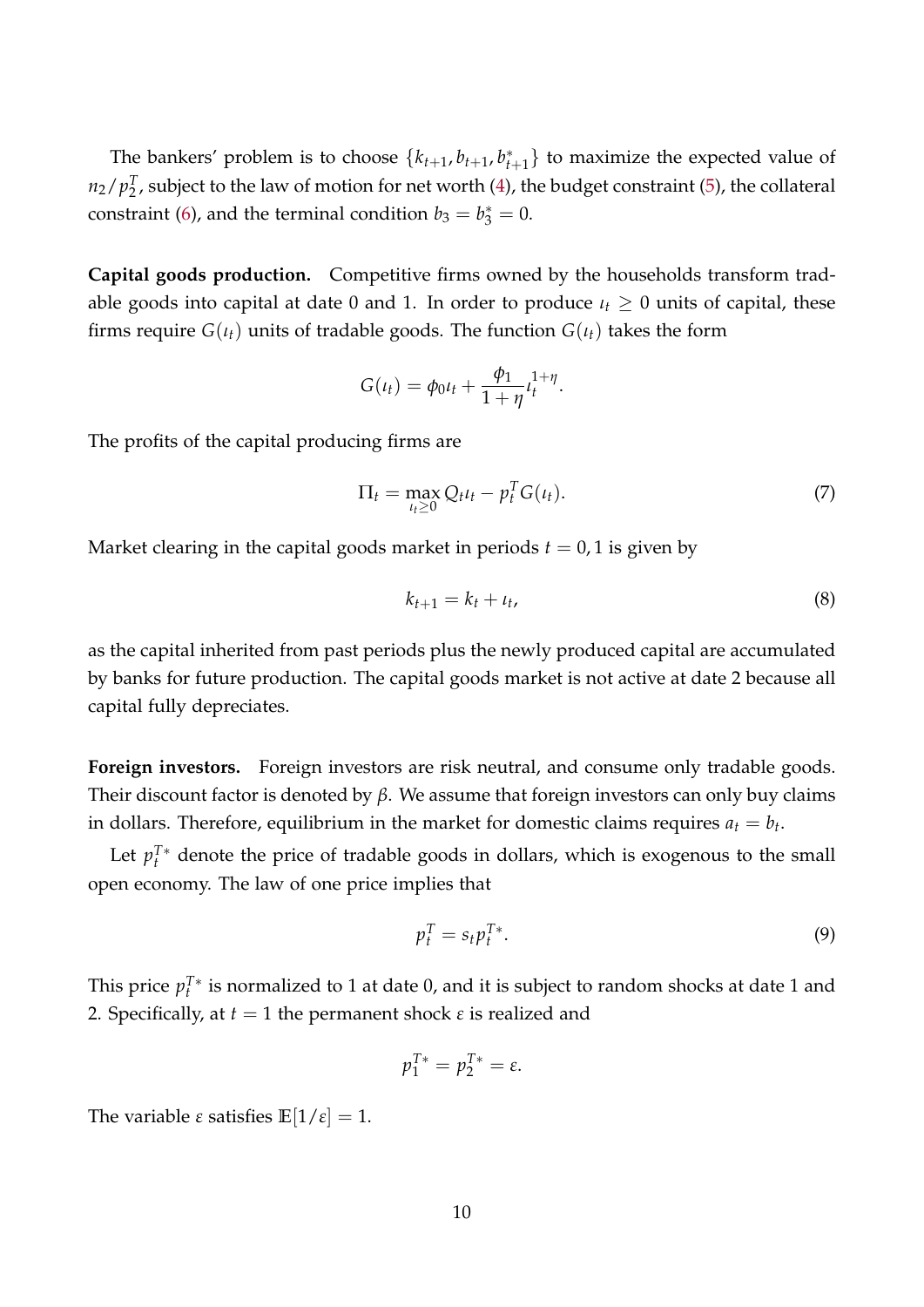The interest rate in dollars is pinned down by the Euler equation of foreign investors

$$
1 = (1 + i_t^*)\beta \mathbb{E}_t \left[ \frac{p_t^{T*}}{p_{t+1}^{T*}} \right],
$$

which yields  $1 + i_t^* = 1/\beta$  given the assumed properties of  $p_t^{T*}$ .

**Monetary regime and the exchange rate.** Our economy features flexible prices, so the only role of monetary policy is to determine nominal prices and the nominal exchange rate. These prices matter for the real allocation because assets and liabilities are denominated in different currencies, so fluctuations in the nominal exchange rate reallocate wealth across agents.

We assume that the monetary authority is only concerned with price stability. Given consumers' preferences, the price index is

<span id="page-10-0"></span>
$$
p_t = \omega^{-\omega} \left(1 - \omega\right)^{-(1-\omega)} \left(p_t^T\right)^{\omega} \left(p_t^N\right)^{1-\omega}.
$$
\n<sup>(10)</sup>

We assume that the monetary authority successfully targets a constant price index

$$
p_t = \bar{p} = \omega^{-\omega} (1 - \omega)^{-(1 - \omega)}.
$$
\n
$$
(11)
$$

Combining this rule with the consumer price index (CPI) definition [\(10\)](#page-10-0) and the law of one price [\(9\)](#page-9-0), we obtain the nominal exchange rate

<span id="page-10-1"></span>
$$
s_t = \frac{1}{p_t^{T*}} \left(\frac{p_t^T}{p_t^N}\right)^{1-\omega}.
$$
\n(12)

Two forces drive the nominal exchange rate: nominal fluctuations in the price level in the rest of the world and movements in the relative price of tradables and nontradables at home. Both forces are relevant for our analysis.

## **2.2 Equilibrium**

There are two sources of uncertainty in this economy, both realized at date 1. The nominal shock  $\varepsilon$ , and a sunspot variable  $\zeta$  uniformly distributed in [0,1]. The sunspot determines which equilibrium is in play at date 1 when multiple equilibria are possible. We are leaving implicit in our notation that all variables dated 1 and 2 are functions of the state of the world (*ζ*,*ε*, *k*1, *b*1, *b* ∗  $_{1}^{*}$ ,  $a_{1}$ ,  $a_{1}^{*}$  $_{1}^{*}$ ).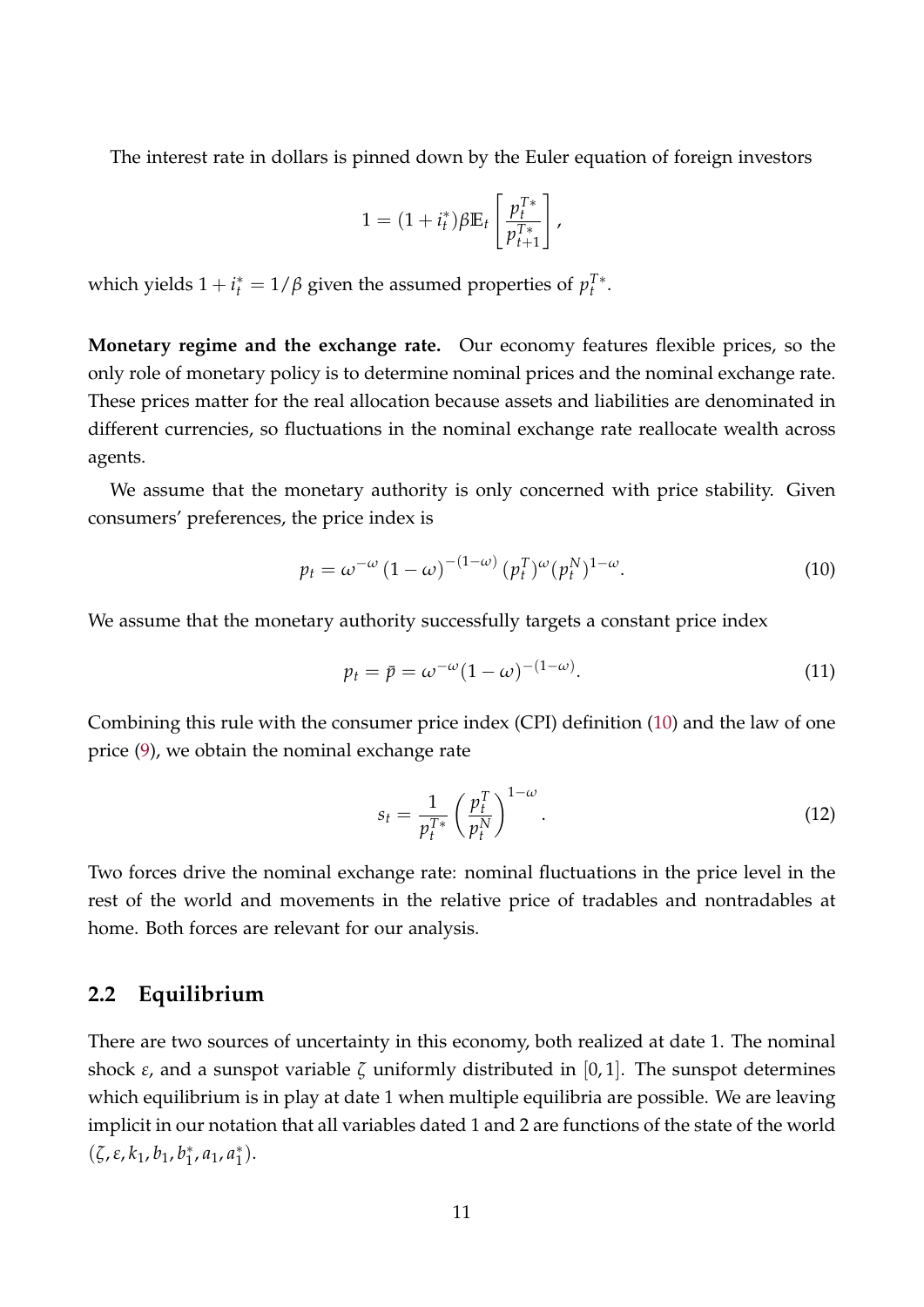A competitive equilibrium is a vector of prices  $\{Q_t, i_t, i_t^*\}$  $t^*$ ,  $r_t$ ,  $w_t$ ,  $p_t^T$ ,  $p_t^N$ ,  $s_t$ }, households' choices  $\{a_{t+1}, a_t^* \}$  $t_{t+1}$ ,  $c_t^T$ ,  $c_t^N$ }, bankers' portfolio choices  $\{k_{t+1}, b_{t+1}, b_t^T\}$  $_{t+1}^*$ }, and choices of capital good producers {*ιt*}, such that: **(i)** the choices of households, bankers, capital good producers, and foreign investors are individually optimal; **(ii)** markets clear; and **(iii)** law of one price holds; **(iv)** and the price index *p<sup>t</sup>* is constant.

### **2.3 Discussion of assumptions**

Let us briefly discuss the main simplifying assumptions made in the model.

First, we are assuming that tradables are produced with capital and labor while nontradables are in fixed endowment. This assumption simplifies the analysis because we don't have to determine how labor is allocated among the two sectors, and we only need to keep track of capital accumulation in one sector. Moreover, it captures in a stylized way the fact that the tradable sector is typically more capital intensive than the nontradable sector in emerging markets.

Second, foreign investors in the model cannot lend to domestic agents in pesos, an assumption that plays an important role in our analysis, as we will discuss in Section [4.3.](#page-25-0) Our results, however, do not require this stark form of segmentation, and they would go through as long as the supply of peso claims by foreigners is not infinitely elastic. Ruling out foreign investors' participation in the peso debt market is a useful simplification.

Third, we are representing monetary policy purely as a choice of numeraire, and we are assuming the monetary authority can commit to perfect price stability. This is a simple way to model a floating exchange rate regime, where nominal exchange rate volatility is not driven by the inflationary choices of the central bank. As we shall see, our main mechanism is based on the relation between the country's real wealth and the real exchange rate, so it is useful to mute other policy-driven channels of exchange rate instability. This assumption allows us to leave aside connections between banking crises and currency crises driven by inflationary concerns as in, for example, [Burnside, Eichenbaum, and Rebelo](#page-40-0) [\(2001b\)](#page-40-0), and focus on a mechanism based on real depreciations.

### **2.4 Road map**

In the following two sections, we analyze the model in two steps, moving backward in time. First, we analyze how the equilibrium in the last two periods is determined, taking as given  $(\varepsilon, k_1, b_1, b_1^*)$  $a_1^*$ ,  $a_1$ ,  $a_1^*$ 1 ). We call this a *continuation equilibrium*, and we show that for a subset of initial conditions, there can be multiple continuation equilibria in the model.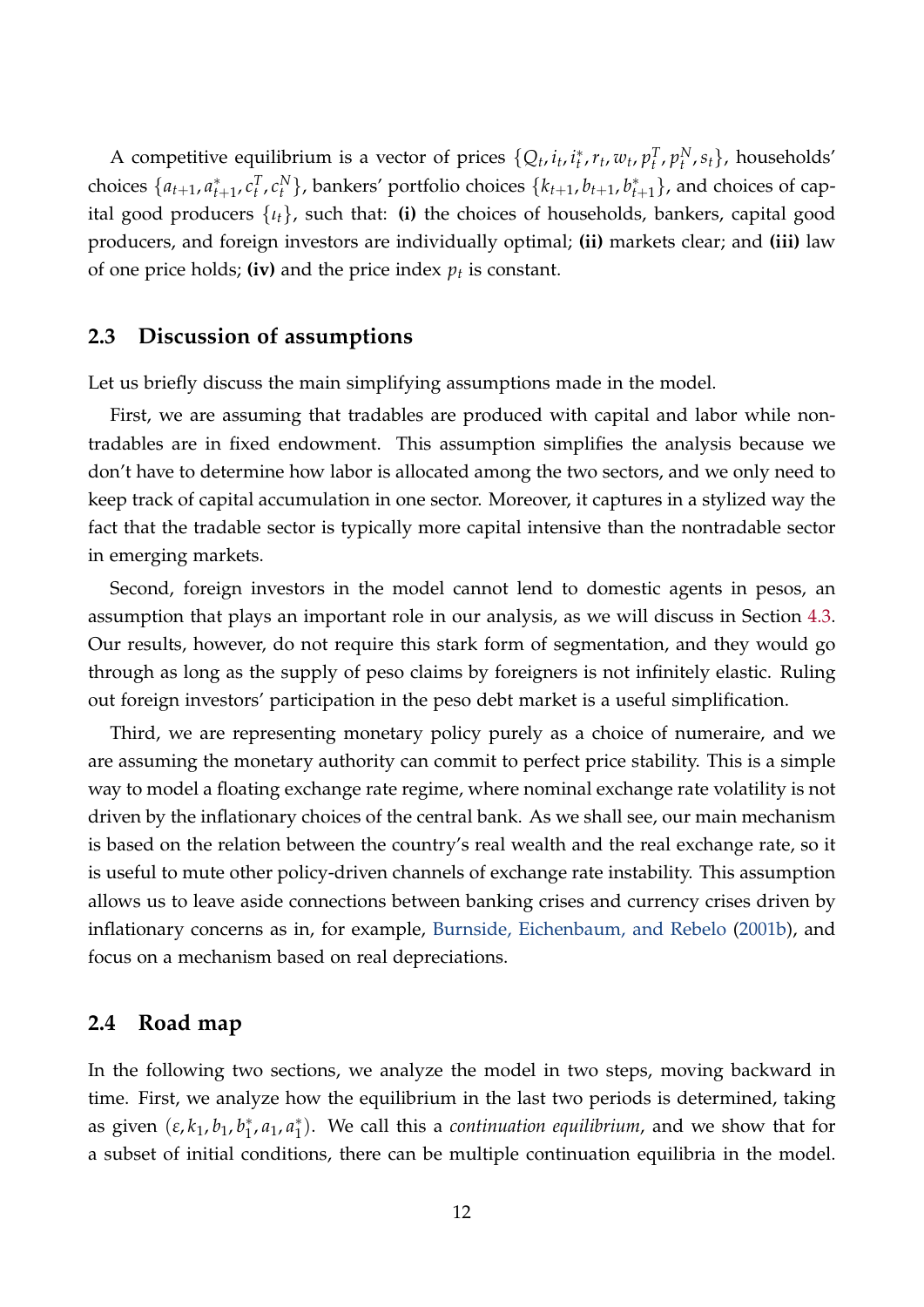This part of the analysis shows that our model captures many insights of so-called thirdgeneration models of currency crises previously studied in the literature. The second, and most novel, step of our analysis consists of going back to date 0 and studying the currency denomination of assets and liabilities in the economy. Here we will characterize the feedback loop between the precautionary motives of domestic savers and the risk of future financial crises, which, through general equilibrium forces, can lead to a dollarization of the banks' liabilities at date 0.

## <span id="page-12-0"></span>**3 Continuation equilibria**

In this section we characterize the behavior of the economy from date 1 onward. Our approach consists of using a subset of equilibrium conditions to express all the endogenous variables of the model as a function of the price of capital in terms of tradables

$$
q_1 \equiv \frac{Q_1}{p_1^T}.
$$

This allows us to characterize the continuation equilibria of the model using a simple diagram that plots the demand and supply of capital against *q*1.

## **3.1 The supply of capital goods**

From the optimization problem of capital-producing firms [\(7\)](#page-9-1) we obtain the supply of capital goods at date 2, which takes the form

<span id="page-12-1"></span>
$$
K_S(q_1) = k_1 + \left(\frac{q_1 - \phi_0}{\phi_1}\right)^{1/\eta},\tag{13}
$$

if  $q_1 \ge \phi_0$ . If  $q_1 < \phi_0$ , the solution is  $\iota_1 = 0$  and the supply of capital goods is just  $k_1$ .

### **3.2 The exchange rate**

Before deriving the demand for capital, we need to obtain a relation between  $q_1$  and the equilibrium exchange rate.

The following lemma derives useful properties of a continuation equilibrium.

<span id="page-12-2"></span>**Lemma 1.** *Any continuation equilibrium must satisfy the following conditions:*

*i.* Consumption is constant over time,  $c_1 = c_2$ ;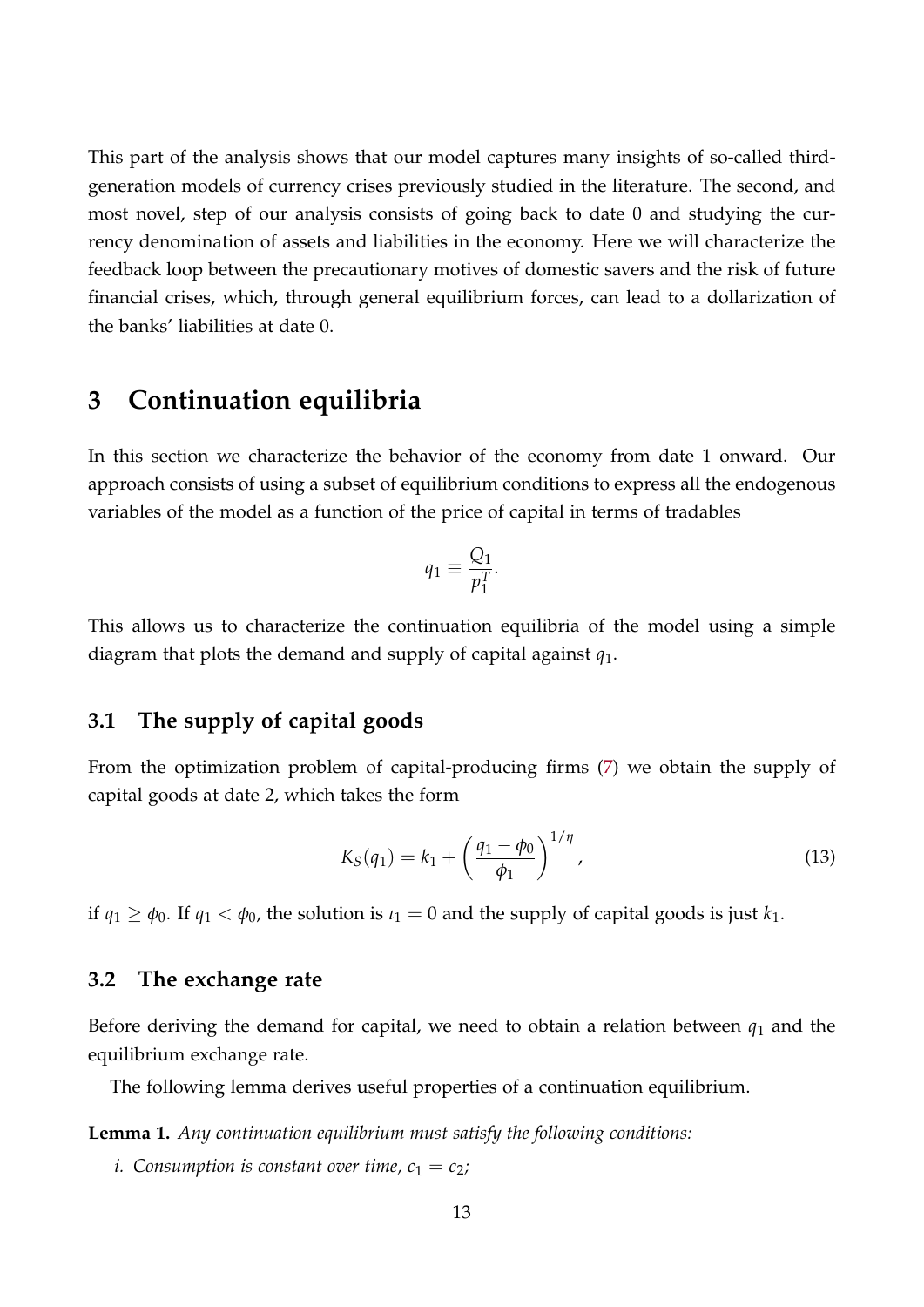$i$ i. The relative price of tradable and nontradable goods is constant over time:  $p_1^N/p_1^T = p_2^N$  $^{N}_{2}/p_{2}^{T}$  $\frac{1}{2}$ ; *iii. The domestic real interest rate is:*  $(1 + i_1)p_1/p_2 = 1/\beta$ *.* 

The logic of this lemma is simple. At date 1, all uncertainty is revealed, and households want to smooth consumption over time. Tradable consumption is perfectly smoothed by trading with foreign investors. Nontradable consumption is constant because the nontradable endowment is constant. So the relative price of tradables and non-tradables must be constant. The expression for the domestic real interest rate comes from the intertemporal Euler equation of households for local currency bonds and constant consumption.

Using the previous lemma and the household intertemporal budget constraint, we can write consumption expenditure at date 1 as

$$
p_1c_1 = \frac{1}{1+\beta} \left( w_1 + \beta w_2 + p_1^N e^N + \beta p_2^N e^N + \Pi_1 + a_1 + s_1 a_1^* \right).
$$

Since consumers spend a fraction  $1 - \omega$  of their total expenditure on nontradables, the market clearing condition for nontradable goods is

<span id="page-13-1"></span>
$$
(1 - \omega) \frac{p_1 c_1}{p_1^N} = e^N.
$$

Combining the last two conditions, after some manipulation, gives $9$ 

$$
\frac{1-\omega}{1+\beta} \left\{ \frac{p_1^T}{p_1^N} \left[ (1-\alpha)k_1^{\alpha} + \beta (1-\alpha)k_2^{\alpha} + \pi (q_1) + \frac{1}{\varepsilon} a_1^* \right] + \left( \frac{p_1^T}{p_1^N} \right)^{\omega} a_1 \right\} = \omega e^N, \quad (14)
$$

where the function  $\pi(q_1)$  gives the profits of the capital producers (in tradables) as a function of *q*<sup>1</sup> and is obtained from their profit maximization problem.

Equation [\(14\)](#page-13-1) defines an implicit relation between  $p_1^N$  $^{N}_{1}/p_{2}^{T}$  $\frac{T}{2}$  and  $(k_2, q_1)$ . More capital invested in the tradable sector or a higher price of capital leads to higher wages and profits for households. This shifts up the demand for non-tradables and leads to a real appreciation (a lower value of  $p_1^T$  $\int_1^T/p_1^N$  $_1^N$ ). This is just a version of the Balassa-Samuelson effect. Equation [\(12\)](#page-10-1) translates this result in terms of the nominal exchange rate.

Using the supply of capital [\(13\)](#page-12-1), we can further express  $k_2$  as a function of  $q_1$ . This allows us to express all the variables in a continuation equilibrium, and, especially, the exchange rate, as a function of the price of capital *q*1.

<span id="page-13-0"></span><sup>&</sup>lt;sup>9</sup>Equate real wages to the marginal product of labor and use the law of one price to substitute  $s_1$  $(1/\varepsilon)p_1^T$ . To substitute for  $1/p_1^N$  in front of  $a_1$ , use  $(p_1^T)^{\omega}(p_1^N)^{1-\omega} = 1$ , which gives  $1/p_1^N = (p_1^T/p_1^N)^{\omega}$ .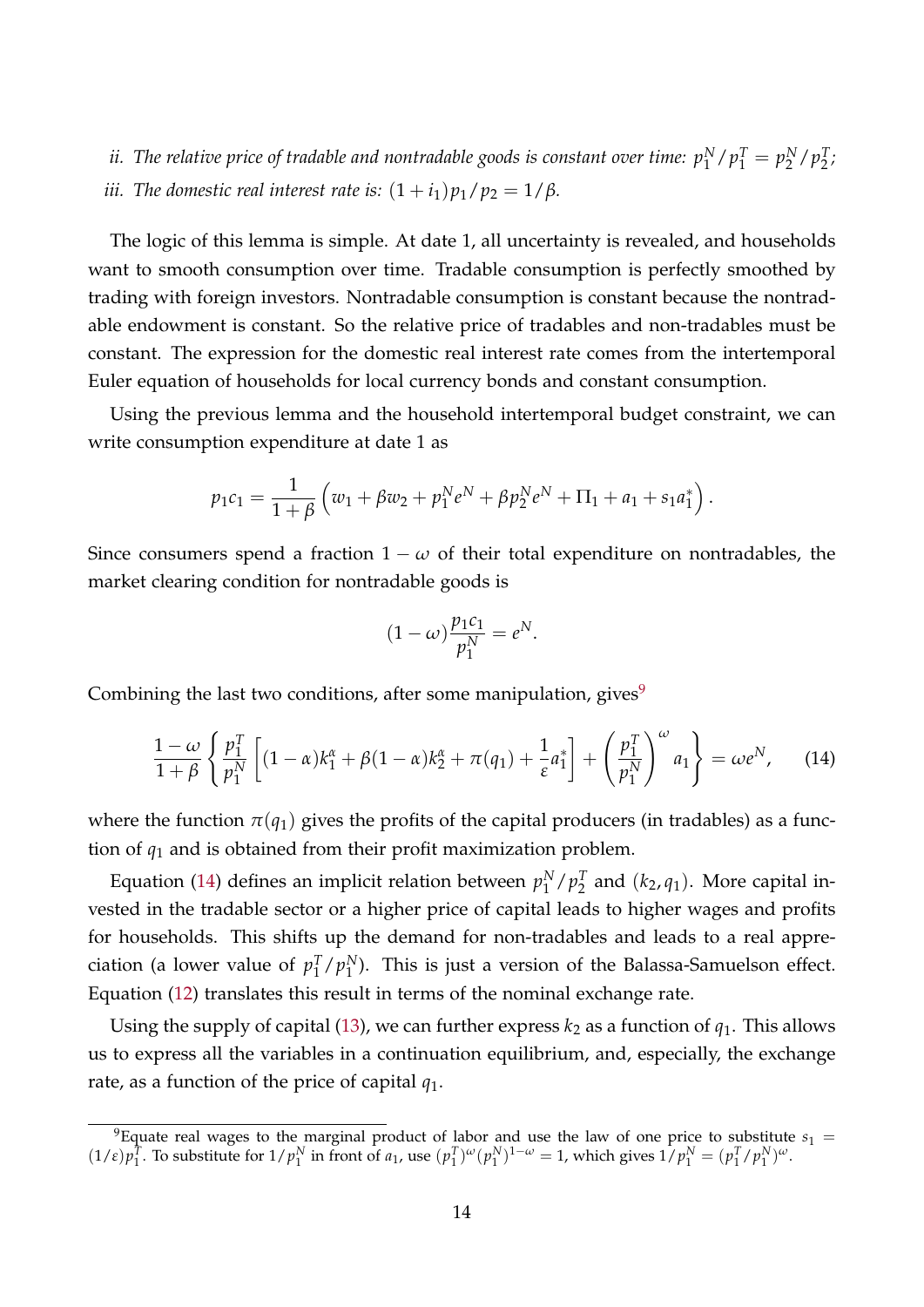**Lemma 2.** *Given the initial conditions*  $(a_1, a_1)$  $j<sub>1</sub>$ ,  $b<sub>1</sub>$ ,  $b<sub>1</sub>$ <sup>\*</sup>  $\binom{*}{1}$ , *with*  $a_1^* \geq 0$ , the shock ε, and a candidate *value of the capital price q*1*, there exists a unique vector of prices and quantities*

$$
(i_1, i_1^*, s_1, s_2, p_1^T, p_2^T, p_1^N, p_2^N, c_1, c_2)
$$

*consistent with a continuation equilibrium. Let*

<span id="page-14-1"></span>
$$
s_1 = \mathcal{S}(q_1, \varepsilon) \tag{15}
$$

*denote the relation between the capital price q*<sup>1</sup> *and the nominal exchange rate. The function* S *is decreasing in q*1*.*

### **3.3 The demand for capital goods**

The demand for capital goods can be obtained using the optimality conditions of the bankers. The rate of return to tradable capital is  $r_2/Q_1$  because buying capital costs  $Q_1$ at  $t = 1$ , earns the dividend  $r_2$  at  $t = 2$ , and then capital fully depreciates. Comparing this rate of return to the interest rate, two cases are possible in equilibrium:

1. *Unconstrained banks.* The marginal gain from borrowing an extra peso and investing it in capital is zero, and the collateral constraint is slack: $10$ 

$$
\frac{r_2}{Q_1} = 1 + i_1, \quad Q_1 k_2 - n_1 \le \theta Q_1 k_2.
$$

2. *Constrained banks.* The marginal gain from borrowing an extra peso and investing it in capital is positive, and the collateral constraint is binding:

$$
\frac{r_2}{Q_1} > 1 + i_1, \quad Q_1 k_2 - n_1 = \theta Q_1 k_2.
$$

The conditions above can be used to derive the demand schedule for capital goods. Substituting the rental rate from [\(3\)](#page-8-4) and  $1 + i_1 = 1/\beta$ , we get the unconstrained demand for capital:

$$
K_{U}(q_{1}) = \left(\frac{\alpha\beta}{q_{1}}\right)^{\frac{1}{1-\alpha}}.
$$
\n(16)

<span id="page-14-0"></span><sup>&</sup>lt;sup>10</sup>Here we use the budget constraint [\(5\)](#page-8-2) to substitute  $\frac{b_1}{1+i_1} + s_1 \frac{b_1^*}{1+i_1^*}$  on the left-hand side of the collateral constraint [\(6\)](#page-8-3). Moreover, there is no residual uncertainty from  $t = 1$  onward, which implies that banks are indifferent between borrowing in pesos or in dollars.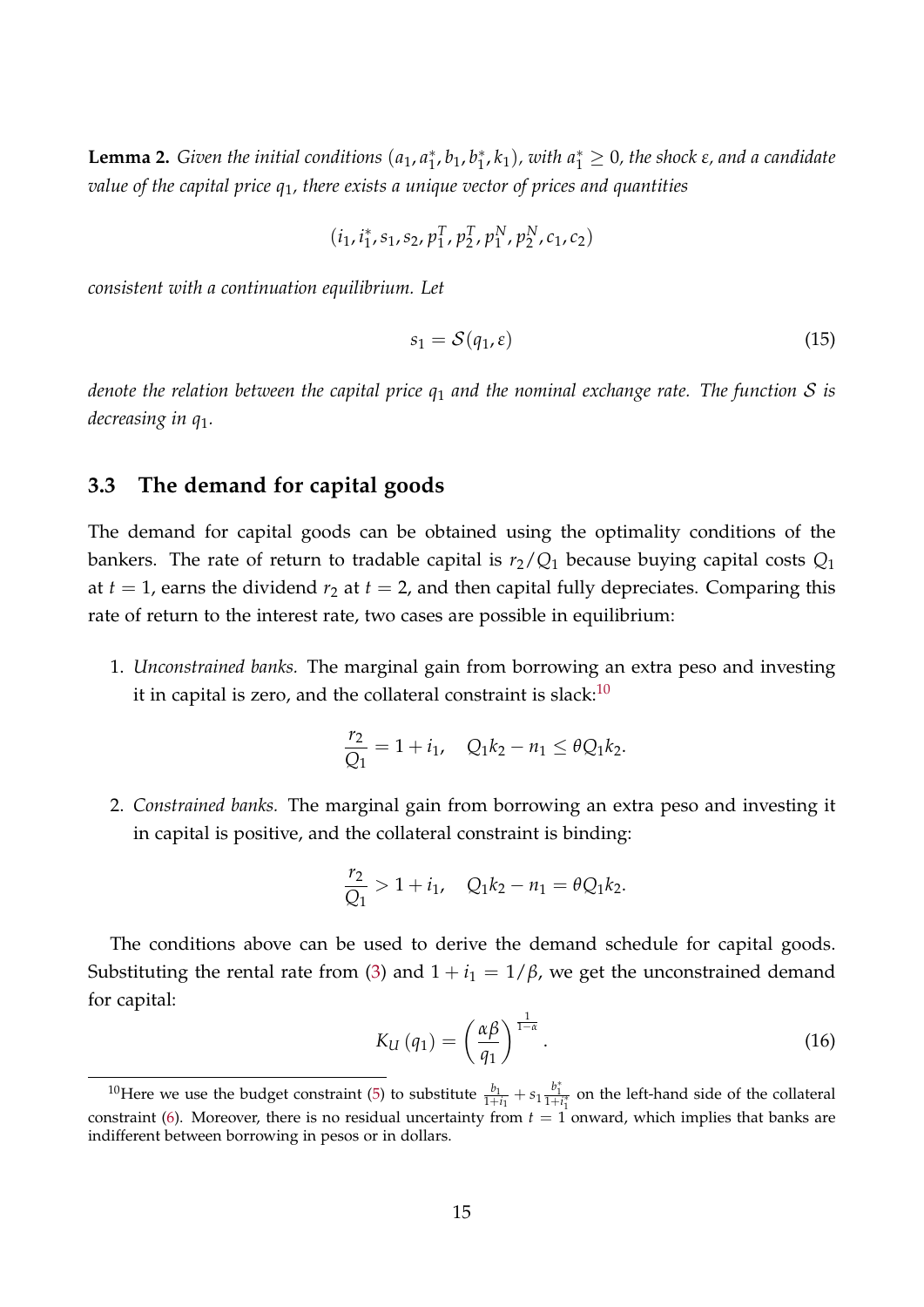

*Notes: The parameters used in the example are:*  $ω = 0.50$ ,  $α = 0.85$ ,  $β = 1.00$ ,  $e^N = 0.70$ ,  $θ = 0.90$ ,  $φ_0 = 0.40$ ,  $\phi_1 = 0.20$ ,  $\eta = 3.00$ . We set  $\varepsilon = 1.00$  and  $k_1 = 0.30$  in both examples. In the left panel the initial conditions are  $\dot{b}_1 = a_1 = 0.05$ ,  $a_1^* = 0.71$ , and  $b_1^* = 0.36$ . In the right panel they are  $b_1 = a_1 = 0.05$ ,  $a_1^* = 0.71$ , and  $b_1^* = 0.36$ .

<span id="page-15-1"></span><span id="page-15-0"></span>Figure 1: The demand for capital goods

In the constrained case, we can rewrite the binding collateral constraint in terms of tradables and obtain the constrained demand for capital:

$$
K_C(q_1) = \frac{1}{(1-\theta) q_1} \left[ q_1 k_1 + \alpha k_1^{\alpha} - \frac{b_1}{\varepsilon S(q_1, \varepsilon)} - \frac{b_1^*}{\varepsilon} \right],
$$
\n(17)

where debt in pesos  $b_1$  is converted into tradables by dividing by the peso price of tradables *p*<sub>1</sub><sup>*T*</sup> = *εS*(*q*<sub>1</sub>,*ε*) (from the law of one price and *p*<sub>1</sub><sup>*T*\*</sup> = *ε*) and debt in dollars is converted into tradables by dividing by  $p_1^{T*} = \varepsilon$ . The demand for capital is given by the lower value between the constrained and the unconstrained demand at each *q*1:

<span id="page-15-2"></span>
$$
K_{D}(q_{1}) = \min\{K_{U}(q_{1}), K_{C}(q_{1})\}.
$$
\n(18)

The unconstrained portion of the demand curve is always downward sloping because of substitution effects. When banks are constrained, however, changes in *q*<sup>1</sup> might also have income effects, and the demand curve might have upward-sloping regions. We will return shortly to the determinants of this slope. For now we just show two numerical examples in Figure [1,](#page-15-0) one in which the demand curve is downward sloping everywhere, in panel (a), and one in which the constrained portion of the curve is upward sloping for some values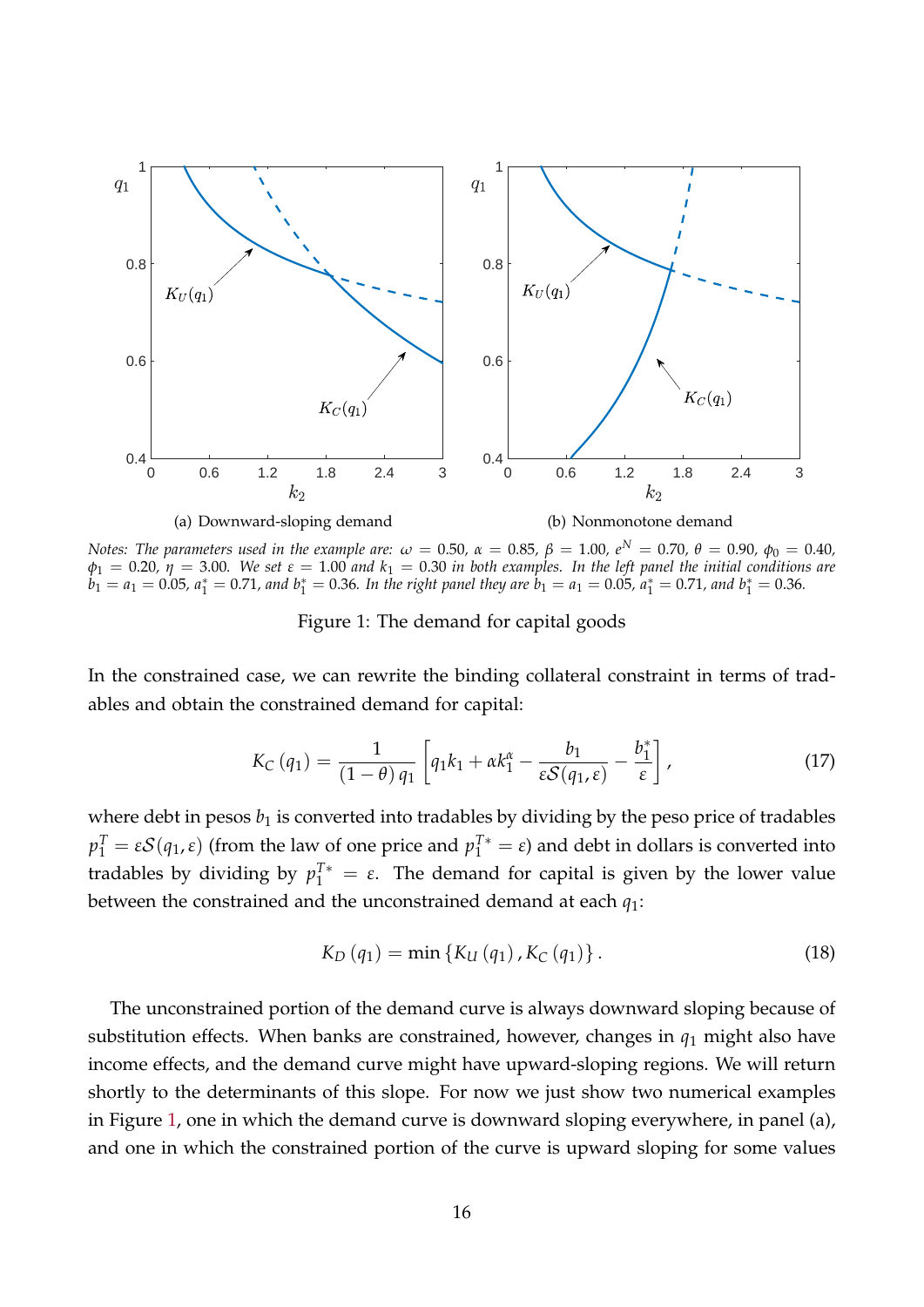of *q*1, in panel (b).

### **3.4 Equilibrium in the capital goods market**

We can now combine the supply and demand curves just derived to find the equilibrium price *q*1. First, we establish a sufficient condition for the existence of a continuation equilibrium.

**Proposition 1.** *Given ε, if the following inequalities are satisfied:*

<span id="page-16-0"></span>
$$
\alpha k_1^{\alpha-1} > \phi_0, \quad \alpha k_1^{\alpha} + \theta \phi_0 k_1 > \frac{1}{\varepsilon \mathcal{S}(\phi_0, \varepsilon)} b_1 + \frac{1}{\varepsilon} b_1^*, \tag{A1}
$$

*there exists a continuation equilibrium with*  $q_1 > \phi_0$ . *There is at most one equilibrium in which banks are unconstrained.*

From now on, we focus on economies that satisfy [\(A1\)](#page-16-0) and restrict attention to continuation equilibria with  $q_1 > \phi_0$ . The main advantage of these restrictions is that we do not need to worry about the possibility that banks have negative net worth, and so we don't need to specify how banks' bankruptcy is resolved for bondholders.<sup>[11](#page-16-1)</sup>

In Figure [2](#page-17-0) we plot the demand and supply for two numerical examples. In panel (a) the equilibrium is unique. In panel (b), instead, there are three equilibria, given by points *A*, *B*, and *C*. At equilibrium *A*, banks are unconstrained. Because the unconstrained demand curve is downward sloping, there can be at most one equilibrium of this type. At equilibria *B* and *C*, instead, the collateral constraint is binding. Equilibrium *B* can be ruled out on stability grounds, so we focus on the two stable equilibria *A* and *C*.

The equilibrium multiplicity here can be interpreted in terms of a standard coordination problem between atomistic lenders (both domestic households and foreign investors). In the good equilibrium, each lender expects the others to extend credit to the banks. As a result, the lender anticipates that the banks will be able to invest, and the price of capital will be high. The resulting high valuation of the banks' collateral induces the lender to extend credit to the banks. In the bad equilibrium, instead, each lender expects the others to extend little credit to banks, which induces expectations of low investment, low asset prices, and low collateral values. Given these expectations, it is then rational for an individual lender to offer little credit to the banks.

<span id="page-16-1"></span> $11$ Of course, individual banks' bankruptcies are commonplace in financial crises. However, our stylized model captures the entire financial system with a single representative bank, and it thus seems reasonable to model a crisis as a severe reduction in the total net worth of the financial sector rather than a complete depletion of its equity.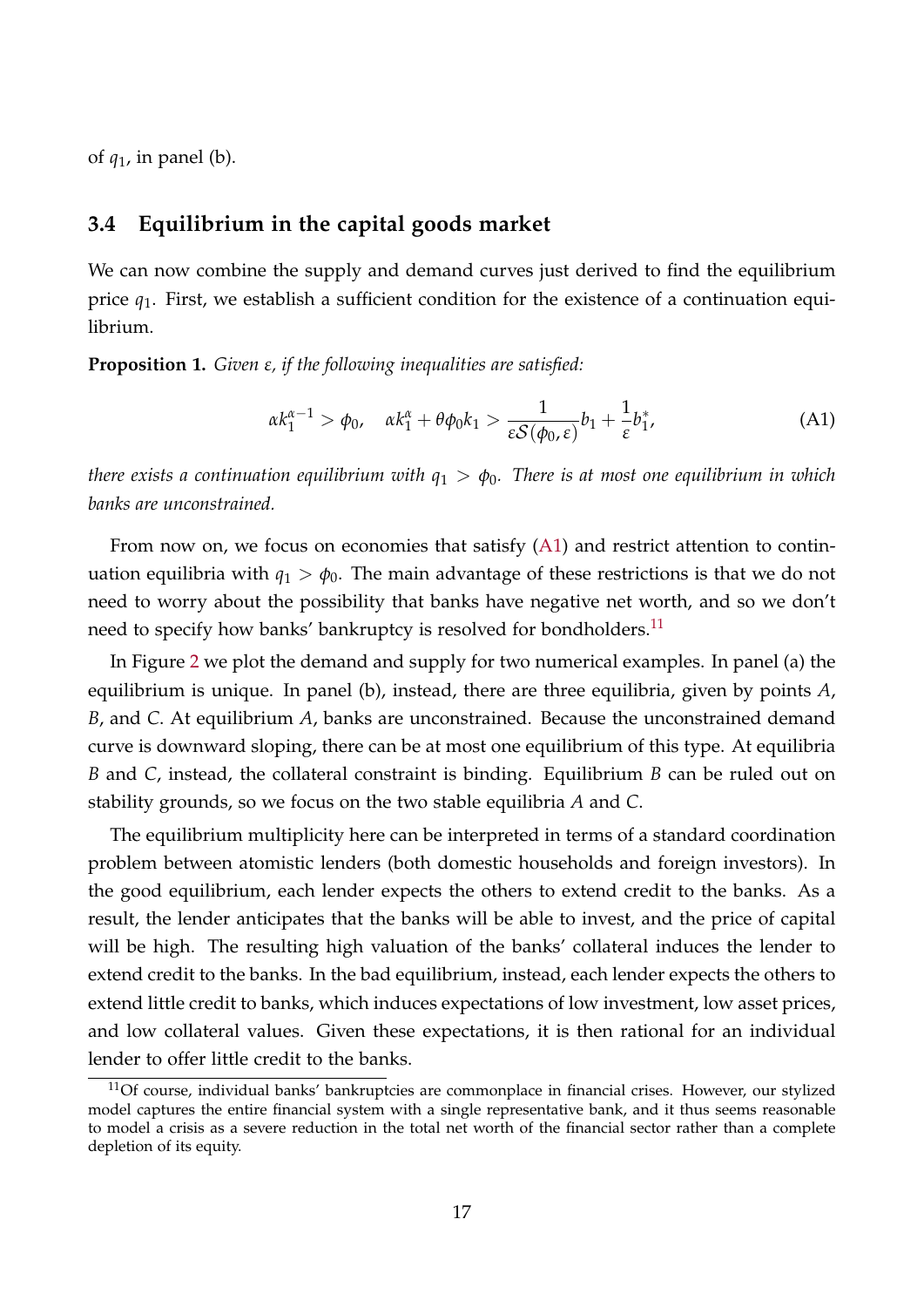

*Notes: Parameters and initial conditions are the same as in Figure [1.](#page-15-0)*

<span id="page-17-0"></span>Figure 2: Capital market equilibrium

If we interpret a financial crisis as a continuation equilibrium with constrained banks, such as point *C* in panel (b) of Figure [2,](#page-17-0) we obtain a number of predictions about the behavior of consumption, investment, the exchange rate and the current account.

<span id="page-17-2"></span>**Proposition 2.** If multiple continuation equilibria are possible, and we compare a low  $q_1$  to a high *q*<sup>1</sup> *equilibrium, we obtain the following predictions for the former:*

- *i. Investment and consumption are lower;*
- *ii. The current account balance is higher;*
- *iii. The real and nominal exchange rates are more depreciated.*

The improvement in the current account shows that the domestic financial crisis is associated with a capital flight from the entire country. The capital flight has a double nature: the contraction in investment is driven by the binding collateral constraints of the banks, while the contraction in consumption is driven by the reduction in the country's wealth due to lower future wages. The recent literature includes papers that emphasize both uncertainty about future income growth [\(Aguiar and Gopinath,](#page-39-10) [2007\)](#page-39-10) and binding financial constraints [\(Mendoza,](#page-42-9) [2010\)](#page-42-9) as sources of fluctuations in emerging markets. Here both channels are operative because a crisis in our three-period model acts like a permanent shock to house-holds' future income.<sup>[12](#page-17-1)</sup> An interesting observation here is that even though some agents in

<span id="page-17-1"></span> $12$ As documented by [Cerra and Saxena](#page-40-12) [\(2008\)](#page-40-12), financial crises are historically associated with permanent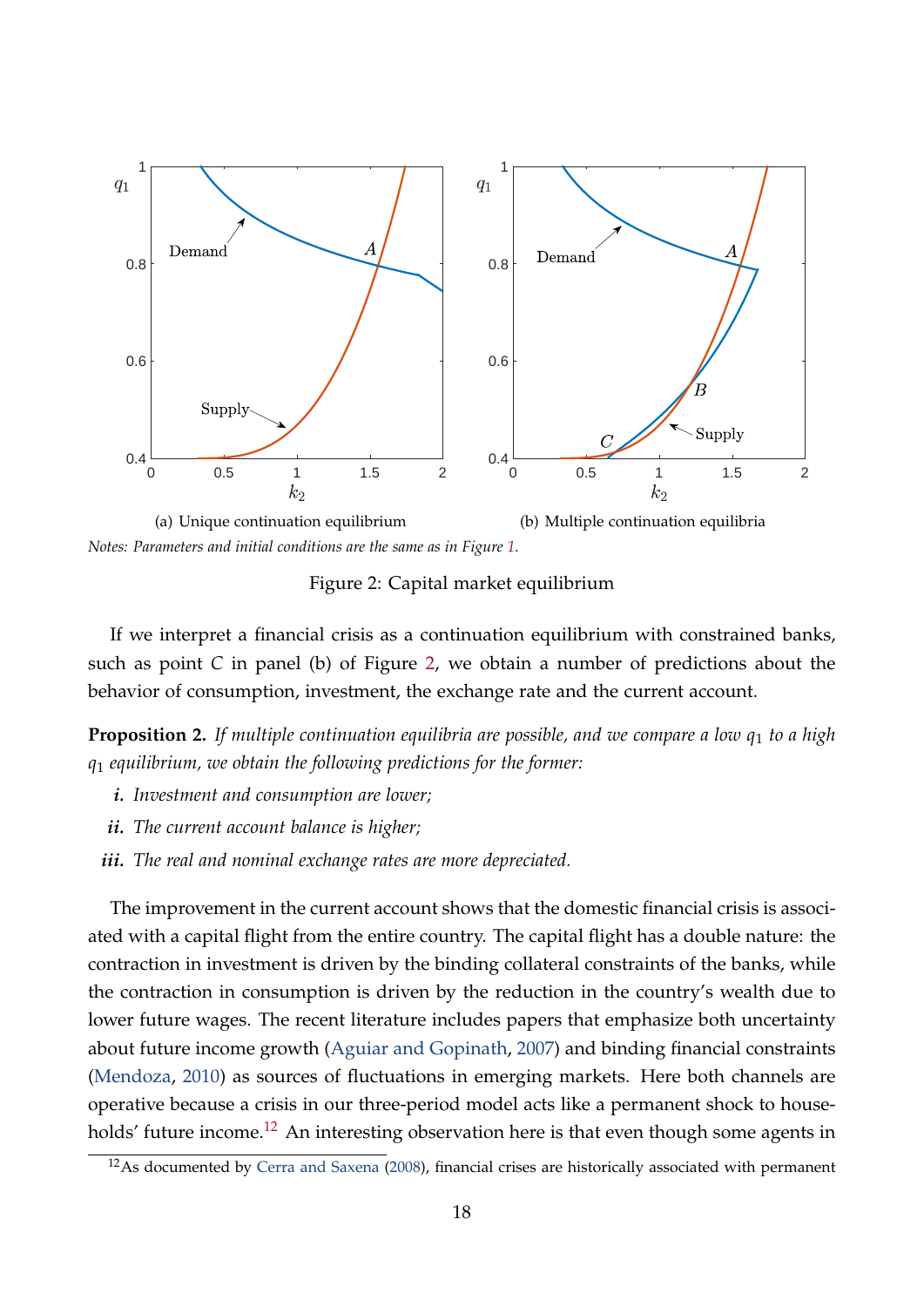the economy are not forced to borrow less from the rest of the world, spillovers from the financially constrained agents induce them to move in the same direction.<sup>[13](#page-18-0)</sup>

### **3.5 Sources of financial instability**

The fact that the demand curve is locally upward sloping is crucial for the possibility of obtaining multiple equilibria. So let us now go back to the slope of the demand curve. Differentiating the constrained demand curve [\(17\)](#page-15-1) yields

$$
K'_{C}(q_{1}) = \frac{b_{1}/(\varepsilon S(q_{1}, \varepsilon)) + b_{1}^{*}/\varepsilon - \alpha k_{1}^{\alpha}}{(1 - \theta)q_{1}^{2}} + \frac{b_{1}\partial S(q_{1}, \varepsilon)/\partial q_{1}}{(1 - \theta)q_{1}\varepsilon S(q_{1}, \varepsilon)^{2}}.
$$
\n(19)

The first term on the right-hand side of equation [\(19\)](#page-16-0) shows that leverage makes the curve upward sloping. Namely, when total debt is large enough, the expression at the numerator is positive.<sup>[14](#page-18-1)</sup> The second term shows that borrowing in domestic currency can mitigate the effects of leverage because the value of peso obligations depreciates exactly when the price of capital *q*<sup>1</sup> goes down (recall that *∂*S(*q*1,*ε*)/*∂q*<sup>1</sup> < 0 from Lemma [2\)](#page-14-1), thus providing hedging against a reduction in asset prices. Note that this is somewhat distinct from the *currency mismatch* channel emphasized, for instance, by [Krugman](#page-42-1) [\(1999\)](#page-42-1) and [Aghion, Bac](#page-39-5)[chetta, and Banerjee](#page-39-5) [\(2004\)](#page-39-5). Our banks have revenues in tradable goods, so matching the balance sheet would require the issuance of dollar liabilities. Yet, peso debt is a hedge for the banks because it requires lower payments when the market value of their assets falls.

Figure [3](#page-19-0) shows by numerical examples the role of the banks' balance sheet in determining the slope of the demand curve and the possibility of multiple equilibria. In panel (a) we consider an increase in banks' leverage, holding constant their currency exposure. This is achieved by increasing *b* ∗  $_{1}^{*}$ . Ceteris paribus, an increase in leverage raises the sensitivity of net worth to asset prices, increasing the elasticity of the demand function in the constrained region. Comparing the solid and dotted line, we can see that an increase in banks' leverage makes the economy more prone to multiple equilibria.

A similar result is obtained when considering a change in the currency composition

reductions in income. An infinite horizon extension of our model would miss this feature, thus muting the response of consumption and the exchange rate to a tightening of the collateral constraint. However, it would not be complicated to further extend that framework to incorporate these empirically relevant effects. See [Queralto](#page-43-4) [\(2014\)](#page-43-4) for such an example.

<span id="page-18-0"></span> $13$ The fact that the unconstrained agents here are identified with the household sector is just because of specific modeling assumptions. It would be easy to extend the model to a case where constrained and unconstrained agents are present both in the household and in the business sector.

<span id="page-18-1"></span><sup>&</sup>lt;sup>14</sup>The effect of leverage on the slope of the capital demand curve has been remarked in closed economy financial accelerator models (e.g., [Lorenzoni](#page-42-10) [\(2008\)](#page-42-10)), and has been used to generate equilibrium multiplicity in [Gai, Kapadia, Millard, and Perez](#page-41-12) [\(2008\)](#page-41-12) and [Gertler and Kiyotaki](#page-41-6) [\(2015\)](#page-41-6).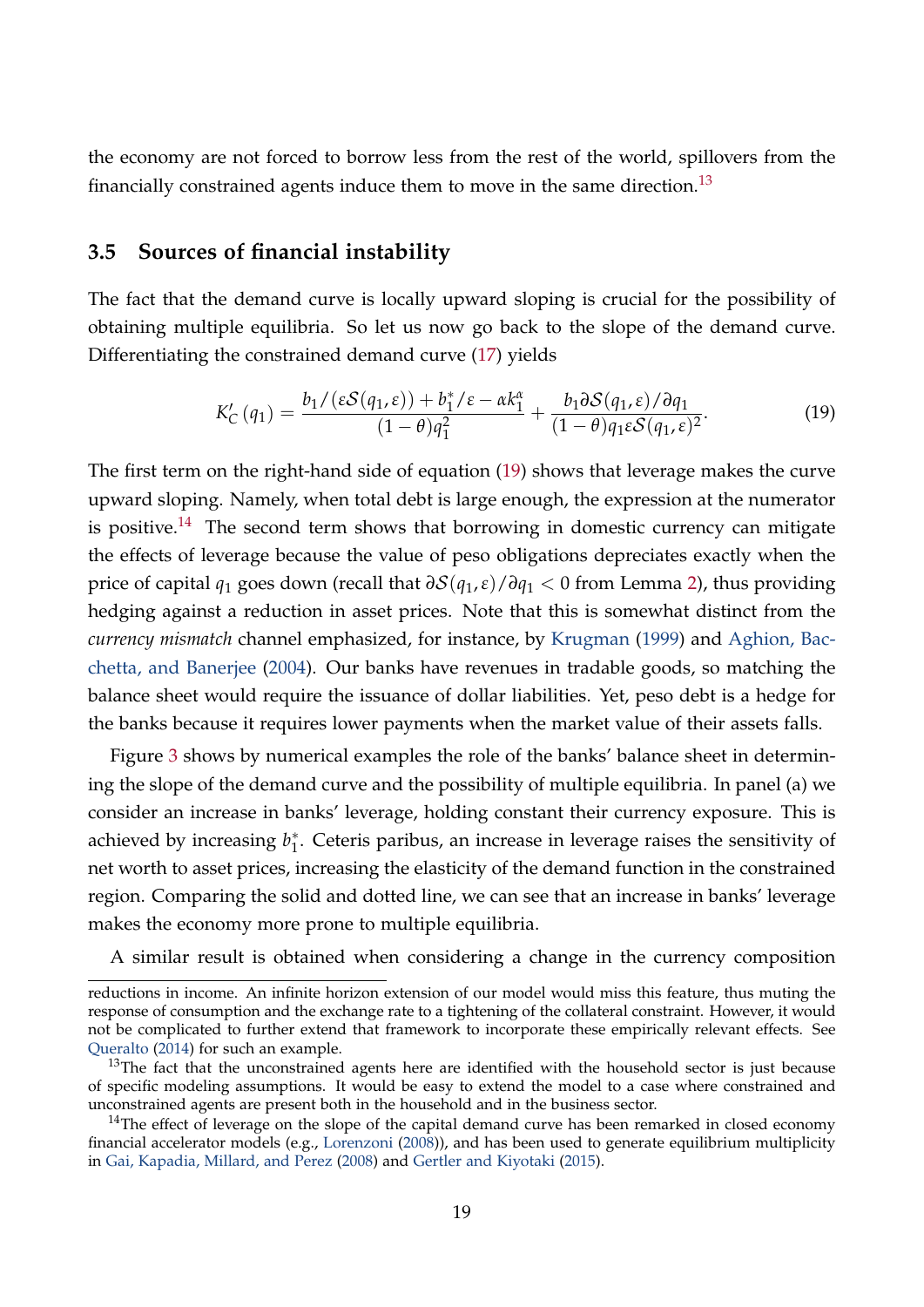

*Notes: Parameters and initial conditions are the same as in the right panel of Figure [1.](#page-15-0) For the "Low leverage" schedule, we set b* $_1^* = 0.33$ , and for the "Low dollar debt" schedule, we set  $b_1 = 0.23$  and  $b_1^* = 0.18$ .

<span id="page-19-0"></span>Figure 3: The role of leverage and the currency composition of debt

of debt, holding total debt constant. Panel (b) of Figure [3](#page-19-0) shows how the demand for capital changes when we increase dollar debt *b* ∗  $_1^\ast$  and offset such increase by a corresponding reduction in peso debt  $b_1$ . We can verify from equation [\(19\)](#page-16-0) that such a change makes the constrained portion of the demand schedule steeper, raising in this fashion the potential for multiple equilibria.

The economy can thus exhibit financial crises characterized by low asset prices, a depreciated exchange rate, and capital flights, and these are more likely to arise when the financial sector is more levered and has more dollar debt. These debt positions, however, are determined endogenously at date 0. So we next turn to study their determination. Before continuing, though, we must adopt a rule for selecting among continuation equilibria when we have more than one, as agents at date 0 need to form expectations over future outcomes. First, we restrict attention to stable continuation equilibria in the tâtonnement sense. Moreover, we focus on economies with at most two stable continuation equilibria. As the equilibria are ranked in terms of welfare, we refer to the one with high asset prices as the "good" equilibrium and to the other as the "bad" equilibrium—see, for example, points *A* and *C* in panel (b) of Figure [2.](#page-17-0) When multiple equilibria are possible, the sunspot *ζ* selects the bad equilibrium with probability *µ*.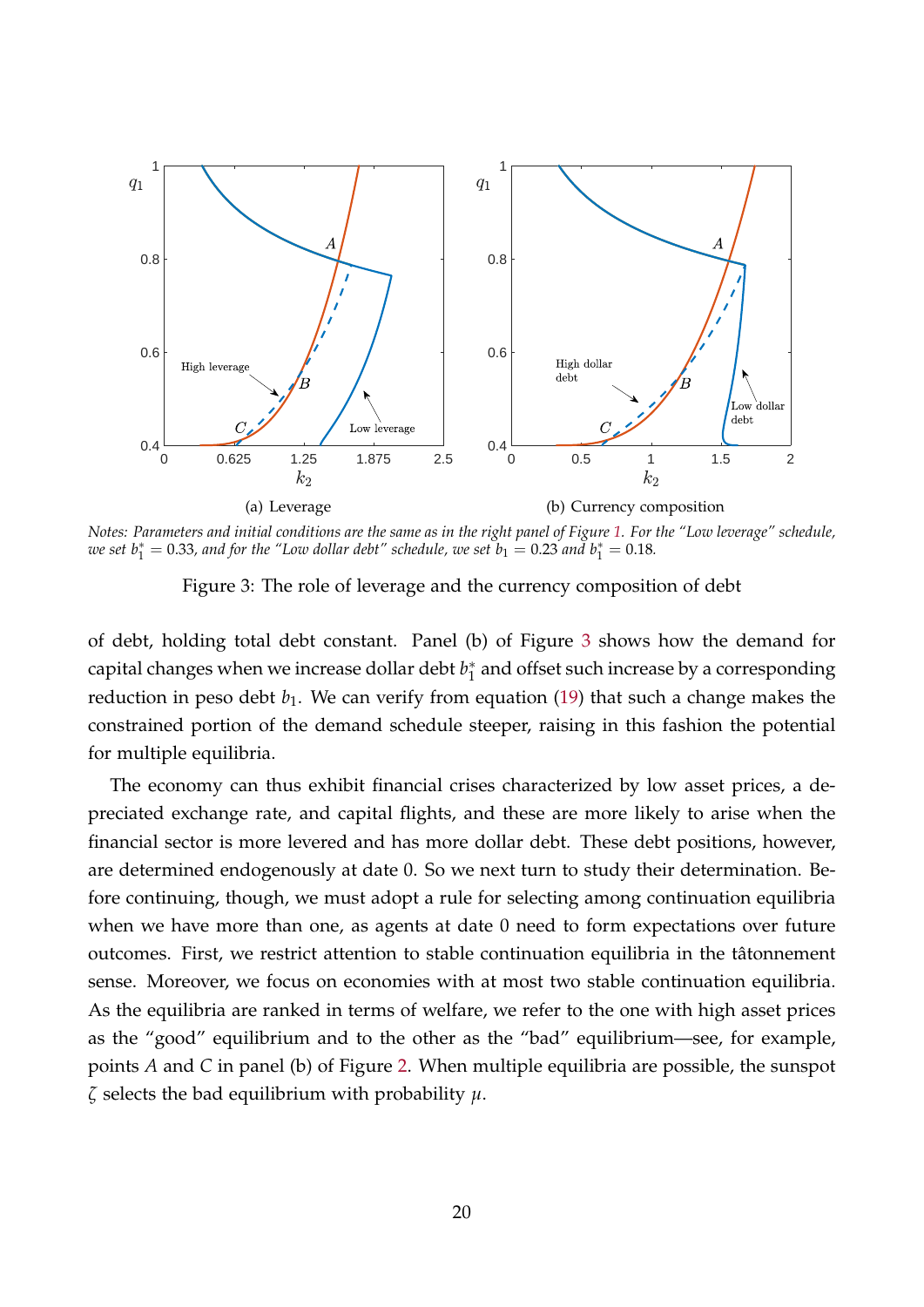## <span id="page-20-0"></span>**4 Endogenous dollarization**

We now go back to date 0 and describe two classes of equilibria that can arise. These equilibria differ in the currency denomination of households' savings and banks' liabilities, and in the risk of financial panics. We show, by numerical examples, that these two types of equilibria can coexist for the same initial conditions.

We start by characterizing equilibria in which the banks' collateral constraint is always slack and the economy is not exposed to financial panics at date 1. These equilibria are supported by the households' incentive to save in pesos. Because households don't expect a crisis in the future, they prefer peso bonds as they insure them against fluctuations in the price of foreign tradables. The households' demand for peso assets allows the banks to borrow in pesos, thus making their balance sheet safer. Hence, the financial sector is not exposed to runs at  $t = 1$ . We call this a "nondollarized" equilibrium.

We then describe equilibria in which financial panics can arise with positive probability at date 1. These equilibria are supported by the households' incentive to save in dollars. When households are afraid of future banking panics, they prefer dollar bonds because they provide insurance against a crisis at date 1. When sufficiently strong, this precautionary motive is met in equilibrium with a dollarization of the banks' liabilities, which is what exposes the financial sector to runs at date 1. We call this a "dollarized" equilibrium.

## **4.1 Nondollarized equilibrium**

We simplify the analysis further by assuming that at date 0, capital good producing firms are not operative, so market clearing requires  $k_1 = k_0$ . We can then use equations [\(4\)](#page-8-1) and [\(5\)](#page-8-2), along with market clearing, to write the banks' budget constraint as

<span id="page-20-1"></span>
$$
\frac{b_1}{1+i_0} + s_0 \frac{b_1^*}{1+i_0^*} = b_0 + s_0 b_0^* - r_0 k_0.
$$
 (20)

The total liabilities of the financial sector are given, and the only choice of the bankers regards the currency composition of their debt. The households at  $t = 0$  decide how much to consume and save, and in which currency to denominate their savings.

We now state a result that characterizes our first class of equilibria.

**Proposition 3** (Nondollarized equilibrium)**.** *Suppose that there is an equilibrium in which the collateral constraint of the banks is slack in period* 0 *and is slack almost surely in period* 1*. This equilibrium has the following properties:*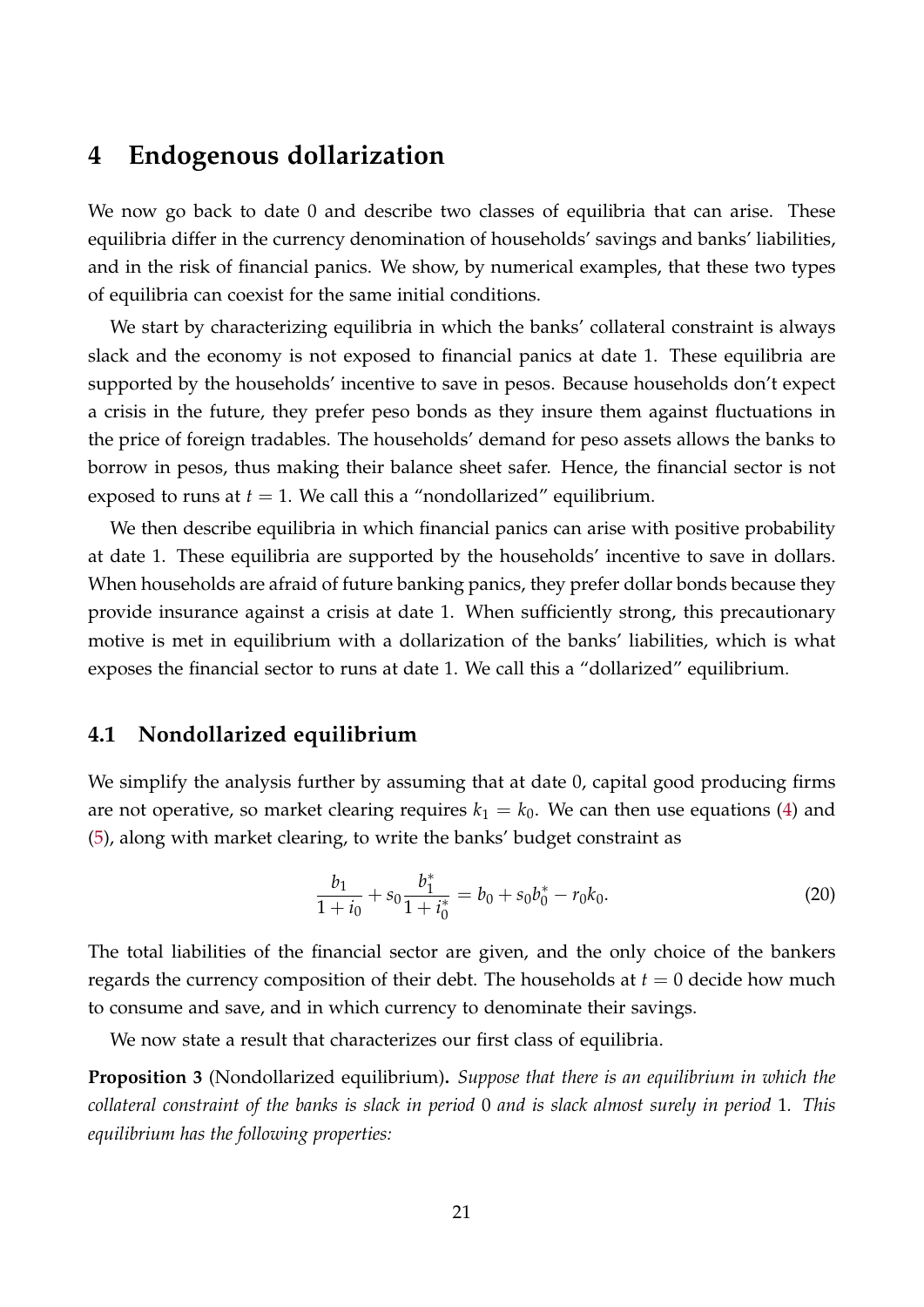*i.* There is a unique continuation equilibrium from  $t = 1$  onward, with  $(k_2, q_1)$  solving

<span id="page-21-1"></span>
$$
k_2 = \left(\frac{\alpha \beta}{q_1}\right)^{\frac{1}{1-\alpha}} \qquad k_2 = k_1 + \left(\frac{q_1 - \phi_0}{\phi_1}\right)^{\frac{1}{\eta}}; \tag{21}
$$

- *ii. The prices of tradables and nontradables are constant over time. The domestic real interest rate is constant over time and equal to*  $1 + i = 1/\beta$ *;*
- *iii. Household consumption is constant over time and equal to*

$$
\overline{c} = \frac{1}{1 + \beta + \beta^2} \left[ p^T \left( (1 + \beta)(1 - \alpha)k_0^{\alpha} + \beta^2 (1 - \alpha)k_2^{\alpha} + \beta \pi (q_1) + a_0^* \right) + a_0 \right] + p^N e^N.
$$

 $At t = 0$ , households set  $a_1^* = 0$ , and save only in pesos;

*iv.* The banks' debt levels in pesos and dollars at  $t = 1$  are

$$
b_1 = (1 + i) \left( p^T (1 - \alpha) k_0^{\alpha} + p^N e^N + a_0 + p^T a_0^* - \overline{c} \right),
$$
  

$$
b_1^* = (1 + i) \left( (b_0 - \beta b_1) / p^T + b_0^* - \alpha k_0^{\alpha} \right).
$$

Because the banks are unconstrained at date 1, the equilibrium in the capital market is unique, with the quantity and the price of capital independent of *ε*. As a result, the wages and profits that households obtain in periods 1 and 2 are nonstochastic. The households can then achieve perfect consumption smoothing by setting  $a_1^* = 0$ : in this way, their lifetime wealth is nonstochastic, and they can consume  $\bar{c}$  in every period. Because consumption is constant over time, we obtain that the domestic real interest rate and the relative prices of tradables and nontradables are also constant. Banks' debt in pesos and dollars in (*iv*) is then obtained from the market clearing condition  $a_1 = b_1$  and from the banks' budget constraint [\(20\)](#page-20-1).

In a nondollarized equilibrium, households do not save or borrow in dollars at date 0. To understand this property, let us characterize their portfolio problem in general. In any equilibrium, the households' optimality conditions for dollar and peso bonds give rise to the standard asset pricing relation

<span id="page-21-0"></span>
$$
\mathbb{E}_0\left[ (1+i_0^*) \frac{s_1}{s_0} \right] = 1 + i_0 - \text{Cov}_0 \left[ (1+i_0^*) \frac{s_1}{s_0}, \frac{U'(c_1)}{U'(c_0)} \right]. \tag{22}
$$

The return on peso bonds is always safe for domestic households because of the assumption of a stable price index in pesos. The return on dollar bonds, instead, is stochastic and equal to  $(1 + i_0^*)$  $\binom{*}{0}(s_1/s_0)$ . Equation [\(22\)](#page-21-0) says that households require a positive or nega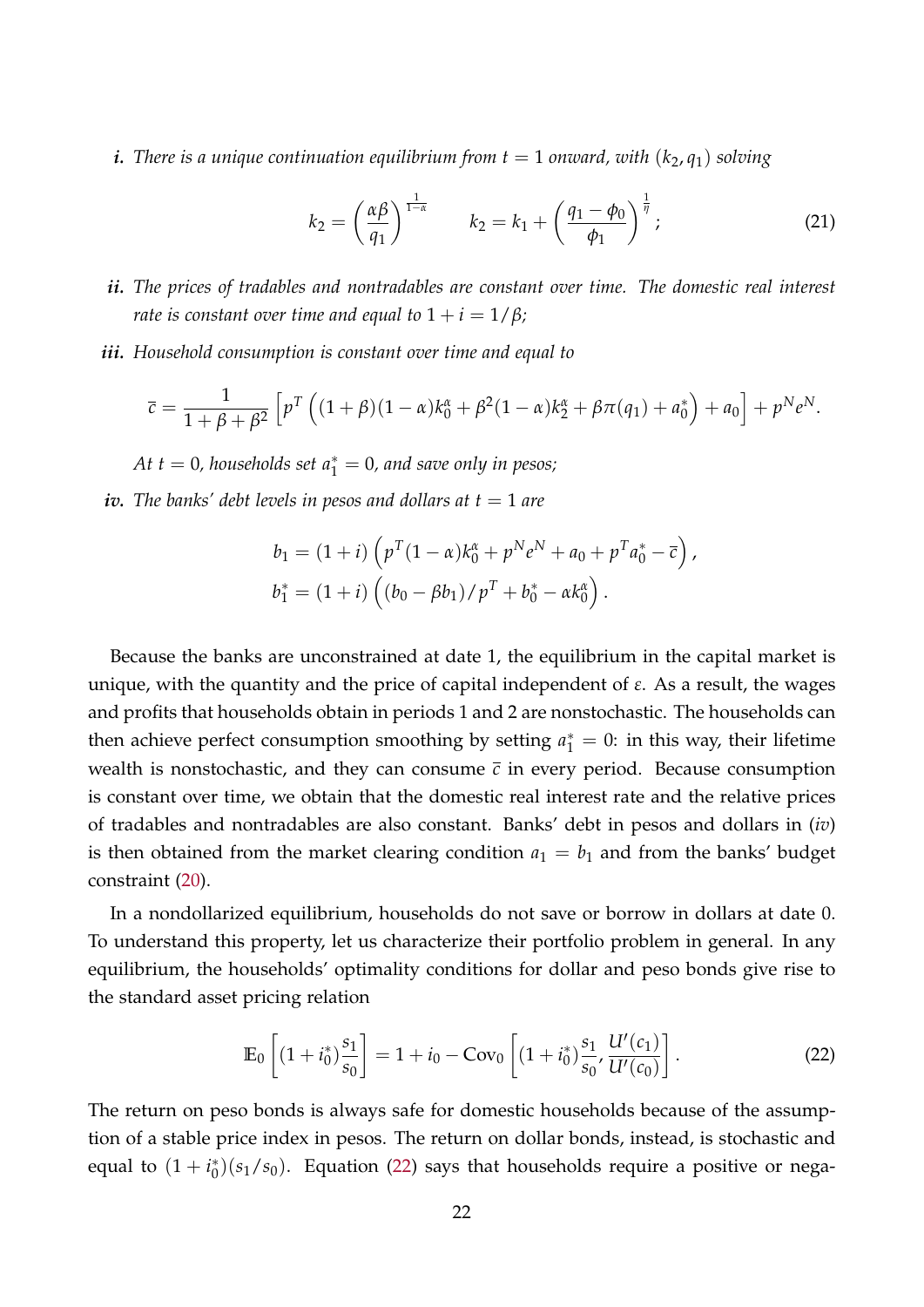tive premium on dollar bonds depending on whether their return covaries negatively or positively with the marginal utility at  $t = 1$ .

In the nondollarized equilibrium the dollar return at date 1 is  $1/(\varepsilon\beta)$  and the households' nonfinancial income is constant and independent of  $\varepsilon$ .<sup>[15](#page-22-0)</sup> Setting  $a_1^* > 0$  would then be a pure bet for households, because it would expose their consumption to the *ε* shock. Equation [\(22\)](#page-21-0) then implies that households would save in dollars only if they expected an excess return,  $\mathbb{E}[(1+i_0^*)]$  $\binom{1}{0}(s_1/s_0)] > (1 + i_0)$ . This, however, is not possible in the nondollarized equilibrium. To understand why, note that an asset pricing condition similar to [\(22\)](#page-21-0) can be derived from the banks' optimality conditions, giving

$$
\mathbb{E}_0\left[ (1+i_0^*) \frac{s_1}{s_0} \right] = 1 + i_0 - \text{Cov}_0 \left[ (1+i_1^*) \frac{s_1}{s_0} , \frac{\lambda_1}{\mathbb{E}_0[\lambda_1]} \right],\tag{23}
$$

<span id="page-22-3"></span>where

<span id="page-22-2"></span>
$$
\lambda_1 = \frac{1}{p_2^T} \frac{r_2 - \theta Q_1 / \beta}{(1 - \theta) Q_1}
$$
 (24)

is the banks' marginal value of wealth at date  $t = 1$ .<sup>[16](#page-22-1)</sup> In any equilibrium, equations [\(22\)](#page-21-0) and [\(23\)](#page-22-2) must both hold. Because the collateral constraint of the banks does not bind at  $t = 1$ , their marginal value of wealth is constant, implying that  $\mathbb{E}[(1 + i_0^*)^2]$  $\binom{1}{0}(s_1/s_0) = (1+i_0)$ in equilibrium. But at those prices, households' optimal choice is to set  $a_1^* = 0$ .

Importantly, the households' choice to save in pesos is a stabilizing force. From the analysis of the continuation equilibrium, we know that crises at date 1 are more likely when banks have dollar debt. Because the leverage of banks is fixed by equation [\(20\)](#page-20-1), the fact that households are willing to save in pesos minimizes the dollar debt of the financial sector and the risk of a bank panic at date 1.

### **4.2 Dollarized equilibria**

We now ask whether the model can feature equilibria in which banking panics are possible at date 1, as in the example of Figure [2,](#page-17-0) panel (b).

We start by studying the portfolio choices of the households at  $t = 0$ , which are still determined by the asset pricing condition [\(22\)](#page-21-0). The main difference with the case analyzed earlier is that the possibility of financial panics at date 1 influences the joint distribution

<span id="page-22-1"></span><span id="page-22-0"></span><sup>&</sup>lt;sup>15</sup>Wages and profits are functions of  $k_2$  and  $q_1$ , which are independent of  $\varepsilon$ .

<sup>&</sup>lt;sup>16</sup>A unit of net worth in pesos can be levered to purchase  $k_2 = 1/((1 - \theta)Q_1)$  units of capital at  $t = 1$ , as *θQ*<sup>1</sup> can be borrowed per unit of capital. After paying the interest 1/*β* on the borrowed amount *θQ*1*k*2, the return obtained at  $t = 2$  is  $r_2k_2 - \theta Q_1k_2 = (r_2 - \theta Q_1/\beta)/((1 - \theta)Q_1)$ , which, converted in tradables, yields the expression above.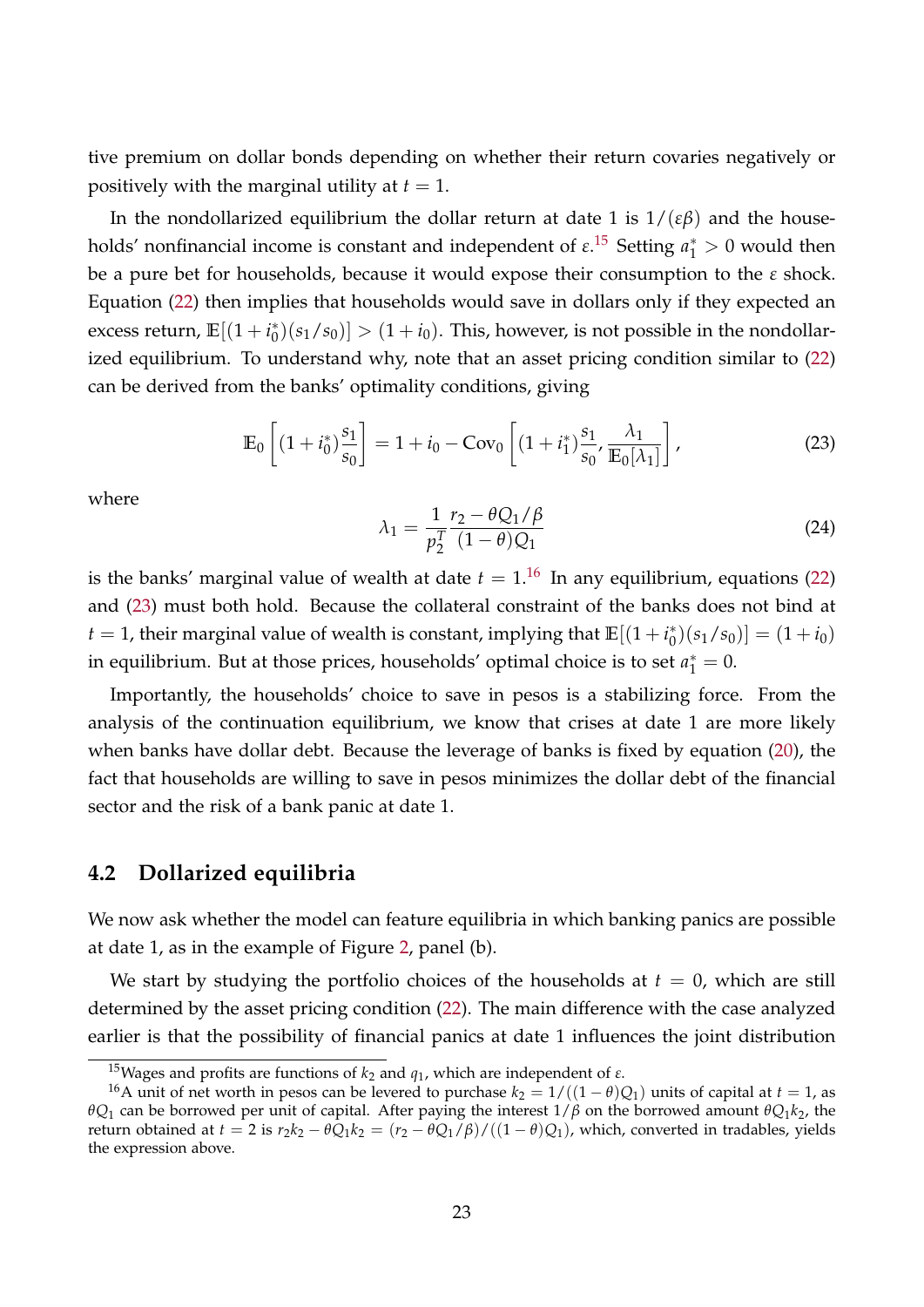of realized returns and households' consumption. Indeed, the  $t = 1$  returns on bonds denominated in dollars are now

<span id="page-23-0"></span>
$$
(1 + i_0^*) \frac{s_1}{s_0} = \frac{\left(\frac{p_1^T}{p_1^N}\right)^{1-\omega}}{\varepsilon \beta \left(\frac{p_0^T}{p_0^N}\right)^{1-\omega}}.
$$
\n(25)

Differently from before, there is now an endogenous component to these returns, which is due to changes in the relative price of tradables and nontradables between date 0 and 1.

To understand how this component influences the portfolio choices of the households, consider the case in which  $\sigma_{\epsilon} \rightarrow 0$ , so that uncertainty arises only because of the sunspot: with probability  $(1 - \mu)$  the economy will be in the good continuation equilibrium, and with probability  $\mu$  in the bad continuation equilibrium. From Proposition [2,](#page-17-2) we know that the exchange rate is more appreciated in the good than in the bad equilibrium. Therefore, by equation [\(25\)](#page-23-0) we can see that bonds denominated in dollars have higher returns in the bad continuation equilibrium. This property makes these assets a good hedge for the households at date 0 because they pay more in the low consumption state.

Thus, the risk of a future crisis generates a motive for the households to save in dollars. When sufficiently strong, this incentive might lead to little peso savings in the economy and might effectively push banks to issue dollar debt in order to finance their operations. Whether this occurs in equilibrium, however, also depends on the behavior of the banks.

Differently from the case analyzed in the previous section, banks no longer act as risk-neutral because their marginal value of wealth at date 1 depends on the sunspot shock.<sup>[17](#page-23-1)</sup> A unit of net worth at date 1 is worth more when the collateral constraint binds than when it is slack because in the former case it allows the banks to relax their financial constraint. Because of this property, banks now have an incentive to issue peso debt because it requires lower payments in states of the world in which they are constrained (see equation [\(23\)](#page-22-2)).

In equilibrium, the currency denomination of assets and liabilities balances the precautionary motive of the households to save in dollars with the one of the banks to borrow in pesos. We now present a numerical example in which the households' precautionary motive dominates, and the economy has a dollarized financial sector. Importantly, as the example shows, a dollarized equilibrium can coexist with a nondollarized one and thus be self-fulfilling. Appendix [B](#page-47-0) reports the details of the computation.

<span id="page-23-1"></span>Table [1](#page-24-0) reports several statistics of interest across the two equilibria. In the table,  $\tilde{c}_1$  and

<sup>&</sup>lt;sup>17</sup>See [Aiyagari and Gertler](#page-39-11) [\(1999\)](#page-39-11), [Mendoza and Smith](#page-42-11) [\(2006\)](#page-42-11) and [Rampini and Viswanathan](#page-43-5) [\(2010\)](#page-43-5) for a discussion of the asset pricing and risk management implications of models with collateral constraints.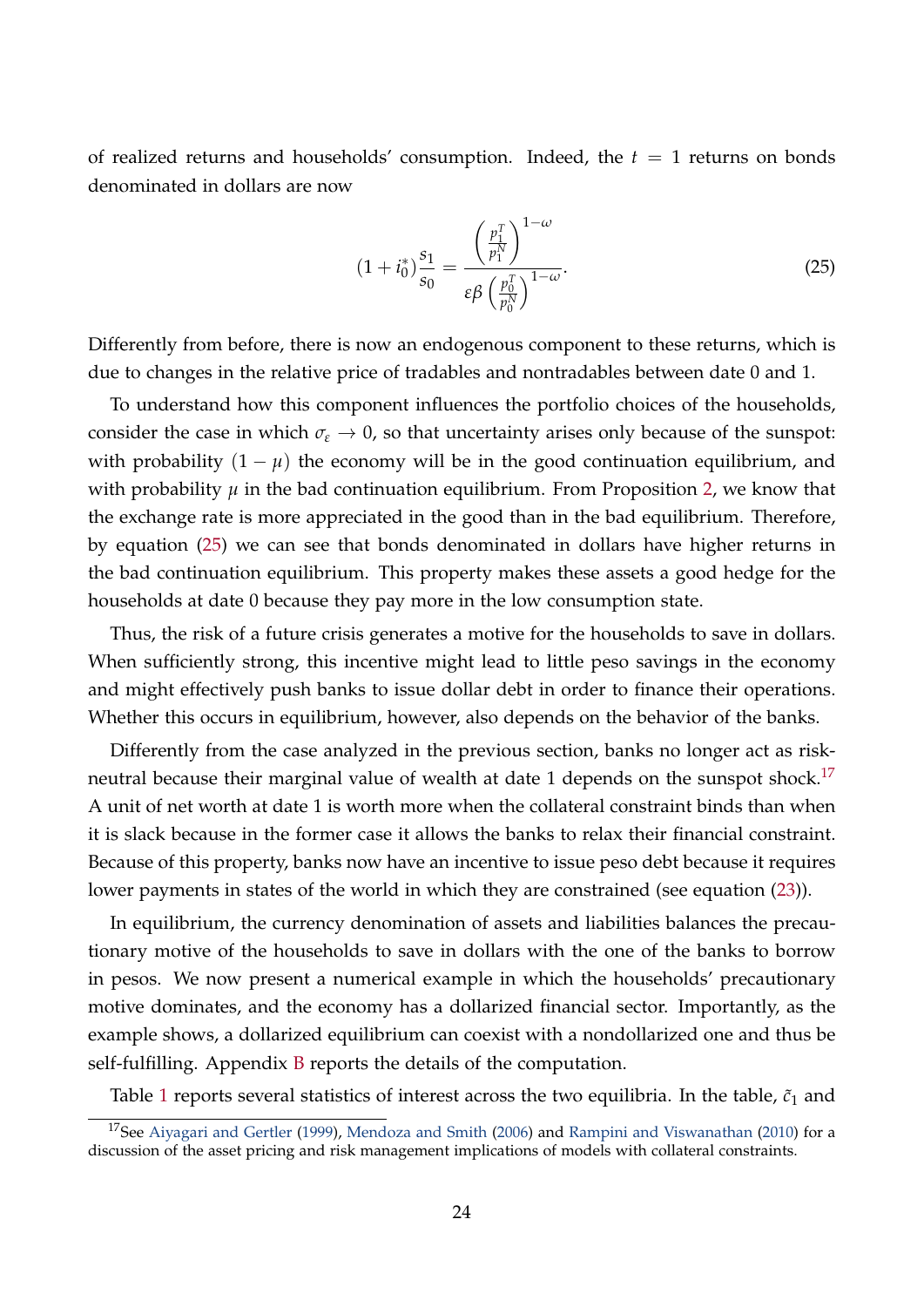$\tilde{s}_1$  are the consumption and the nominal exchange rate in logs at date 1, and  $\tilde{w}_1$  is the nonfinancial present value of households' income at date 1, also in logs. First, we can verify that the nondollarized equilibrium conforms with Proposition [3.](#page-21-1) In the nondollarized equilibrium, households save only in pesos  $(a_1^* = 0.00, a_1 = 0.70)$ . Banks absorb all the desired pesos savings of the households and issue dollar bonds to finance the rest of their debt. In this example, households' savings are more than enough to cover banks' borrowing needs, and as a result, the domestic financial sector accumulates foreign reserves  $(b_1^* = -0.28)$ . Given this balance sheet structure, the banks are not exposed to runs at date 1, households' income and consumption have zero variance, and the nominal exchange rate fluctuates in period 1 only because of variation in the price of foreign tradables. The uncovered interest parity condition holds.

<span id="page-24-0"></span>

|                                  | Nondollarized | Dollarized |
|----------------------------------|---------------|------------|
| $a_1, b_1$                       | 0.703         | 0.050      |
| $a_1^*$                          | 0.000         | 0.710      |
| $b_1^*$                          | $-0.280$      | 0.360      |
| Stdev $(\tilde{w}_1)$            | 0.000         | 0.043      |
| Stdev $(\tilde{s}_1)$            | 0.005         | 0.016      |
| $Corr(\tilde{w}_1, \tilde{s}_1)$ | 0.000         | $-0.969$   |
| Stdev $(\tilde{c}_1)$            | 0.000         | 0.015      |
| $\mathbb{E}[(1+i_0^*)(s_1/s_0)]$ | 1.000         | 0.941      |
| $(1+i_0)$                        | 1.000         | 1.034      |

Table 1: Nondollarized and dollarized equilibria: a numerical illustration

*Notes: The parameters used in the example are:*  $ω = 0.50$ ,  $α = 0.85$ ,  $β = 1.00$ ,  $e^N = 0.70$ ,  $θ = 0.90$ ,  $φ_0 = 0.40$ ,  $\varphi_1 = 0.20, \, \eta = 3.00, \, \sigma_{\varepsilon} = 0.005, \, \mu = 0.10$ . The initial conditions are  $k_0 = 0.30, \, a_0 = b_0 = 0.00, \, a_0^* = 1.29$ ,  $\dot{b}_0^* = 0.71$ *. See Appendix [B](#page-47-0) for additional details.* 

In the dollarized equilibrium, households save mostly in dollars  $(a_1^* = 0.71, a_1 = 0.05)$ . Banks have little access to pesos, and they need to finance their operations at date 0 by issuing dollar debt. This structure of the banks' balance sheet exposes them to runs at date 1, and it endogenously generates risk in the economy. At date 1, households' nonfinancial income is exposed to the realization of the sunspot and it is negatively correlated with the exchange rate, because the exchange rate depreciates in a crisis. These hedging properties justify the households' choice to save in dollars at date 0, and it provides some insurance, as households' consumption at  $t = 1$  is less volatile than their nonfinancial income. However, the precautionary motive of the households is met in equilibrium by a riskier balance sheet of the banks, which is what exposes the economy to financial instability.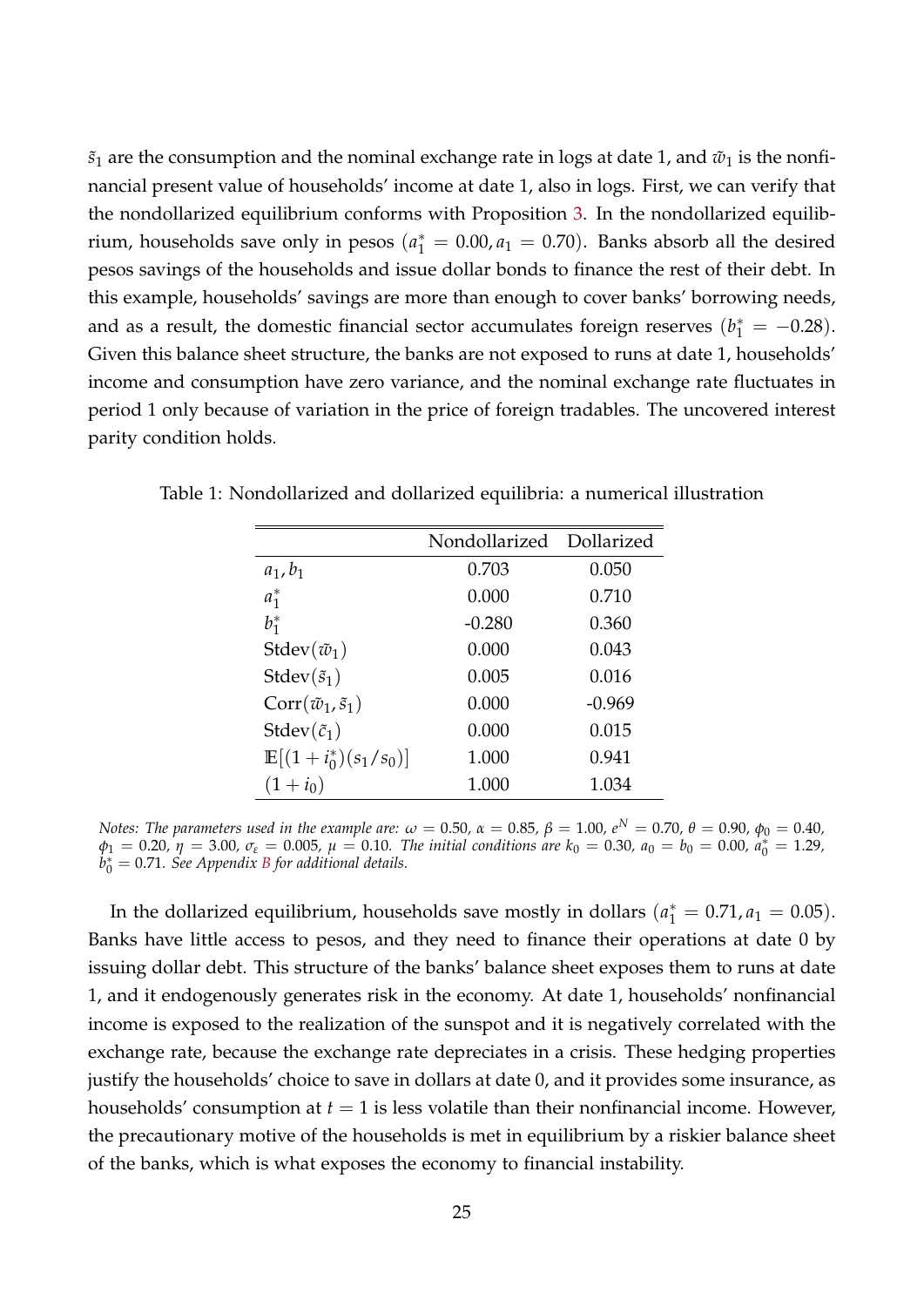Why are banks happy to borrow in dollars and be exposed to exchange rate risk? The answer is that dollar borrowing is effectively "cheaper" than peso borrowing. This can be seen by comparing the interest rates of peso and dollar borrowing expressed in the same currency. In Table [1,](#page-24-0) we can see that in the dollarized equilibrium the rate of return on peso borrowing is higher than the rate of return on dollar borrowing converted in the same currency. This deviation from the uncovered interest rate parity is effectively a result of households' demand for dollars, which in equilibrium bids up the peso interest rate. Paradoxically, this behavior generates in equilibrium the very risk against which households are trying to insure.

### <span id="page-25-0"></span>**4.3 Discussion**

Before continuing, it is useful to discuss in more detail some properties of dollarized equilibria. First, the presence of segmentation in financial markets is critical in generating these equilibria. The segmentation has both an international and a domestic dimension.

At the international level, it is important that some mechanism prevents foreign investors from lending to domestic banks in local currency. To understand why, consider the dollarized equilibrium in Table [1](#page-24-0) and suppose that we allow foreign investors to trade in peso denominated claims. Because foreign investors are risk neutral, they have an incentive at date 0 to lend in pesos to the banks because of the positive excess returns. Eventually, this force would eliminate the dollarized equilibrium. Importantly, this argument works only because foreign investors are risk neutral and have deep pockets— assumptions that generate an infinitely elastic supply of funds. There is ample empirical evidence that the supply of foreign capital to emerging market economies is not perfectly elastic. For example, [Borri](#page-39-12) [and Verdhelan](#page-39-12) [\(2013\)](#page-39-12) and [Tourre](#page-43-6) [\(2017\)](#page-43-6) document large risk premia in emerging markets' sovereign bonds, while [Du and Schreger](#page-40-13) [\(2016\)](#page-40-13) and [Maggiori, Nieman, and Schreger](#page-42-12) [\(2017\)](#page-42-12) recently document the dominance of dollar denomination in cross-border flows. In our paper, we consider the extreme view in which the supply of foreign funds in local currency is perfectly inelastic, but this is just a useful simplification. Our results would not be qualitatively different if we were to relax this assumption, and instead model foreign lenders as risk-averse specialists that are not diversified toward the small open economy.

At the domestic level, we have assumed that the bankers and the households are distinct agents. This assumption, shared by recent papers such as [Brunnermeier and Sannikov](#page-39-3) [\(2014\)](#page-39-3) and [He and Krishnamurthy](#page-41-13) [\(2012\)](#page-41-13), allows us to consider parametrizations in which the households are relatively more risk averse than the bankers, which is important in obtaining the dollarized equilibrium. More primitive frictions such as limited asset market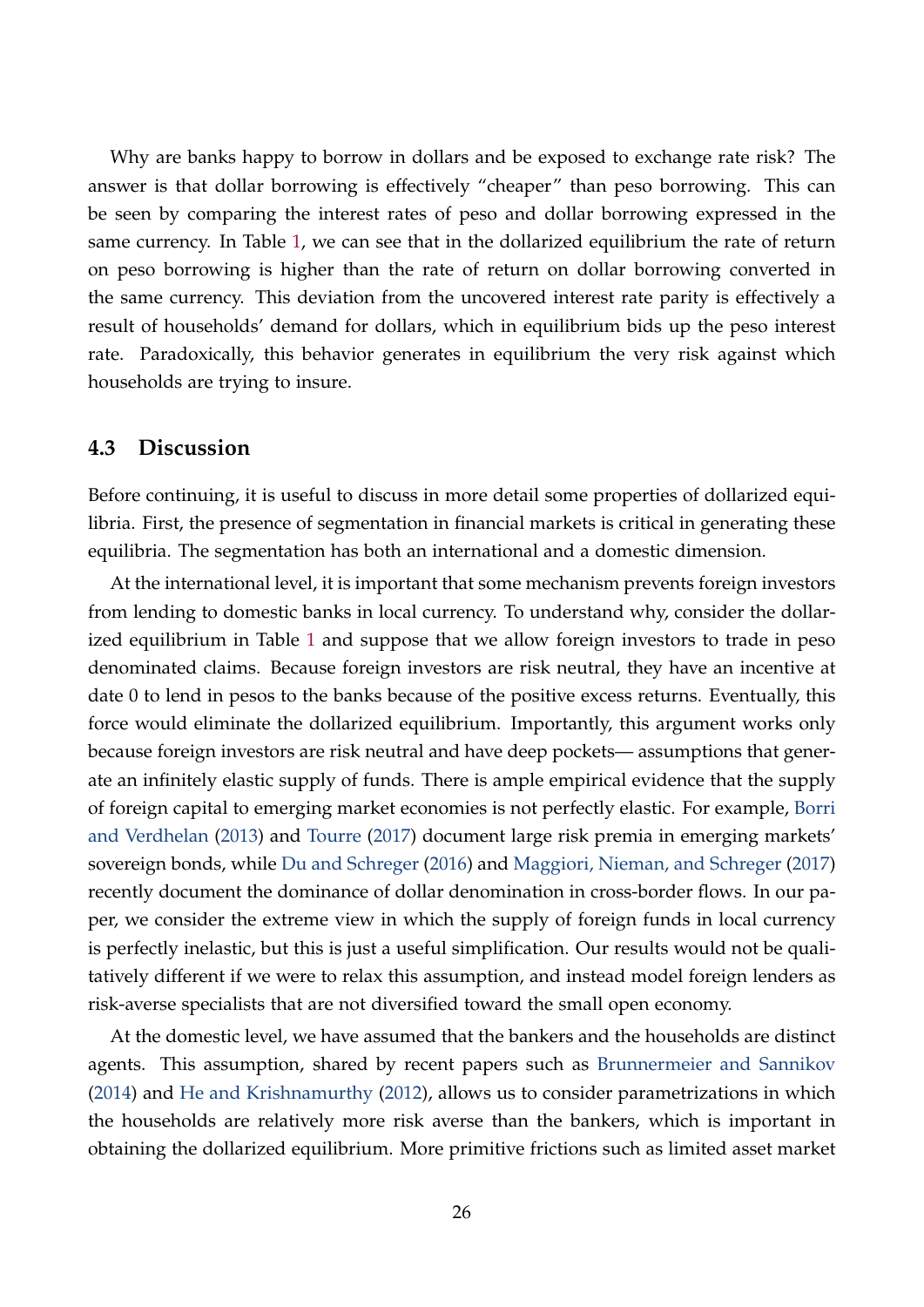participation on the households' side, or limited liability on the banks' side, would offer a justification for our assumption.

A second aspect that we wish to emphasize is that the model does not have predictions on whether domestic agents save in dollars by opening a foreign currency deposit with domestic banks, or whether they do so by opening it abroad. After the crises of the 1990s, several emerging markets imposed restrictions on households' ability to open dollar deposits in domestic banks. To the extent that these regulations do not interfere with an open capital account, they would not discourage domestic agents in our model from saving in dollars.

Finally, our current analysis mutes an interesting aspect of the dollarized equilibrium: the leverage choice of the banks at date 0. This was done mostly for tractability, as we wanted to isolate how expectations of future crises affect the currency positions of households and banks. Introducing a leverage choice would add an interesting layer, as the expectations of binding financial constraints in the dollarized equilibrium might lead banks to scale down production at date 0 and induce a recession. See [Bocola](#page-39-13) [\(2016\)](#page-39-13) for an analysis of these effects in a related framework.

## <span id="page-26-0"></span>**5 Lending of last resort and foreign currency reserves**

After having characterized the sources of financial instability in this economy, we turn to government interventions. We introduce a benevolent government that intervenes in financial markets at  $t = 1$  and ask what is the optimal intervention and whether it can eliminate the multiplicity identified in the previous sections. Although lending of last resort is often done by the central bank, here we do not distinguish the role of the central bank from the role of the treasury and just call "government" the consolidated public sector.

We first describe how we model government interventions at date 1, introducing distortionary taxation and government lending to banks. We then study the continuation equilibria in this version of the model. Finally, we move back to date 0 and analyze how reserve accumulation affects the ex ante choices of the private sector. Appendix [C](#page-48-0) contains a more extensive description of the model with government interventions, along with numerical examples and the proofs of the results presented in this section.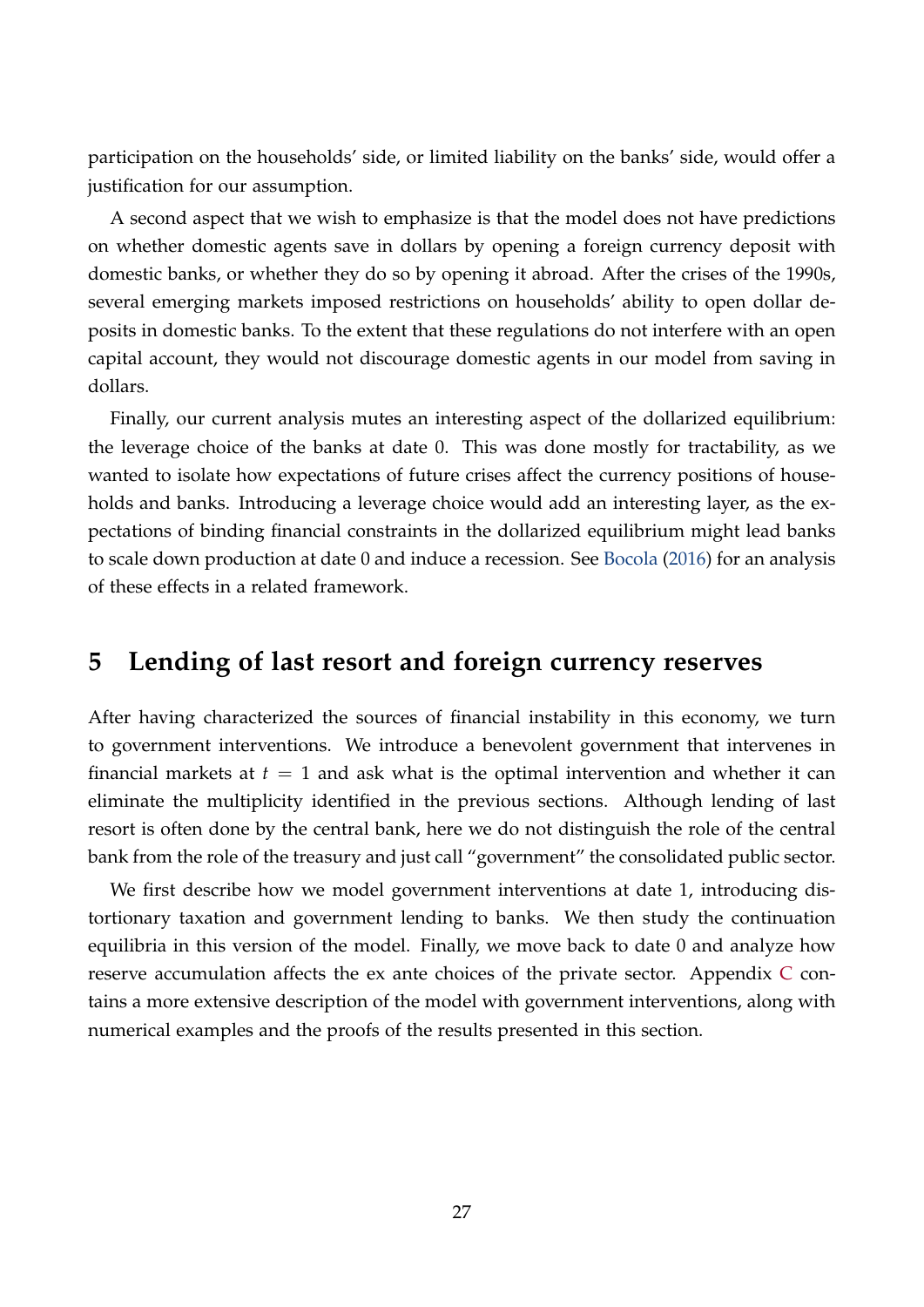### **5.1 Modeling ex post interventions**

The role of a lender of last resort is to provide emergency liquidity to banks and to restore the confidence of private savers in the liabilities of the financial sector. We model this class of interventions by assuming that at date 1 the government extends a liquidity facility to the banks and guarantees private sector loans to the banks. The liquidity facility takes the form of a credit line from which the banks can draw resources, and the guarantees cover the private sector loans up to the pleadgeable value of the banks' collateral.

The government is financed with distortionary taxes on labor income, so we extend the model by introducing a labor supply decision for households. The government enters period 1 with net positions in pesos and dollars, denoted by  $A_1$  and  $A_1^*$  $_1^*$ . Each period the government chooses a proportional tax rate *τ<sup>t</sup>* on labor income and nonnegative lump-sum transfers to households *T<sup>t</sup>* . The budget constraints of the government are

$$
s_1 \frac{1}{1+i_1^*} (b_2^{*g} + A_2^*) + T_1 = \tau_1 w_1 l_1 + A_1 + s_1 A_1^*,
$$

and

<span id="page-27-1"></span>
$$
T_2 = \tau_2 w_2 l_2 + s_2 (\hat{b}_2^{*g} + A_2^*), \tag{26}
$$

where  $b_2^{*g}$  $\hat{b}_2^{*g}$  denotes the loans extended to banks at date 1, and  $\hat{b}_2^{*g}$  $2^{\degree}$  are the repayments made by the banks at date 2. Here we are assuming that all borrowing at date 1, by banks and the government, is in dollars and that it takes place at the world interest rate  $(1 + i<sub>1</sub><sup>*</sup>)$  $\beta_{1}^{(*)} = \beta^{-1}.18$  $\beta_{1}^{(*)} = \beta^{-1}.18$ 

The government is benevolent and sets policy in order to maximize the present value of domestic tradable GDP net of labor disutility

$$
k_1^{\alpha} l_1^{1-\alpha} - v(l_1) - G(k_2 - k_1) + \beta \left( k_2^{\alpha} l_2^{1-\alpha} - v(l_2) \right). \tag{27}
$$

In order to introduce a notion of credibility for government interventions we need to spell out the timing of the game between the government and the private sector. We split period 1 into three subperiods and assume the following timing:

1.*i* Private savers (domestic households and foreign investors) choose the maximum amount of bank and government claims they are willing to buy, denoted respectively by  $\bar{b}_2^{*p}$  $2^{*p}$  and  $-\bar{A}_2^*$ , and they bid an exchange rate  $\tilde{s}_1$  at which they are willing to exchange pesos for dollars.

<span id="page-27-0"></span><sup>&</sup>lt;sup>18</sup>Because there is no further uncertainty from date 1 onward, agents will be indifferent in equilibrium on whether they borrow/save in dollars or pesos. Having financial transactions in dollars simplifies some expressions in the analysis.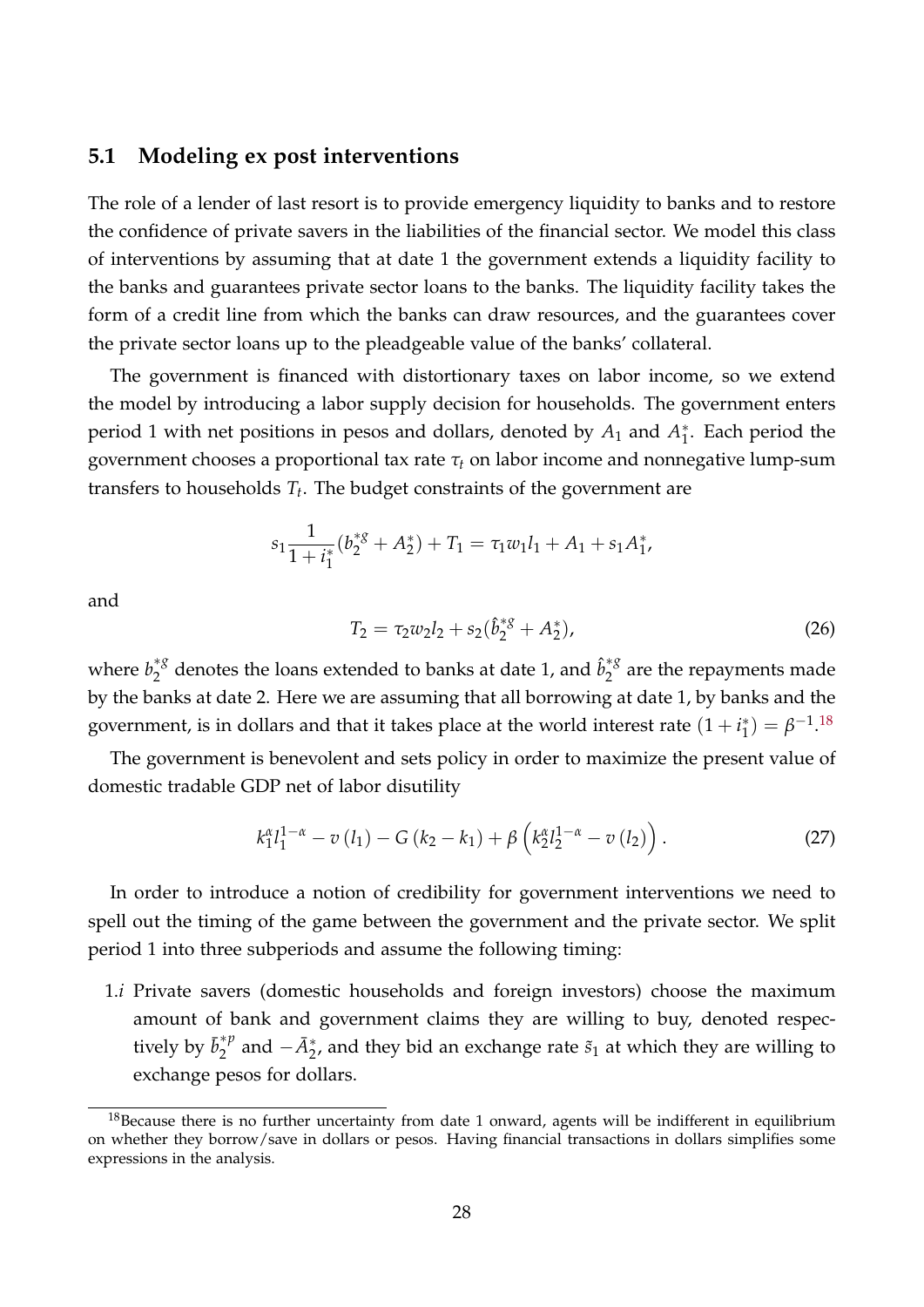- 1.*ii* The government sets the credit line to the banks  $\bar{b}_2^{*8}$  $\int_2^{\infty}$ , and decides how to finance it by choosing the vector  $(\tau_1, \tau_2, T_1, T_2, A_2^*)$  $_{2}^{*}$ ). The banks decide how much to borrow from the private sector and the government. The capital market, the factor markets, and the goods markets clear.
- 1.*iii* If banks' total liabilities exceed *θq*1*k*2, banks make a take-it-or-leave-it offer to the investors (both private and public), and they renegotiate their debt down to  $\theta q_1 k_2$ . Investors accept the offer because in case of default they can only recover a fraction *θ* of the assets.

Under this timing, the government acts after the private sector has set the debt limits  $\bar{b}_2^{\ast p}$ 2 and  $-\bar{A}_{2}^{*}$  and the exchange rate  $\tilde{s}_{1}$ . These debt limits and this exchange rate will have to be consistent with rational expectations, as we shall see shortly. The key assumption here is that the government takes them as given when deciding the optimal intervention. Further details on the timing are provided in Appendix [C,](#page-48-0) along with a characterization of prices and quantities that arise in subperiod 1.*ii* for a given policy of the government.

The modeling of the debt renegotiation stage in subperiod 1.*iii* provides a justification for the collateral constraint used in previous sections. This way of modeling the credit friction implies that the government does not have superior enforcement powers relative to the private sector.

We can then define an equilibrium for the model with government interventions.

**Definition 1.** *An equilibrium of the model with government interventions is given by debt limits set by the private sector, a policy of the government, and prices and quantities such that:*

- *i. Taking*  $(\bar{b}_2^{*p})$  $\left(\frac{\ast p}{2},-\bar{A}_{2}^{\ast},\tilde{s}_{1}\right)$  as given, the government chooses the policy  $(\bar{b}_{2}^{\ast8})$ <sup>\*8</sup>, τ<sub>1</sub>, τ<sub>2</sub>, Τ<sub>1</sub>, Τ<sub>2</sub>, Α<sup>\*</sup><sub>2</sub>  $_2^*$ ) *to solve its decision problem, subject to the optimal behavior of the private sector;*
- *ii. Prices and quantities constitute a competitive equilibrium given the debt limits set by investors, the exchange rate*  $\tilde{s}_1$  *in subperiod* 1.*i, and the policy of the government;*
- *iii. Debt limits and the exchange rate in subperiod* 1.*i satisfy rational expectations.*

It is useful to discuss the rational expectation requirement in the above definition. When private savers set the limits  $\bar{b}_2^{\ast p}$  $a_2^{*p}$  and  $-\bar{A}_2^*$ , they form expectations about the repayment capacity of the banks and the government.

Because of debt renegotiation and the government guarantees, savers expect to receive at most  $\theta q_1 k_2$  from the banks. Thus, in equilibrium we must have

<span id="page-28-0"></span>
$$
\bar{b}_2^{\ast p} = \theta q_1 k_2 / \beta. \tag{28}
$$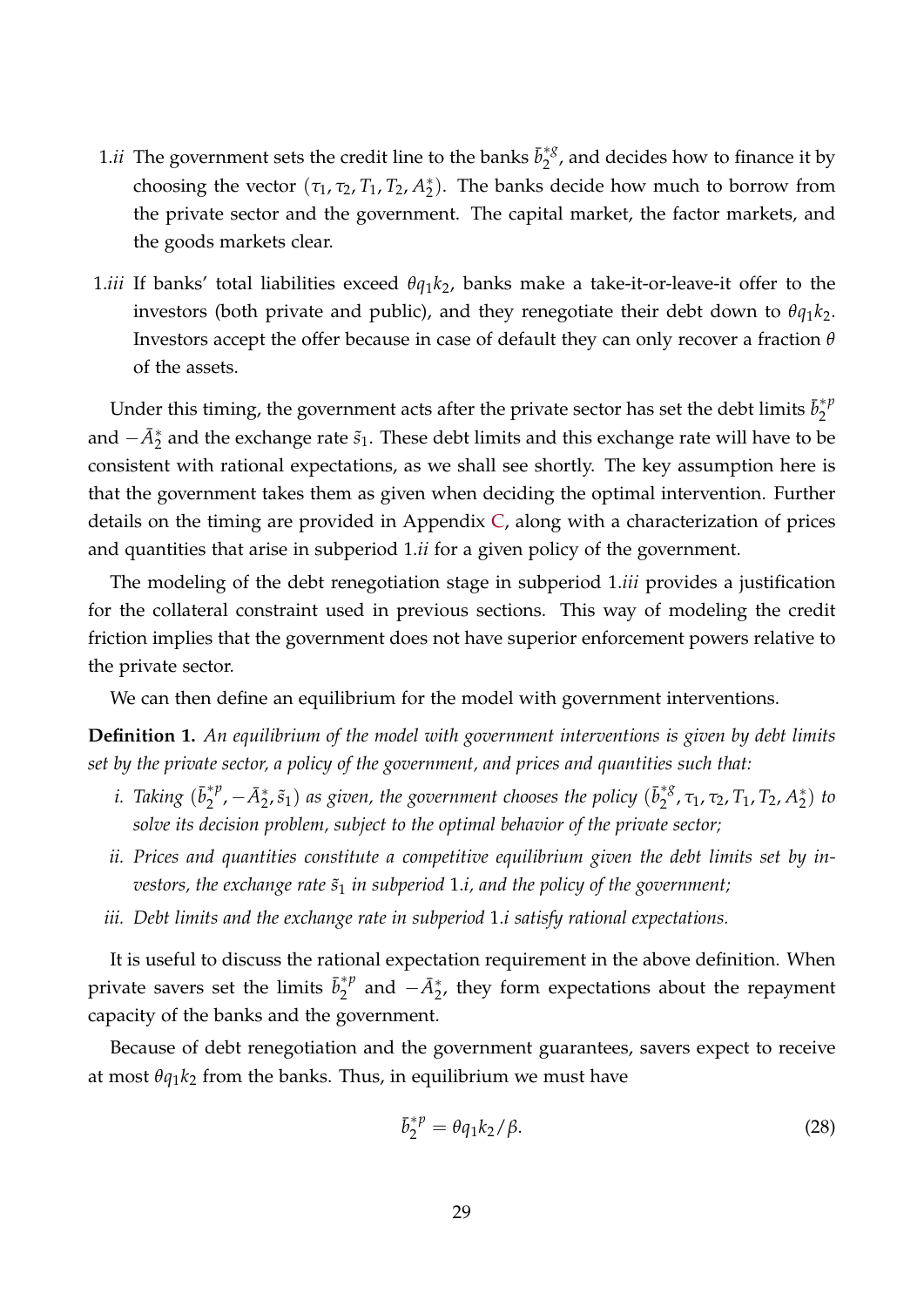The amount that savers expect to receive from the government depends on the repayments of the loans that the government has issued to the banks, and on its ability to tax in period 2. The banks' repayment to the government in period 2 is

$$
\hat{b}_{2}^{*g} = \min\{\theta q_{1}k_{2}/\beta - b_{2}^{*p}, b_{2}^{*g}\},
$$

and the government makes a loss on its portfolio when  $\theta q_1 k_2/\beta < b_2^{*p} + b_2^{*g}$  $\int_2^{\infty}$ . In Appendix [C](#page-48-0) we show that the maximum tax revenue that the government can extract in period 2 **equals**  $E k_2^{\alpha(1+\phi)/(\alpha+\phi)}$  $\frac{2}{2}$  ( $\frac{1}{2}$ ), with  $\phi$  being the inverse of the Frisch elasticity of labor supply and  $E$  a function of structural parameters. Therefore, rational expectation implies that in equilibrium we must have

<span id="page-29-1"></span>
$$
-\bar{A}_{2}^{*}=\hat{b}_{2}^{*g}+\Xi k_{2}^{\alpha\frac{1+\phi}{\alpha+\phi}}.\tag{29}
$$

Before moving forward, we can draw a parallel with the continuation equilibria studied in Section [3.](#page-12-0) For this purpose, suppose that we restrict the government from intervening in financial markets,  $\bar{b}_{2}^{*g} = 0$ . It is then straightforward to show that the equilibria for the model described in this section correspond to the continuation equilibria of Section [3,](#page-12-0) with two differences. First, labor is endogenous. Second, the government uses taxes and transfers to satisfy its budget constraint.

In what follows, we restrict attention to economies in which the parameters and initial conditions guarantee the existence of two stable continuation equilibria without government interventions, with banks being unconstrained in one of them (as in the case analyzed in panel (b) of Figure [2\)](#page-17-0). We refer to the unconstrained equilibrium as the "good" equilibrium and use the superscript *Good* to denote its prices and quantities. The superscript *Bad* denotes prices and quantities in the constrained equilibrium.

The government has an incentive to support banks only when the bad equilibrium is played. To see that, we can verify that the objective function of the government [\(27\)](#page-27-1) is maximized when  $(k_2, l_1, l_2)$  satisfy

$$
\beta \alpha k_2^{\alpha - 1} l_2^{1 - \alpha} = G'(k_2 - k_1) \n(1 - \alpha) k_t^{\alpha} l_t^{-\alpha} = v'(l_t),
$$

which are also the optimality conditions of a private sector equilibrium when banks are not constrained and the government sets zero labor taxes.<sup>[19](#page-29-0)</sup> This is a useful property that

<span id="page-29-0"></span> $19$ The first condition is equivalent to the optimality of bankers and capital good producers in an unconstrained equilibrium. The second condition combines optimal labor choices of the households with the competitive wage and  $\tau_t = 0$ .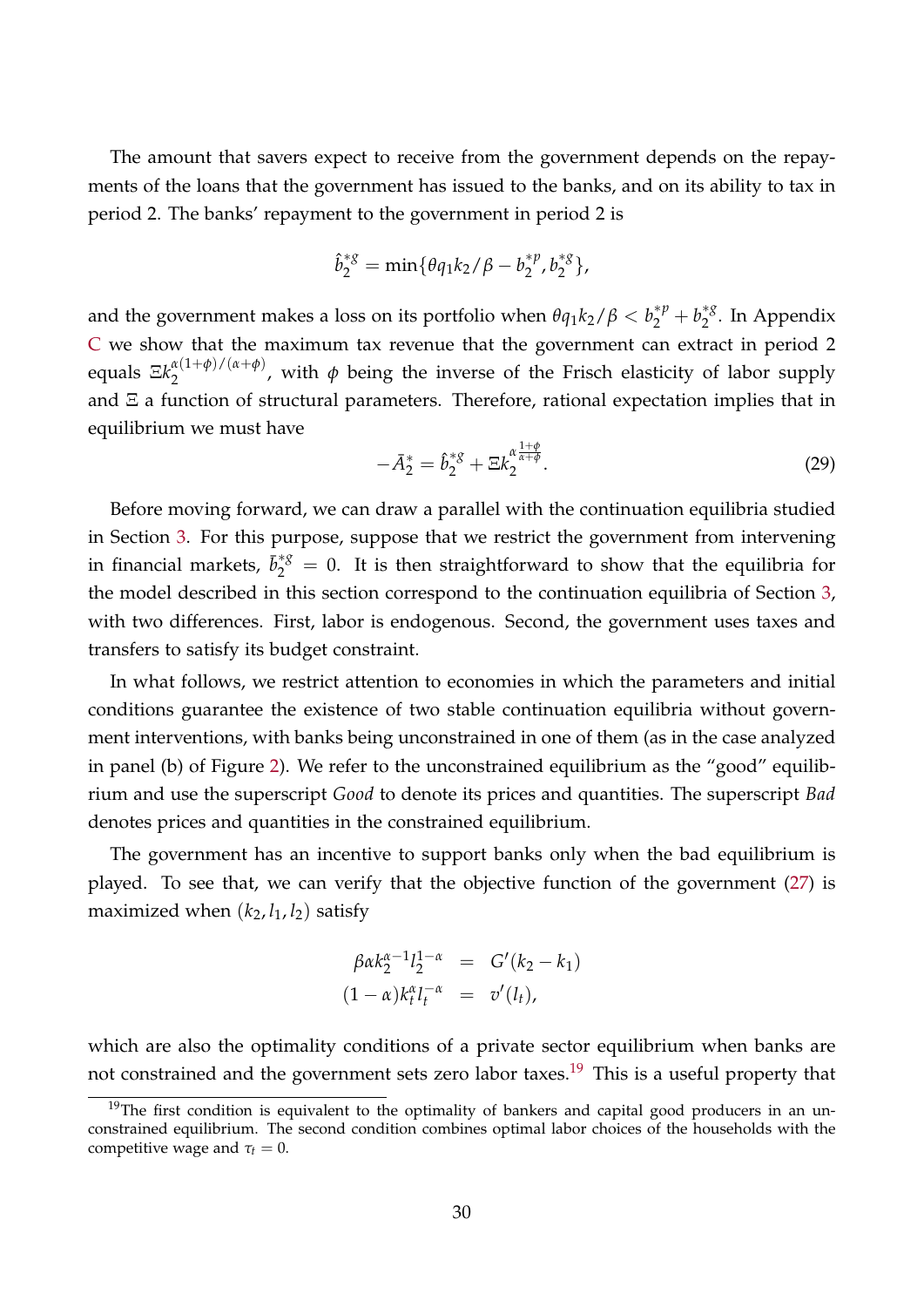allows us to isolate the role of the government as a lender of last resort.

## **5.2 Government liquidity and government interventions**

We now study the equilibria of the model with government interventions. To do so, we first derive properties of the optimal policy of the government for a given triple  $(\bar{b}_2^{*p})$  $a_2^{*p}, -\bar{A}_2^*, \tilde{s}_1$ . Our first result shows that if the government has access to enough liquidity, then its best response implements the good equilibrium.

**Proposition 4** (Abundant government liquidity)**.** *Suppose that the banks and the government* are net debtors in pesos,  $b_1 \geq 0$  and  $A_1 \leq 0$ . Moreover, assume that absent government inter*ventions in financial markets, there are three continuation equilibria, one of which is unconstrained,* with  $A_1 + s_1^{\text{Good}} A_1^* \geq 0$ . The best response of the government to any triple  $(\bar{b}_2^{*p})$  $\mathcal{A}_2^{*p}, -\bar{A}_2^{*}, \tilde{s}_1)$  *that satisfies*  $\tilde{s}_1 \geq s_1^{\text{Good}}$ 1 *and*

<span id="page-30-0"></span>
$$
q_1^{Good}(k_2^{Good} - k_1) - \alpha k_1^{\alpha} \left( l_1^{Good} \right)^{1 - \alpha} + b_1^* + \frac{b_1}{\tilde{s}_1} \le +A_1^* + \frac{A_1}{\tilde{s}_1} - \beta \left( \bar{A}_2^* - \bar{b}_2^{*p} \right) \tag{30}
$$

*is to set zero labor income taxes in both periods, to extend a credit line*

$$
\beta \bar{b}_2^{*g} = q_1^{Good}(k_2^{Good} - k_1) - \alpha k_1^{\alpha} \left( l_1^{Good} \right)^{1-\alpha} + b_1^* + \frac{b_1}{\tilde{s}_1} - \beta \bar{b}_2^{*p}
$$

*to the banks, and to borrow*

$$
-\beta A_2^* = \beta \bar{b}_2^{*g} - \left(A_1^* + \frac{A_1}{\tilde{s}_1}\right)
$$

*from private investors. With this policy, the government implements the allocation and prices of the good equilibrium.*

The proof of the proposition is in Appendix [C.](#page-48-0) To understand the logic behind this result, suppose that the government enters period 1 with zero net financial positions  $(A_1 = A_1^* = A_1^* = A_1^* = A_1^* = A_1^* = A_1^* = A_1^* = A_1^* = A_1^* = A_1^* = A_1^* = A_1^* = A_1^* = A_1^* = A_1^* = A_1^* = A_1^* = A_1^* = A_1^* = A_1^* = A_1^* = A_1^* = A_1^* =$ 0). This implies that it would be optimal to set zero taxes and transfers when  $\bar{b}_{2}^{*g} = 0$ . Let us now look at competitive equilibria without government interventions, that is restricting  $\bar{b}^{\ast g}_{2}$  $\frac{1}{2}^*$  to be equal to zero. For each value of the credit limit  $\bar{b}_2^{*p}$  $i_2^{\gamma \gamma}$  set by private savers, we can compute prices and allocations that clear the capital, goods, and factors markets, and the implied value for the bank collateral  $\theta q_1 k_2/\beta$ . This defines a mapping between  $\bar{b}_2^{\ast p}$  $2^{\gamma}$  and  $\theta$ *q*<sub>1</sub>*k*<sub>2</sub>/*β*. An equilibrium without government interventions is then a fixed point of this mapping.

Panel (a) of Figure [4](#page-31-0) shows an example. The mapping from  $\bar{b}_2^{\ast p}$  $\int_{2}^{4}$  to  $\theta q_1 k_2 / \beta$  is first increasing, then flat. For low levels of the credit limit  $\bar{b}_2^{\ast p}$  $2^{n}$ , the banks are constrained: an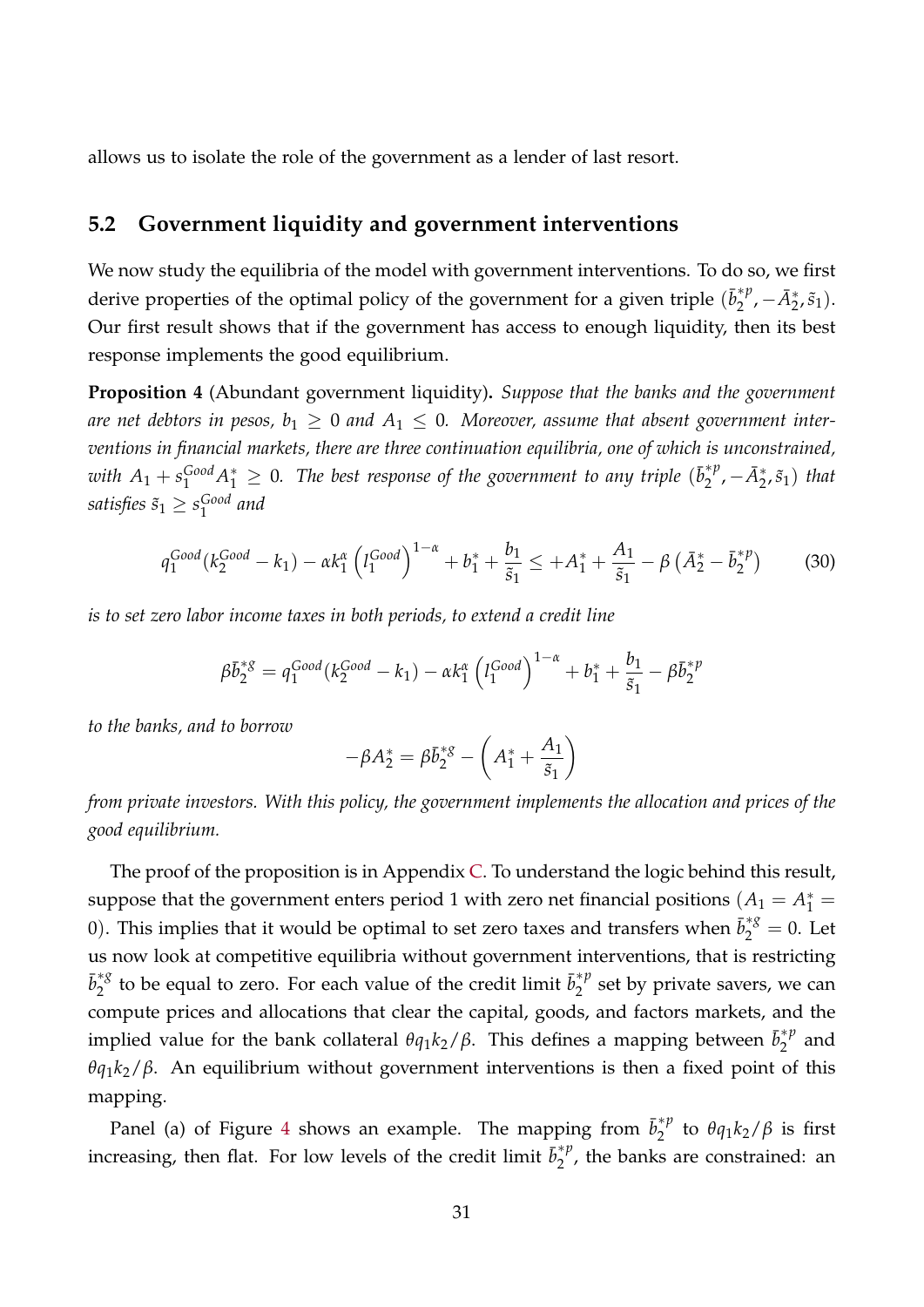

<span id="page-31-0"></span>Figure 4: Optimality of government interventions

increase in  $\bar{b}_2^{\ast p}$  $\frac{1}{2}^{\alpha}$  raises their demand for capital and leads to a higher price and quantity of capital. For higher levels of  $\bar{b}_2^{\ast p}$  $i_2^{\gamma \gamma}$ , banks are unconstrained, and a higher credit limit does not result in more investment, which implies that  $\theta q_1 k_2/\beta$  does not respond to  $\bar{b}_2^{\ast p}$  $\int_{2}^{\pi P}$ . In Figure [4](#page-31-0) the mapping crosses the 45<sup>*o*</sup> line three times, so we have three equilibria without government interventions, which are analogous to the three equilibria identified in the price space in Figure [2.](#page-17-0)

Suppose now that households have pessimistic expectations about the banks' collateral values, and they lend at most  $\bar{b}_2^{\ast p, Bad}$  $2^{2^{n}$ . If condition [\(30\)](#page-30-0) is satisfied, the government can set zero labor taxes at date 1 and borrow from private investors in order to extend a liquidity facility to the banks. When condition [\(30\)](#page-30-0) is satisfied, the intervention can be made sufficiently large to finance the unconstrained demand of capital. Banks use these funds up to the point at which they are unconstrained, and collateral values move from point *C* to point *A*. At point *A* banks' collateral is

$$
\theta q_1^{Good} k_2^{Good} = \beta (\overline{b}_2^{*p, Bad} + \overline{b}_2^{*g}),
$$

so banks repay both private investors and the government. The government can then use these proceeds to settle its debt. This policy implements an allocation with undistorted labor and unconstrained investment, which, as seen earlier, maximizes the objective function [\(27\)](#page-27-1). Hence, it is the best response of the government.

This argument shows that lending of last resort can always be successfully conducted if the government faces no liquidity constraints. Being a large player, the government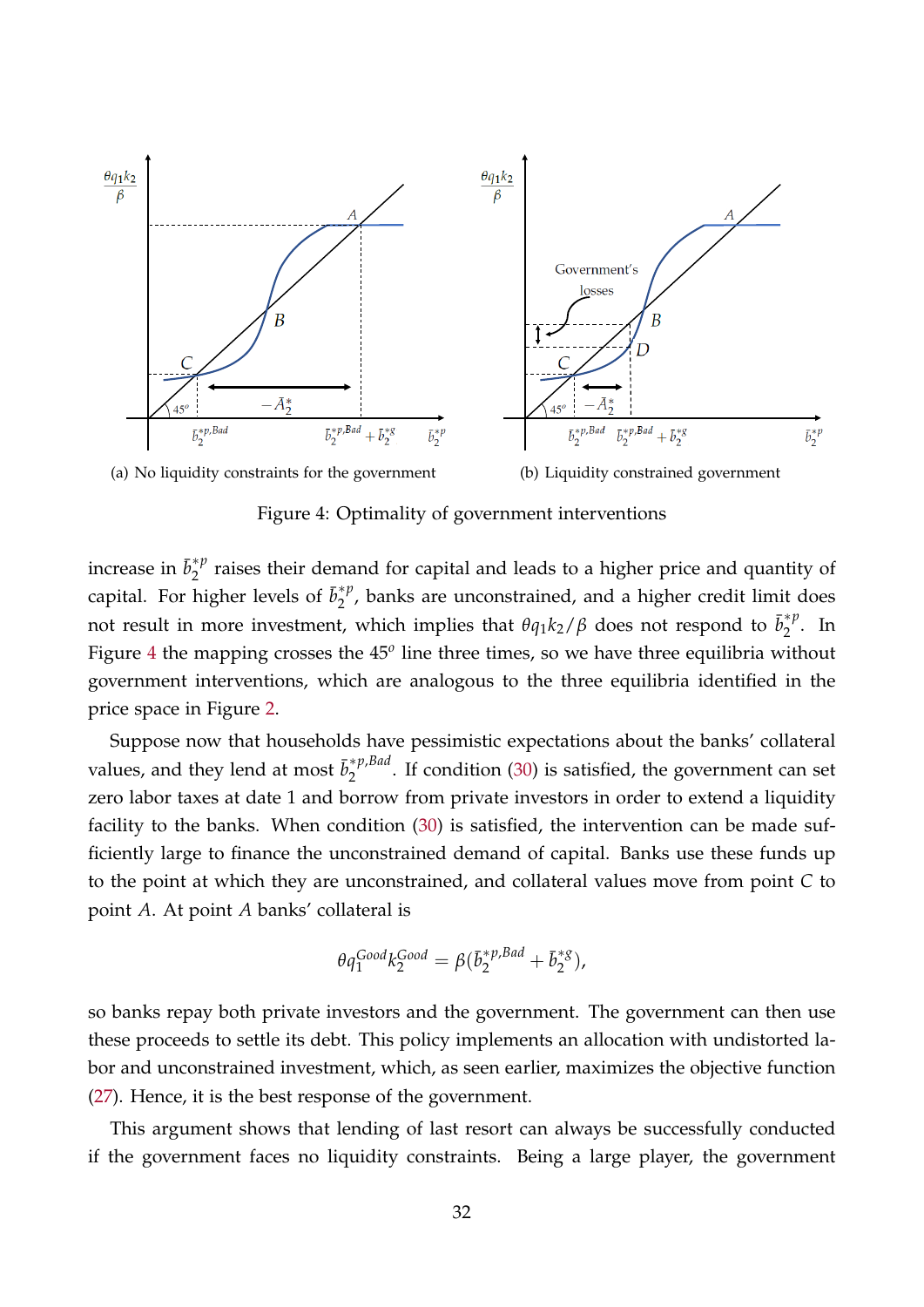understands that by lending enough resources to the banks, it can increase the value of their collateral to the one prevailing in the good equilibrium. Intervening has zero costs because in the good equilibrium the banks can meet their debt payments, and the government can use the proceeds from these loans to repay its debt. This seems to be a general argument that extends beyond the specific model presented here.

So far we have seen that a government that does not face liquidity constraints is always in a position to eliminate the bad equilibrium. But is it possible to have equilibria in which the government is unable or unwilling to do so? To answer this question, we can study the trade-offs faced by a government with limited liquidity. Let us go back to the example in Figure [4.](#page-31-0) Suppose again that private savers start with pessimistic expectations at ¯*b* ∗*p*,*Bad*  $2^{r}$ but now the loans they extend to the government are low enough that condition [\(30\)](#page-30-0) is violated. An example of this case is represented in panel (b) of the figure.

We can verify that the policy described in Proposition [4](#page-30-0) is no longer feasible. If the government keeps labor taxes at zero in period 1 and finances its interventions only by issuing debt, the economy reaches point *D*. At point *D* the collateral value of banks is smaller than  $\bar{b}_2^{*p, Bad} + \bar{b}_2^{*g}$  $2^{\frac{3}{2}}$ , so the government incurs losses on the loans extended to the banks. Because of that, it will need to raise taxes at date 2 to repay private savers.

Therefore, a liquidity-constrained government faces a trade-off because financial market interventions can be sustained only at the cost of introducing distortions in the labor market. This trade-off can be analyzed by inspecting the objective function of the govern-ment [\(27\)](#page-27-1). On the one hand, an increase in  $\bar{b}_{2}^{*g}$  when the banks are constrained leads to more investment and a higher  $k<sub>2</sub>$ . This raises the payoff of the government because in the constrained region we have that *βk α*−1  $\frac{\alpha-1}{2}l_2^{1-\alpha} > q_1 = G'(k_2 - k_1).^{20}$  $\frac{\alpha-1}{2}l_2^{1-\alpha} > q_1 = G'(k_2 - k_1).^{20}$  $\frac{\alpha-1}{2}l_2^{1-\alpha} > q_1 = G'(k_2 - k_1).^{20}$  On the other hand, this increase in  $\bar{b}_2^{\ast g}$  $\frac{1}{2}^8$  can be achieved only by raising taxes at date 1. This induces a distortion in the labor market, and it reduces the payoff of the government. While the best response in this case depends on the model's parameters, it will not typically involve a move from point *D* to the unconstrained allocation.

The fact that the government might decide not intervene aggressively for some triples  $(\bar{b}_2^{\ast p})$ <sup>\**p*</sup>, −*A*<sup>\*</sup><sub>2</sub>,  $\tilde{s}_1$ ) implies that the bad equilibrium can survive even when government interventions are allowed.

#### <span id="page-32-1"></span>**Proposition 5.** *The model with government interventions can feature multiple equilibria.*

In Appendix [C](#page-48-0) we provide numerical examples that prove this proposition and we also provide a characterization of the government's best response that helps to interpret these

<span id="page-32-0"></span> $20$ Indirect effects are also associated with such an increase in investment, which we analyze in Appendix [C.](#page-48-0) An increase in  $k_2$  increases the tax base in period 2 and alters the total portfolio losses made by the government. These effects can relax or tighten the budget constraint of the government.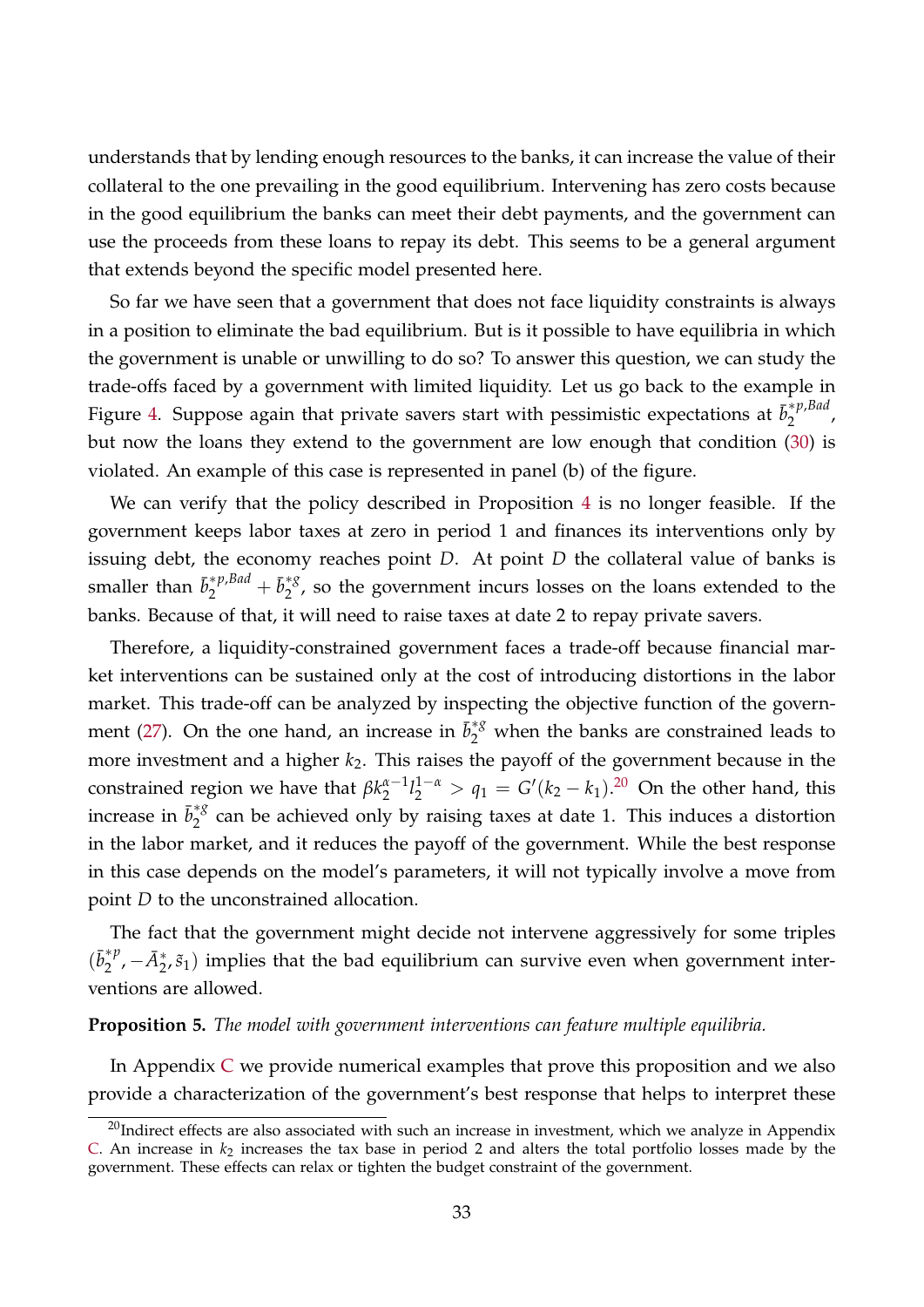equilibria. In these situations, the private sector holds pessimistic expectations about the ability to repay of both banks *and* the government, and it extends little credit to both. Facing tight credit limits, the best response of the government is a partial intervention that does not bring the economy back to the good equilibrium allocation. The implied low capital accumulation leads to low collateral values and low future tax revenues, validating the private sector expectations (see equations [\(28\)](#page-28-0) and [\(29\)](#page-29-1)).

### **5.3 The role of reserves**

We now build on Proposition [4](#page-30-0) and study the role of foreign currency reserves in sustaining effective lending of last resort. In particular, we derive a sufficient condition on  $A_1$  and  $A_1^*$  $_1^\ast$  that ensures that the government uniquely implements the good equilibrium. To state this condition, we first define the function  $S(k_2)$ . For each  $k_2$ , the function  $S(k_2)$ gives the exchange rate that clears the nontradable goods market under no government interventions.<sup>[21](#page-33-0)</sup> The definition of  $\mathcal{S}(.)$  is in Appendix [C.](#page-48-0)

**Proposition 6** (Reserves and lending of last resort)**.** *Suppose that the banks and the government are net debtors in pesos,*  $b_1 \geq 0$  *and*  $A_1 \leq 0$ *. Suppose also that with no government interventions there are three continuation equilibria, one of which is unconstrained, with*  $A_1 + s_{1}^{\text{Good}} A_1^* \geq 0$ *. If the following condition*

<span id="page-33-1"></span>
$$
q_1^{Good} \left( k_2^{Good} - k_1 \right) - \alpha k_1^{\alpha} (l_1^{Good})^{1-\alpha} + b_1^* + \frac{b_1}{\mathcal{S}(k_2)} \leq \beta \Xi k_2^{\alpha \frac{1+\phi}{\alpha+\phi}} + \theta \left[ \phi_0 + \phi_1 \left( k_2 - k_1 \right) \right] k_2 + \\ + A_1^* + \frac{A_1}{\mathcal{S}(k_2)} \tag{31}
$$

*is satisfied for all*  $k_2 \leq k_2^{\text{Good}}$ <sup>Gooa</sup>, then the model with government interventions has a unique equilib*rium which yields the unconstrained allocation.*

When reserves satisfy condition [\(31\)](#page-33-1), the government is always in a position to intervene as in Proposition [4](#page-30-0) and uniquely implement the unconstrained equilibrium. Let us provide some intuition for condition [\(31\)](#page-33-1). As discussed above, the borrowing capacity of the banks and the government depends on the private sector expectations about  $k_2$ . If the private sector has pessimistic expectations about *k*2, it is willing to lend little to banks and the government because both the value of banks' collateral and tax revenues are expected to be low. However, pessimistic expectations about *k*2, in equilibrium, go together with pessimistic expectation about the exchange rate because when  $k_2$  is low households are

<span id="page-33-0"></span><sup>&</sup>lt;sup>21</sup>Here we are abusing notation by using S to denote a function different from the one defined in Lemma [2.](#page-14-1) That function is not used here, so no confusion should arise.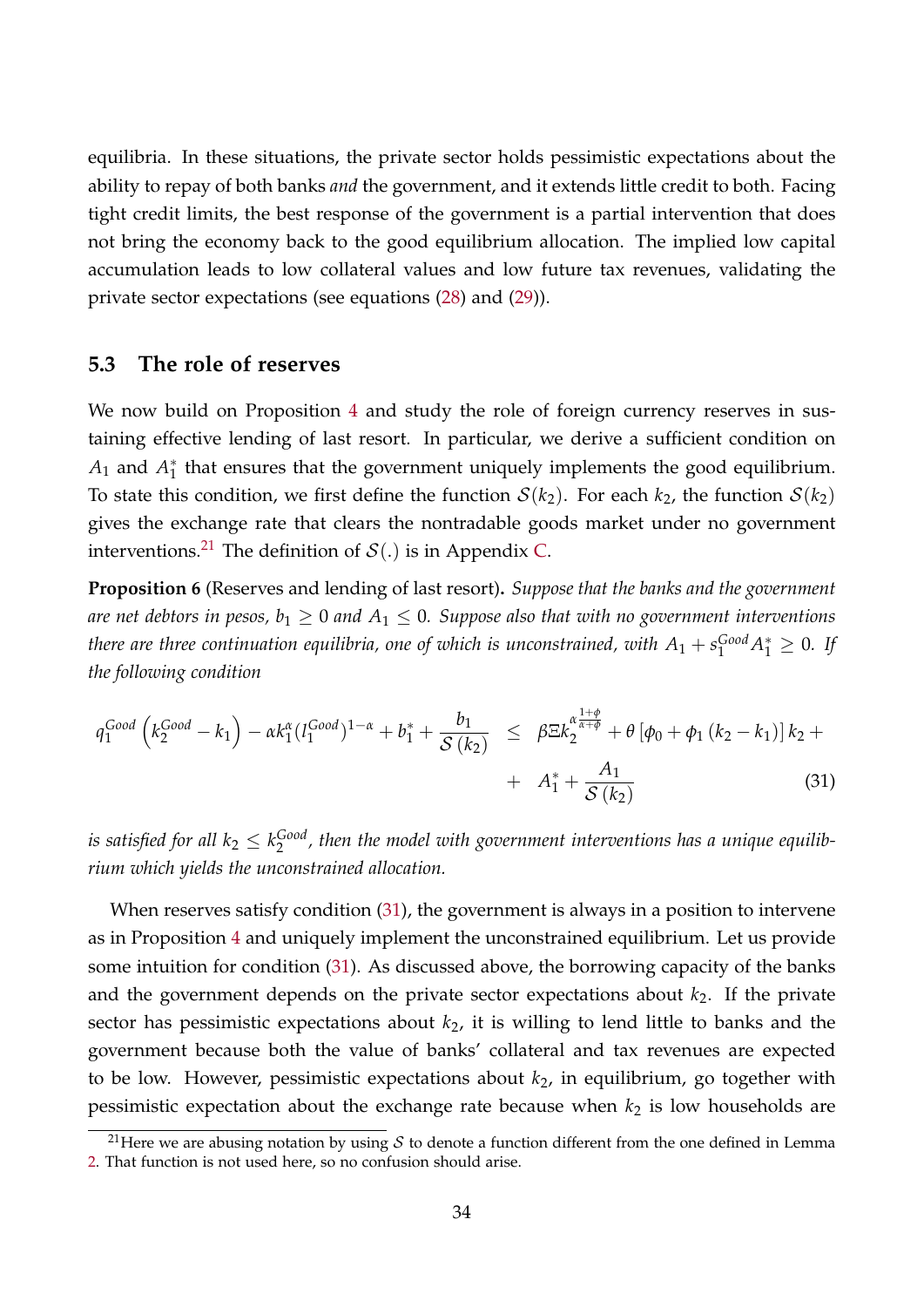poorer and nontradable demand is depressed. The function  $S(.)$  captures this relation.

If the government holds more dollars and borrows more pesos, its net financial position  $A_1^* + A_1/s_1$  increases exactly when the private sector holds pessimistic expectations and helps the government to intervene. In other words, a position long in dollars and short in pesos is a good "hedge" against the pessimistic expectations of the private sector. $^{22}$  $^{22}$  $^{22}$ 

Condition [\(31\)](#page-33-1) can also be used to interpret patterns in the data that have been documented in the empirical literature. [Obstfeld, Shambaugh, and Taylor](#page-42-2) [\(2010\)](#page-42-2) show that the size of the banking sector liabilities is an important predictor in explaining the accumulation of foreign currency reserves by emerging markets. Our model offers a rationale for this relation. To see why, suppose we compare two economies that are identical in all respects except for the balance sheet of the financial sector at date 1, that is, for the debt levels  $b_1$ and *b* ∗  $_{1}^{*}$ . Inspecting [\(31\)](#page-33-1), we can then state the following.

**Remark 1** (Reserves and banks' balance sheet)**.** *All else equal, an economy with a more levered financial sector or with relatively more dollar debt, requires a higher value of*  $A_1^*$  *for a given net financial position*  $A_1^* + A_1/s_1^{\text{Good}}$ 1 *to satisfy condition [\(31\)](#page-33-1).*

It is useful to clarify that condition [\(31\)](#page-33-1) is sufficient but not necessary. A government not satisfying [\(31\)](#page-33-1) may still have sufficient incentives to use distortionary taxation when facing adverse expectations, so as to rule out multiplicity. Unfortunately, it's harder analytically to derive comparative statics showing how the *minimal* reserve level needed to eliminate a financial panic responds to changes in  $b_1$  and  $b_2^*$  $_2^*$ . Numerical examples suggest that minimal reserves go in the same direction as the reserves that satisfy [\(31\)](#page-33-1).

A second remark comes out of our analysis.

**Remark 2** (Unused reserves)**.** *Reserves can play a useful role in credibly ruling out financial panics and yet never be used in equilibrium.*

When condition [\(31\)](#page-33-1) is satisfied, the government doesn't intervene in equilibrium and rebates the reserves back to the households. However, the presence of reserves is important to rule out the bad equilibrium. This remark connects our analysis to another empirical observation: emerging markets seem to hold on to their stocks of reserves, even in times of distress. [Aizenman and Sun](#page-39-9) [\(2012\)](#page-39-9) provide evidence of this type of behavior—which they dub "fear of losing international reserves"—looking at emerging economies' response to the global downturn of 2009. [Jeanne and Sandri](#page-42-13) [\(2016\)](#page-42-13) make a related observation in the context of a model of precautionary reserve accumulation. They calibrate their model

<span id="page-34-0"></span> $22$ We put the word "hedge" in quotes because if condition [\(31\)](#page-33-1) is satisfied, bad expectations never materialize. So the government is really hedging against an event that never takes place.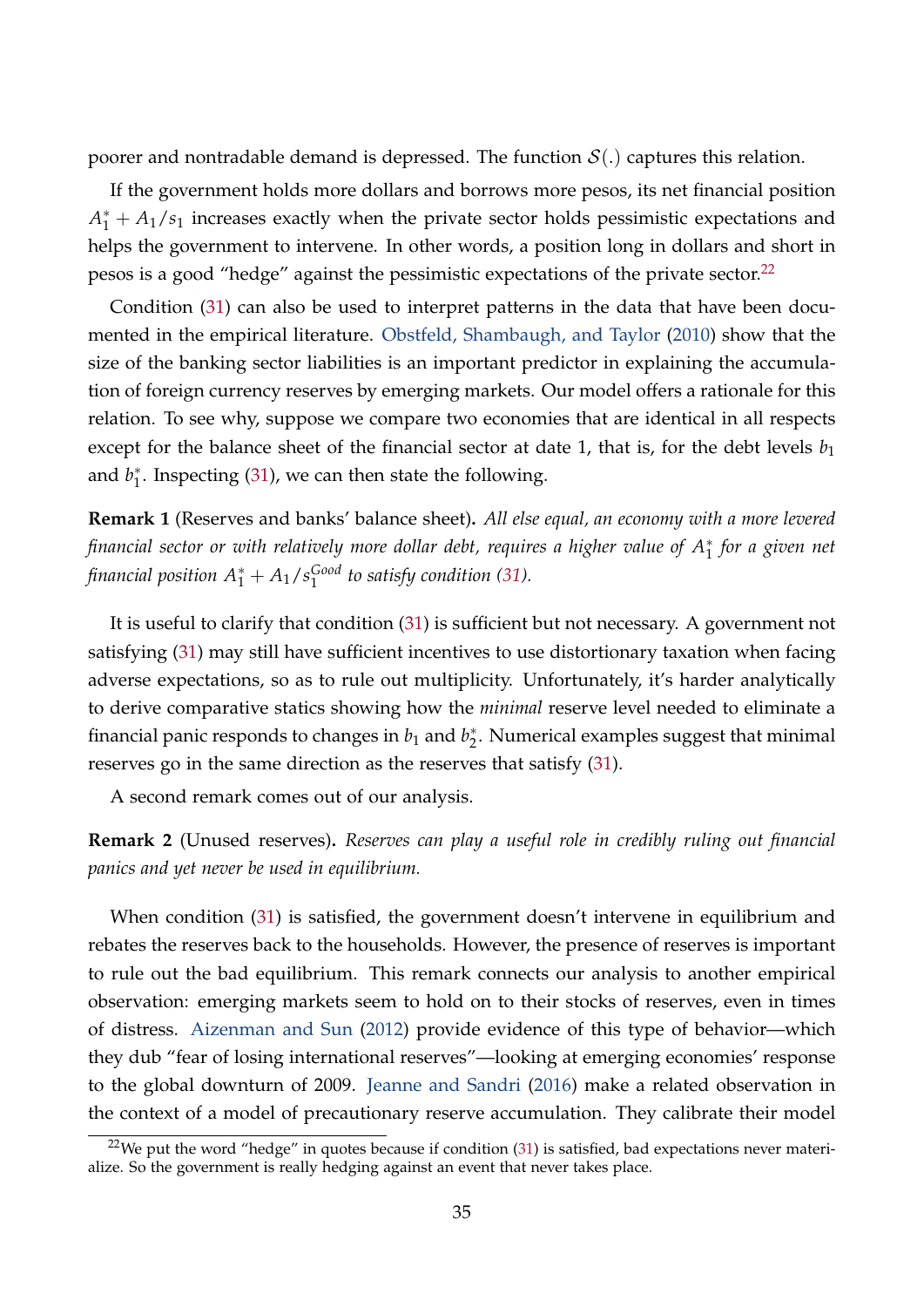to fit the average reserve-to-GDP ratio observed in emerging markets and show that the country in their model depletes reserves fast whenever a negative shock hits. So a standard precautionary model (without a financial sector and multiple equilibria) cannot account for the observed stability of reserve stocks.

## <span id="page-35-0"></span>**5.4 The ex ante effects of reserve accumulation**

A possible concern is that the beneficial effects of foreign currency reserves might be undone if interventions in financial markets are anticipated by the private sector. Banks may choose a riskier balance sheets ex ante if they anticipate a government rescue and domestic savers may offset an increase in *A* ∗  $_1^*$  by borrowing more in dollars. The surprising result in our environment is that it is possible that the accumulation of foreign currency assets by the government actually promotes financial stability from an ex ante perspective.

We make this point using an example, which we report in Table [2,](#page-36-0) based on the model with optimal intervetnions of the government at  $t = 1$  described above. The first two columns consider the case in which the government sets  $A_1 = A_1^* = 0$  at  $t = 0$ . In this case, two equilibria are possible, analogous to the two equilibria analyzed in Section [4.](#page-20-0) The last column considers a case in which the government borrows in pesos at date 0 to finance dollar reserves, so  $A_1^* > 0 > A_1$  and

$$
\frac{1}{1+i_0}A_1 + \frac{s_0}{1+i_0^*}A_1^* = 0.
$$

In this case, the government has sufficient resources to eliminate the bad equilibrium at  $t = 1$ , so only the nondollarized equilibrium is possible at  $t = 0$ .

Let us compare the nondollarized equilibrium without government reserves to the unique equilibrium that arises with reserves. Table [2](#page-36-0) reports the consolidated positions of the government and the banking sector, in dollars and in pesos. Both the consolidated dollar position  $A_1^* - b_1^*$  $_1^*$  and the consolidated peso debt  $b_1 - A_1$  are higher in the case in which the government accumulates reserves. In other words, increased dollar holdings by the government are not undone by increased dollar borrowing by the banks. We summarize this finding in the next remark.

**Remark 3** (Catalytic reserves)**.** *When reserves are large enough to eliminate a bad equilibrium, their presence can lead to a higher net consolidated dollar position of banks and the government.*

In this example, stabilizing interventions ex post instead of encouraging more risk taking ex ante encourage banks to take safer positions. To understand the logic behind this exam-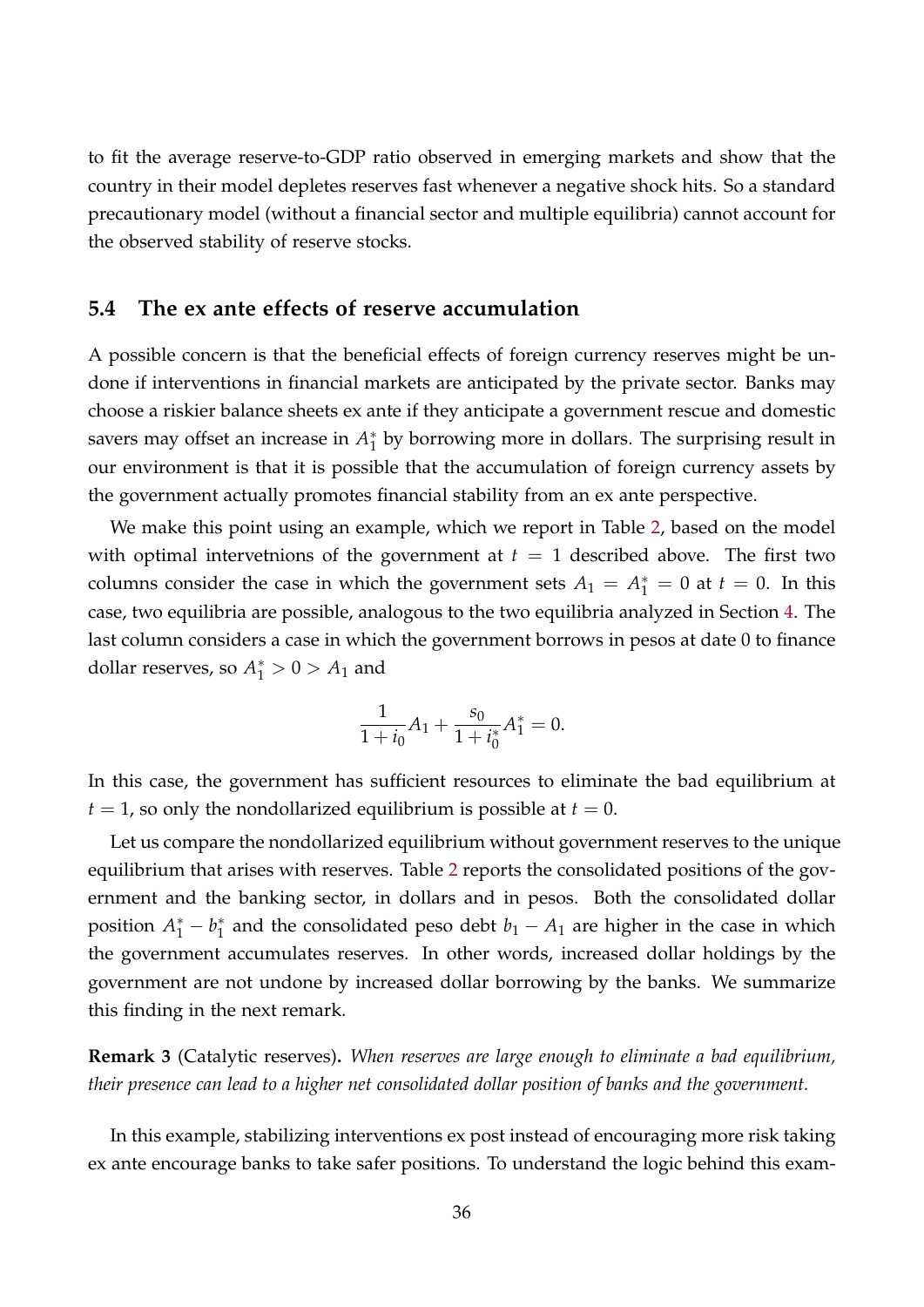|                                  | No Reserves   | Reserves   |               |
|----------------------------------|---------------|------------|---------------|
|                                  | Nondollarized | Dollarized | Nondollarized |
| $a_1$                            | 0.633         | 0.045      | 0.822         |
| $a_1^*$                          | 0.000         | 0.710      | $-0.200$      |
| $b_1$                            | 0.633         | 0.045      | 0.633         |
| $b_1^*$                          | $-0.187$      | 0.375      | $-0.187$      |
| $A_1$                            | 0.000         | 0.000      | $-0.189$      |
| $A_1^*$                          | 0.000         | 0.000      | 0.200         |
| $b_1 - A_1$                      | 0.633         | 0.045      | 0.822         |
| $A_1^* - b_1^*$                  | 0.187         | $-0.375$   | 0.387         |
| $\mathbb{E}[(1+i_0^*)(s_1/s_0)]$ | 1.000         | 0.909      | 1.000         |
| $(1+i_0)$                        | 1.000         | 1.042      | 1.000         |

<span id="page-36-0"></span>Table 2: The ex-ante effects of reserve accumulation

*Notes: The parameters used in the example are:*  $ω = 0.50$ ,  $α = 0.85$ ,  $β = 1.00$ ,  $e^N = 0.70$ ,  $θ = 0.90$ ,  $φ_0 = 0.40$ ,  $\phi_1 = 0.20$ ,  $\eta = 3.00$ ,  $\phi = 0.33$ ,  $\chi = 0.05$ ,  $\sigma_{\varepsilon} = 0.005$ ,  $\mu = 0.10$ . The initial conditions are  $k_0 = 0.30$ ,  $a_0 = b_0 = 0.00$ ,  $a_0^* = 1.22$ ,  $b_0^* = 0.72$ . See Appendix *[C](#page-48-0)* for additional details.

ple, it is useful to identify two opposing channels through which government intervention affects banks' behavior ex ante.

First, if we fix the interest rates in pesos and dollars at date 0, there is a direct effect of intervention that leads banks to issue more dollar debt. The argument is as follows. As argued in Section [4,](#page-20-0) the presence of the bad equilibrium gives banks an incentive to borrow less in dollars, as the marginal value of net worth is higher in that state. Therefore, when the bad equilibrium is removed, the incentive to borrow in dollars goes up. This is a traditional moral hazard argument, where reducing the risk to which banks are exposed (by eliminating the bad equilibrium) leads to increased risk taking.

Second, there is a general equilibrium effect that works in the opposite direction. When government interventions remove the bad equilibrium, domestic savers are no longer concerned about a large peso depreciation correlated to a contraction in consumption. Hence, savers will demand more peso assets and fewer dollar assets. This force pushes down the interest rate differential between dollar and peso debt and induces banks to borrow less in dollars.

In the example of Table [2,](#page-36-0) the general equilibrium effect dominates, so banks end up with less dollar and more peso debt.

It is also useful to look at the consolidated position of the government plus the household sector. Comparing now the two nondollarized equilibria (under no reserves and under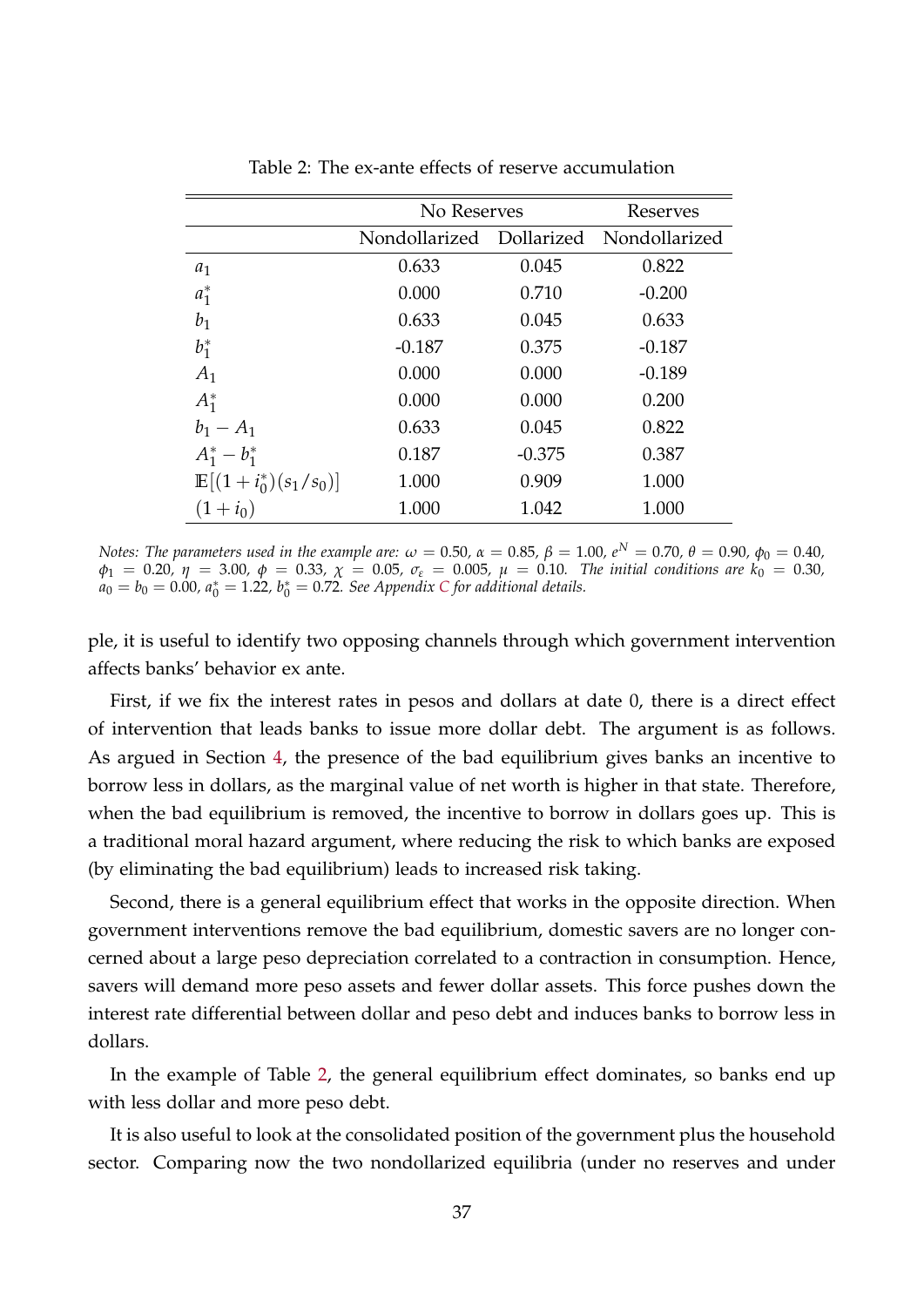reserves), we see that Ricardian equivalence is fully at play. In the case with reserves, the government does not use its dollar assets on the equilibrium path and rebates them back to the households in period 1. Since households fully anticipate that, they offset the actions of the government by borrowing more in dollars. However, this does not mean that official purchases of foreign reserves are ineffective. Differently from private savers, the government is a large player, and can use dollar reserves more effectively by deploying them in a coordinated way to fight financial panics off the equilibrium path. Thus, the accumulation of dollar reserves by official authorities has beneficial effects for financial stability even if domestic households perfectly offset it.

An additional implication of these forces, which can be seen from the example in Table [2,](#page-36-0) is that the presence of reserves induces the country as a whole (aggregating households, banks, and the government) to accumulate a smaller net position in dollars. Since foreign investors only trade dollar assets and the initial net dollar position of the country is given, this also means that the trade balance is smaller under intervention. The intuition here has to do with the precautionary behavior of domestic savers: households, facing less volatile incomes, choose a higher level of tradable consumption and so run a smaller trade surplus. We then get the counterintuitive result that reserve accumulation by the government leads to less total accumulation of dollar assets by the economy. The idea is that if dollars are accumulated in a way that makes the domestic financial system more stable, the private incentive to accumulate dollars for precautionary reasons may be reduced.

Here we have not analyzed the decision of an optimizing government to accumulate reserves at date 0. In the example presented, reserve accumulation entails no costs for the government because, by ruling out the bad continuation equilibrium, it equalizes the interest rate on peso and dollar debt at date 0. It would be interesting to extend the model to allow for a country or a currency premium that cannot be completely eliminated by ex ante policy.<sup>[23](#page-37-1)</sup> In that case, the government would face a genuine trade-off at date 0 as reserves are costly—because they pay a relatively low rate of return—but would help provide a credible backstop to the financial system. We leave the analysis of this trade-off to future work.

## <span id="page-37-0"></span>**6 Conclusion**

We presented a model of a small open economy with a financial sector. This framework provides a novel perspective on liability dollarization in emerging markets, pointing out the

<span id="page-37-1"></span> $^{23}$ For example, by adding other sources of real uncertainty for the domestic economy at date 1.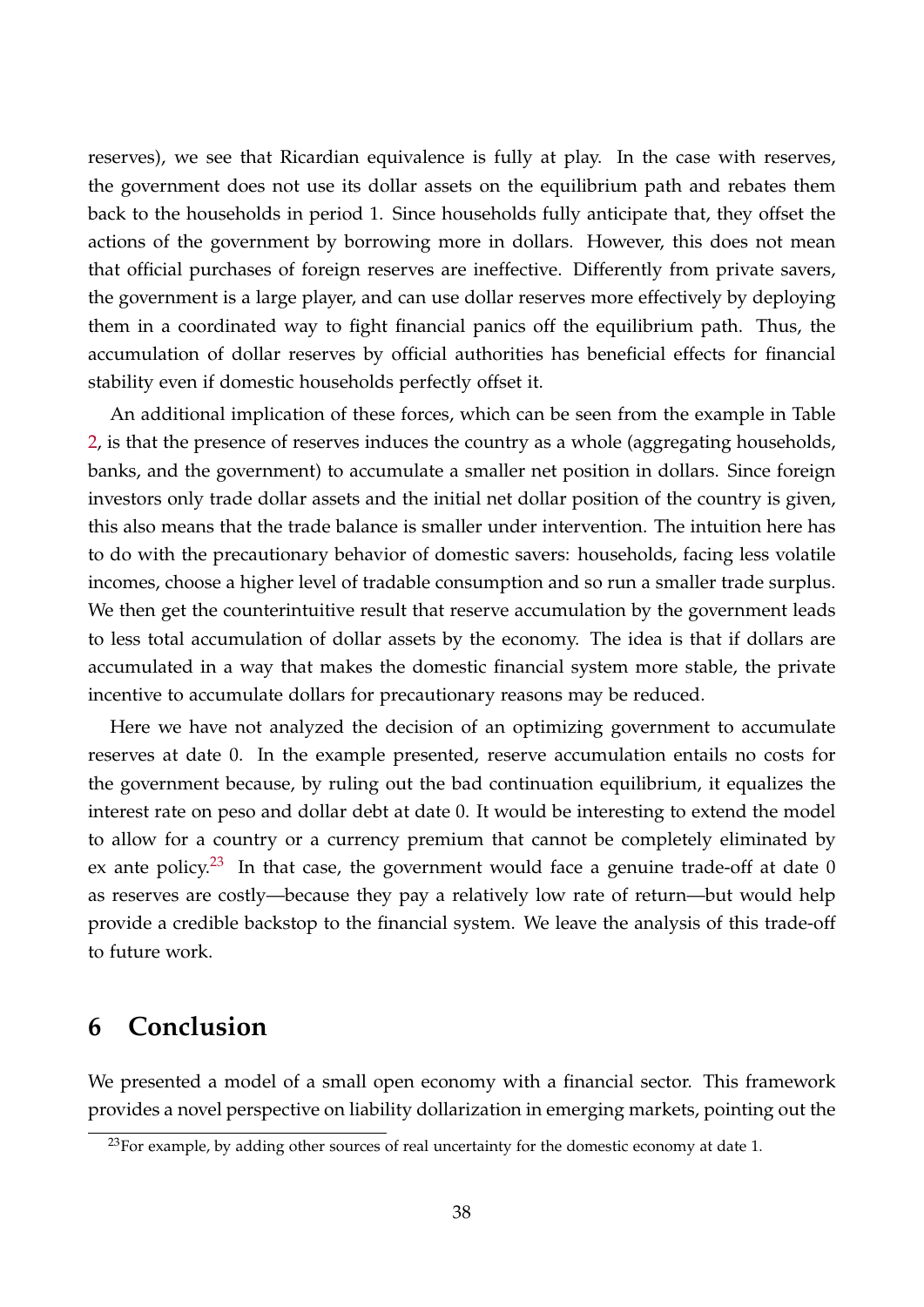interaction between financial instability and the precautionary motive of domestic savers. We have used the model to study the view that the accumulation of official foreign currency reserves in emerging markets has an underlying financial stability motive. Our formal analysis is consistent with this view, as foreign currency holdings allow domestic authorities to deal more effectively with financial panics. When large enough, foreign reserves can promote the development of local currency asset markets and protect an economy from liability dollarization pressures.

In the paper, we assumed that domestic authorities do not interfere with the openness of their capital accounts, and that the economy has fully flexible exchange rates under a strict inflation targeting regime. The framework can be enriched to study the role of capital controls and alternative monetary policies. Moreover, we have conducted our analysis in a three-period environment in order to clearly isolate the rich general equilibrium linkages between the financial side and the real side of the economy. We believe that considering a more quantitative version of the model represents a fruitful avenue for future research.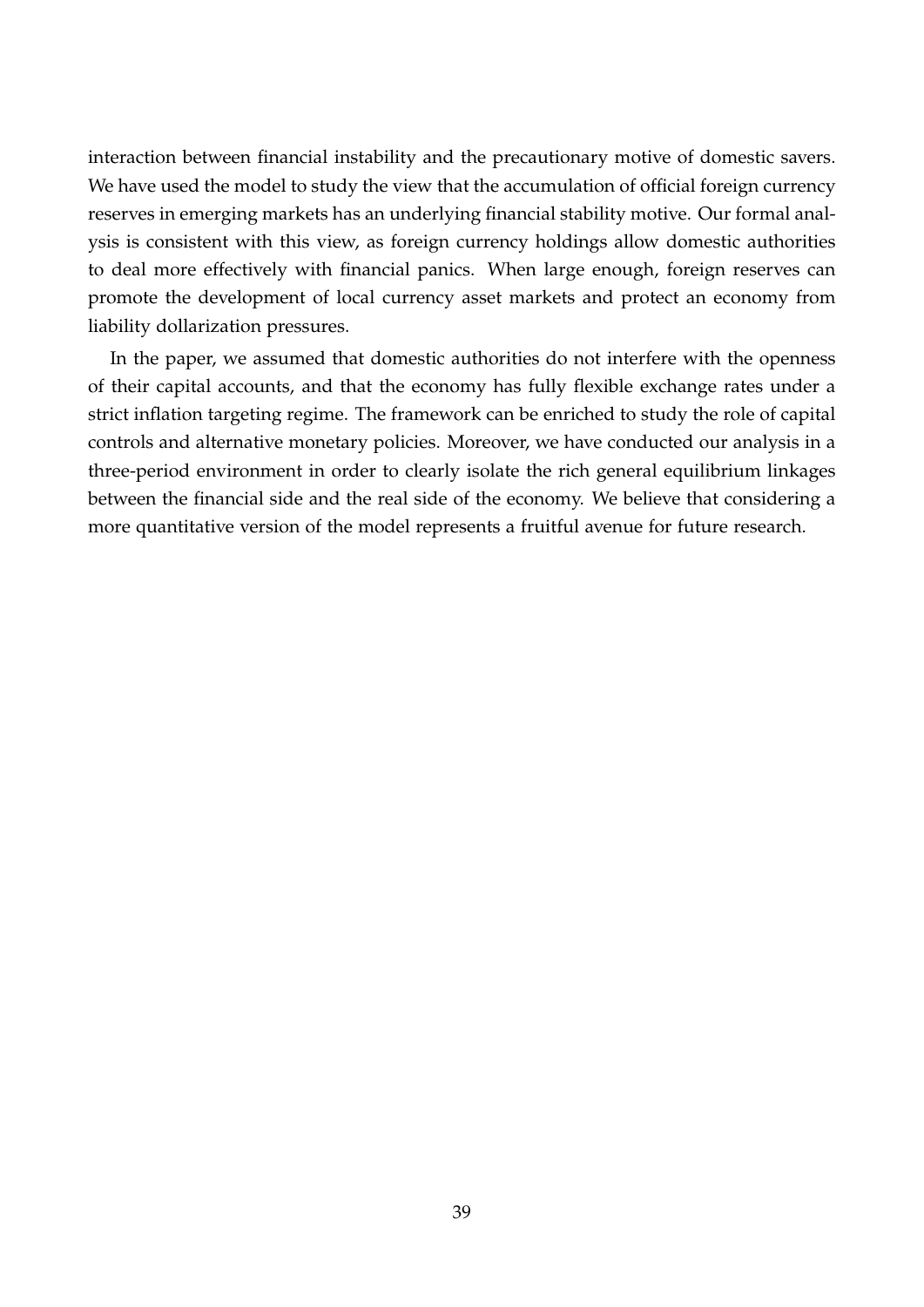## **References**

- <span id="page-39-4"></span>Aghion, Philippe, Philippe Bacchetta, and Abhijit Banerjee. 2001. "Currency crises and monetary policy in an economy with credit constraints." *European economic review* 45 (7):1121–1150.
- <span id="page-39-5"></span>———. 2004. "A corporate balance-sheet approach to currency crises." *Journal of Economic theory* 119 (1):6–30.
- <span id="page-39-10"></span>Aguiar, Mark and Gita Gopinath. 2007. "Emerging market business cycles: The cycle is the trend." *Journal of Political Economy* 115 (1):69–102.
- <span id="page-39-11"></span>Aiyagari, Rao S. and Mark Gertler. 1999. ""Overreaction" of Asset Prices in General Equilibrium." *Review of Economic Dynamics* 2 (1):3–35.
- <span id="page-39-1"></span>Aizenman, Joshua and Jaewoo Lee. 2007. "International reserves: precautionary versus mercantilist views, theory and evidence." *Open Economies Review* 18 (2):191–214.
- <span id="page-39-9"></span>Aizenman, Joshua and Yi Sun. 2012. "The financial crisis and sizable international reserves depletion: From "fear of floating" to the "fear of losing international reserves"?" *International Review of Economics & Finance* 24:250–269.
- <span id="page-39-6"></span>Bacchetta, Philippe, Cédric Tille, and Eric Van Wincoop. 2012. "Self-fulfilling risk panics." *The American Economic Review* 102 (7):3674–3700.
- <span id="page-39-0"></span>Bagehot, Walter. 1873. *Lombard Street: A description of the money market*. Scribner, Armstrong & Company.
- <span id="page-39-8"></span>Bianchi, Javier, Juan Carlos Hatchondo, and Leonardo Martinez. 2012. "International reserves and rollover risk." Tech. rep., National Bureau of Economic Research.
- <span id="page-39-13"></span>Bocola, Luigi. 2016. "The Pass-Through of Sovereign Risk." *Journal of Political Economy* 124 (4):879–926.
- <span id="page-39-12"></span>Borri, Nicola and Adrien Verdhelan. 2013. "Sovereign Risk Premia." Manuscript, MIT Sloan.
- <span id="page-39-7"></span>Broner, Fernando and Jaume Ventura. 2016. "Rethinking the effects of financial globalization." *The Quarterly Journal of Economics* 131 (3):1497–1542.
- <span id="page-39-3"></span>Brunnermeier, Markus K and Yuliy Sannikov. 2014. "A macroeconomic model with a financial sector." *The American Economic Review* 104 (2):379–421.
- <span id="page-39-2"></span>Burnside, Craig, Martin Eichenbaum, and Sergio Rebelo. 2001a. "Hedging and financial fragility in fixed exchange rate regimes." *European Economic Review* 45 (7):1151–1193.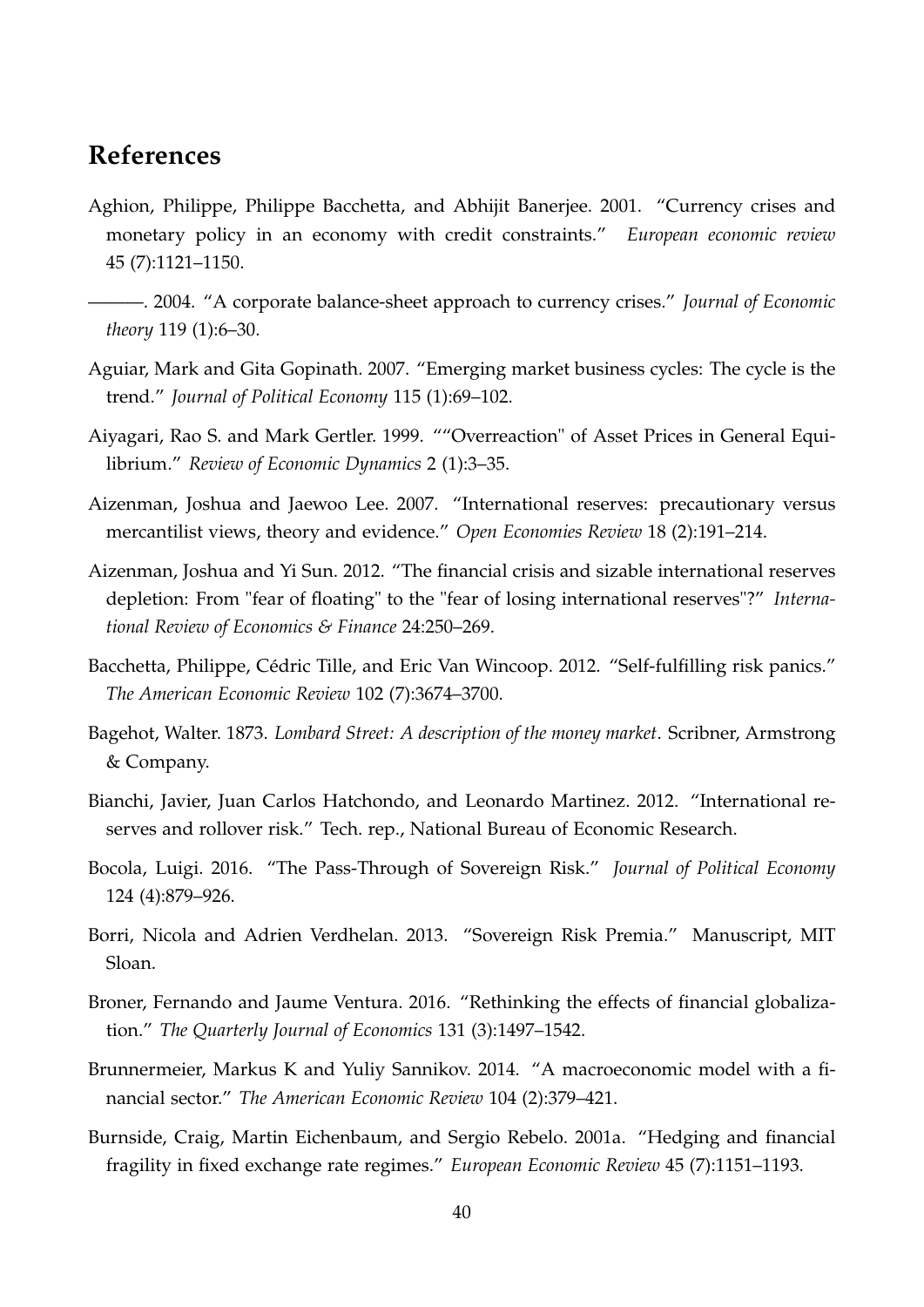<span id="page-40-0"></span>———. 2001b. "Prospective deficits and the Asian currency crisis." *Journal of political Economy* 109 (6):1155–1197.

- <span id="page-40-11"></span>Caballero, Ricardo J, Emmanuel Farhi, and Pierre-Olivier Gourinchas. 2008. "An Equilibrium Model of" Global Imbalances" and Low Interest Rates." *The American Economic Review* 98 (1):358.
- <span id="page-40-6"></span>Caballero, Ricardo J and Arvind Krishnamurthy. 2003. "Excessive dollar debt: Financial development and underinsurance." *The Journal of Finance* 58 (2):867–894.
- <span id="page-40-9"></span>Caballero, Ricardo J and Stavros Panageas. 2008. "Hedging sudden stops and precautionary contractions." *Journal of Development Economics* 85 (1):28–57.
- <span id="page-40-12"></span>Cerra, Valerie and Sweta Chaman Saxena. 2008. "Growth Dynamics: The Myth of Economic Recovery." *American Economic Review* 98 (1):439–57.
- <span id="page-40-5"></span>Céspedes, Luis Felipe, Roberto Chang, and Andrés Velasco. 2017. "Financial Intermediation, Real Exchange Rates, and Unconventional Policies in an Open Economy." *Journal of International Economics* .
- <span id="page-40-2"></span>Chang, Roberto and Andres Velasco. 2000. "Financial fragility and the exchange rate regime." *Journal of economic theory* 92 (1):1–34.

- <span id="page-40-1"></span>Corsetti, Giancarlo, Paolo Pesenti, and Nouriel Roubini. 1999. "Paper tigers?: A model of the Asian crisis." *European Economic Review* 43 (7):1211–1236.
- <span id="page-40-4"></span>Dalgic, Husnu. 2017. "Financial Dollarization in Emerging Markets as an Insurance Mechanism." Manuscript, Northwestern University.
- <span id="page-40-8"></span>Diamond, Douglas W and Philip H Dybvig. 1983. "Bank runs, deposit insurance, and liquidity." *Journal of Political Economy* :401–419.
- <span id="page-40-7"></span>Du, Wenxin, Carolin E. Pflueger, and Jesse Schreger. 2017. "Sovereign Debt Portfolios, Bond Risks, and the Credibility of Monetary Policy." Tech. rep., National Bureau of Economic Research.
- <span id="page-40-13"></span>Du, Wenxin and Jesse Schreger. 2016. "Sovereign Risk, Currency Risk, and Corporate Balance Sheets." Manuscript, Columbia Business School.
- <span id="page-40-10"></span>Durdu, Ceyhun Bora, Enrique G Mendoza, and Marco E Terrones. 2009. "Precautionary

<span id="page-40-3"></span><sup>———. 2001. &</sup>quot;A model of financial crises in emerging markets." *Quarterly Journal of Economics* :489–517.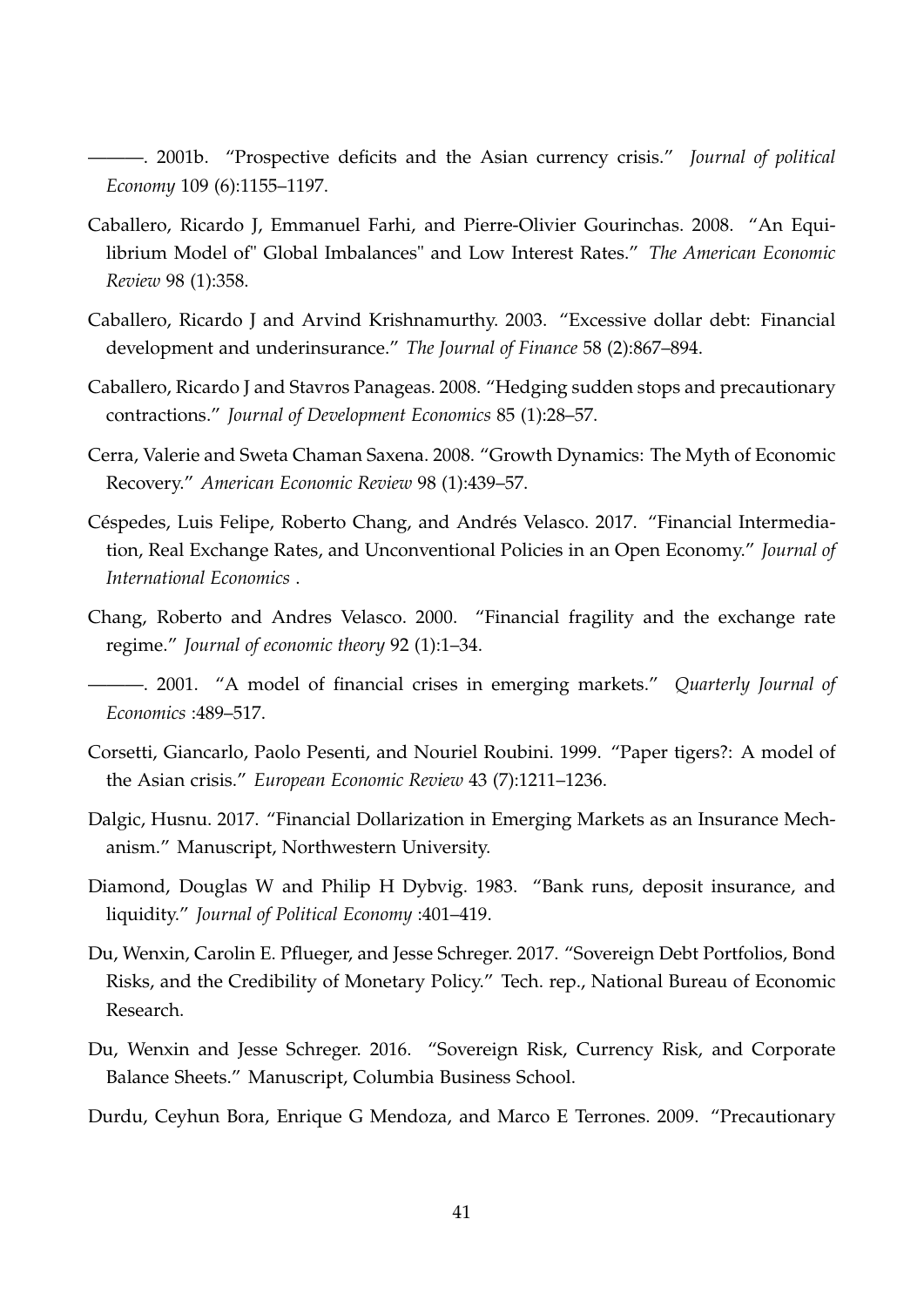demand for foreign assets in Sudden Stop economies: An assessment of the New Mercantilism." *Journal of development Economics* 89 (2):194–209.

- <span id="page-41-7"></span>Ennis, Huberto M and Todd Keister. 2009. "Bank runs and institutions: The perils of intervention." *The American Economic Review* 99 (4):1588–1607.
- <span id="page-41-9"></span>Fahri, Emmanuel and Matteo Maggiori. 2017. "A Model of the International Monetary System." Forthcoming, Quarterly Journal of Economics.
- <span id="page-41-1"></span>Farhi, Emmanuel and Jean Tirole. 2012. "Collective moral hazard, maturity mismatch, and systemic bailouts." *The American Economic Review* 102 (1):60–93.
- <span id="page-41-12"></span>Gai, Prasanna, Sujit Kapadia, Stephen Millard, and Ander Perez. 2008. "Financial innovation, macroeconomic stability and systemic crises." *The Economic Journal* 118 (527):401– 426.
- <span id="page-41-2"></span>Gertler, Mark and Nobuhiro Kiyotaki. 2010. "Financial intermediation and credit policy in business cycle analysis." *Handbook of Monetary Economics* 3 (3):547–599.
- <span id="page-41-6"></span>———. 2015. "Banking, liquidity, and bank runs in an infinite horizon economy." *The American Economic Review* 105 (7):2011–2043.
- <span id="page-41-8"></span>Gourinchas, Pierre-Olivier and Olivier Jeanne. 2013. "Capital flows to developing countries: The allocation puzzle." *Review of Economic Studies* 80 (4):1484–1515.
- <span id="page-41-0"></span>Gourinchas, Pierre-Olivier and Maurice Obstfeld. 2012. "Stories of the twentieth century for the twenty-first." *American Economic Journal: Macroeconomics* 4 (1):226–265.
- <span id="page-41-13"></span>He, Zhiguo and Arvind Krishnamurthy. 2012. "Intermediary Asset Pricing." *The American Economic Review* 20:1–42.

<span id="page-41-3"></span>———. 2015. "A Macroeconomic Framework for Quantifying Systemic Risk." Manuscript, Stanford GSB.

- <span id="page-41-5"></span>Heathcote, Jonathan and Fabrizio Perri. 2015. "Wealth and volatility." Tech. rep., National Bureau of Economic Research.
- <span id="page-41-11"></span>Hernandez, Juan. 2017. "How International Reserves reduce the Probability of Debt Crises." Manuscript, University of Pennsylvania.
- <span id="page-41-10"></span>Hur, Sewon and Illenin O Kondo. 2016. "A theory of rollover risk, sudden stops, and foreign reserves." *Journal of International Economics* 103:44–63.
- <span id="page-41-4"></span>Ilzetzki, Ethan, Carmen M. Reinhart, and Kenneth S. Rogoff. 2017. "Exchange arrangements entering the 21st century: Which anchor will hold?" NBER working paper No 23134.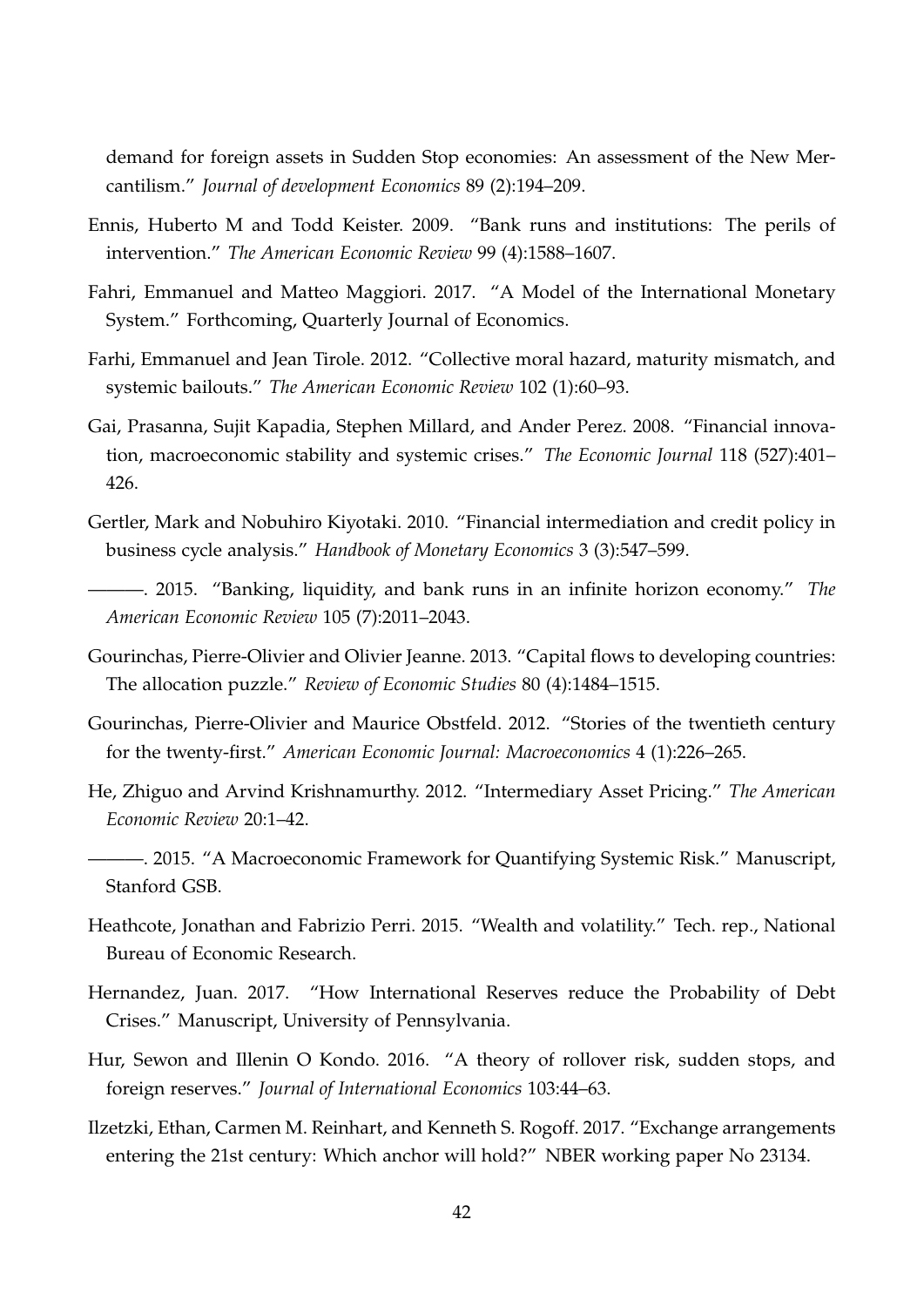- <span id="page-42-4"></span>Ize, Alain and Eduardo Levy-Yeyati. 2003. "Financial dollarization." *Journal of International Economics* 59 (2):323–347.
- <span id="page-42-6"></span>Jeanne, Olivier and Romain Rancière. 2011. "The optimal level of international reserves for emerging market countries: a new formula and some applications." *The Economic Journal* 121 (555):905–930.
- <span id="page-42-13"></span>Jeanne, Olivier and Damiano Sandri. 2016. "Optimal Reserves in Financially Closed Economies." Tech. rep., National Bureau of Economic Research.
- <span id="page-42-0"></span>Kaminsky, Graciela L and Carmen M Reinhart. 1999. "The twin crises: the causes of banking and balance-of-payments problems." *American economic review* :473–500.
- <span id="page-42-3"></span>King, Mervyn. 2006. "Reform of the International Monetary Fund." Speech at the Indian Council for Research on International Economic Relations.
- <span id="page-42-1"></span>Krugman, Paul. 1999. "Balance sheets, the transfer problem, and financial crises." In *International finance and financial crises: Essays in Honor of Robert P Flood*, edited by A. Razin P. Isard and A. Rose. Springer, 31–55.
- <span id="page-42-5"></span>Levy-Yeyati, Eduardo. 2006. "Financial dollarization: evaluating the consequences." *Economic Policy* 21 (45):62–118.
- <span id="page-42-10"></span>Lorenzoni, Guido. 2008. "Inefficient credit booms." *The Review of Economic Studies* 75 (3):809–833.
- <span id="page-42-8"></span>Maggiori, Matteo. 2017. "Financial intermediation, international risk sharing, and reserve currencies." Forthcoming, American Economic Review.
- <span id="page-42-12"></span>Maggiori, Matteo, Brent Nieman, and Jesse Schreger. 2017. "Unpacking Global Capital Flows." Manuscript, Harvard.
- <span id="page-42-9"></span>Mendoza, Enrique G. 2010. "Sudden stops, financial crises, and leverage." *The American Economic Review* 100 (5):1941–1966.
- <span id="page-42-7"></span>Mendoza, Enrique G, Vincenzo Quadrini, and Jose-Victor Rios-Rull. 2009. "Financial integration, financial development, and global imbalances." *Journal of Political economy* 117 (3):371–416.
- <span id="page-42-11"></span>Mendoza, Enrique G and Katherine A Smith. 2006. "Quantitative implications of a debtdeflation theory of Sudden Stops and asset prices." *Journal of International Economics* 70 (1):82–114.
- <span id="page-42-2"></span>Obstfeld, Maurice, Jay C Shambaugh, and Alan M Taylor. 2010. "Financial stability,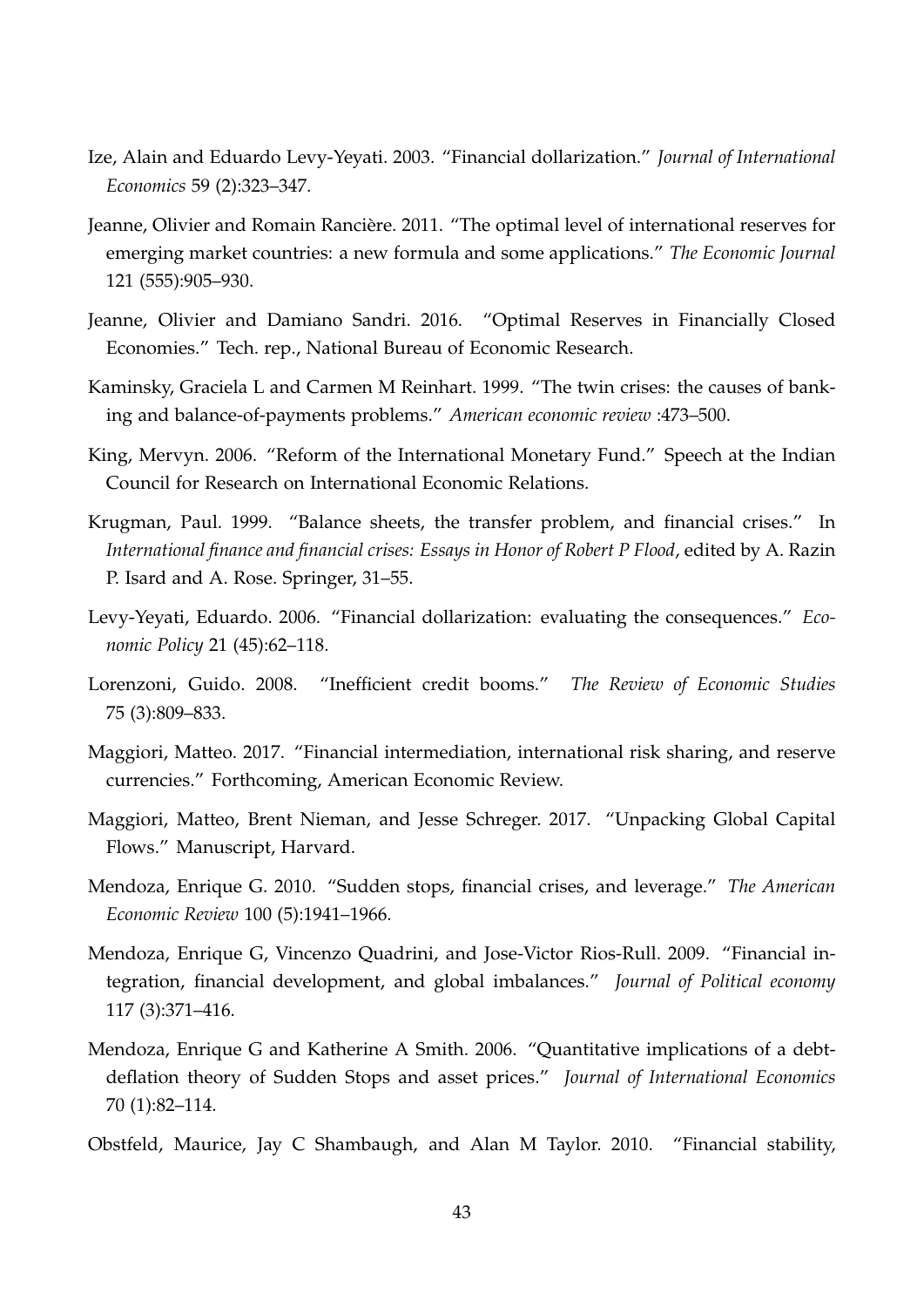the trilemma, and international reserves." *American Economic Journal: Macroeconomics* 2 (2):57–94.

- <span id="page-43-4"></span>Queralto, Pablo. 2014. "A model of slow recoveries from financial crises." Tech. rep., National Bureau of Economic Research.
- <span id="page-43-5"></span>Rampini, Adriano A and S Viswanathan. 2010. "Collateral, risk management, and the distribution of debt capacity." *The Journal of Finance* 65 (6):2293–2322.
- <span id="page-43-3"></span>Ravn, Moreton O. and Vincent Sterk. 2017. "Macroeconomic Fluctuations with HANK & SAM: An Analytical Approach." Unpublished manuscript, UCL.
- <span id="page-43-1"></span>Salomao, Juliana and Liniana Varela. 2017. "Exchange Rate Exposure and Firm Dynamics." Manuscript, Carlson School of Management.
- <span id="page-43-0"></span>Schneider, Martin and Aaron Tornell. 2004. "Balance sheet effects, bailout guarantees and financial crises." *The Review of Economic Studies* 71 (3):883–913.
- <span id="page-43-6"></span>Tourre, Fabrice. 2017. "A Macro-Finance Approach to Sovereign Debt Spreads and Returns." Manuscript, University of Chicago.
- <span id="page-43-2"></span>Wiriadinata, Ursula. 2017. "External Debt, Currency Risk, and International Monetary Policy Transmission." Manuscript, University of Chicago.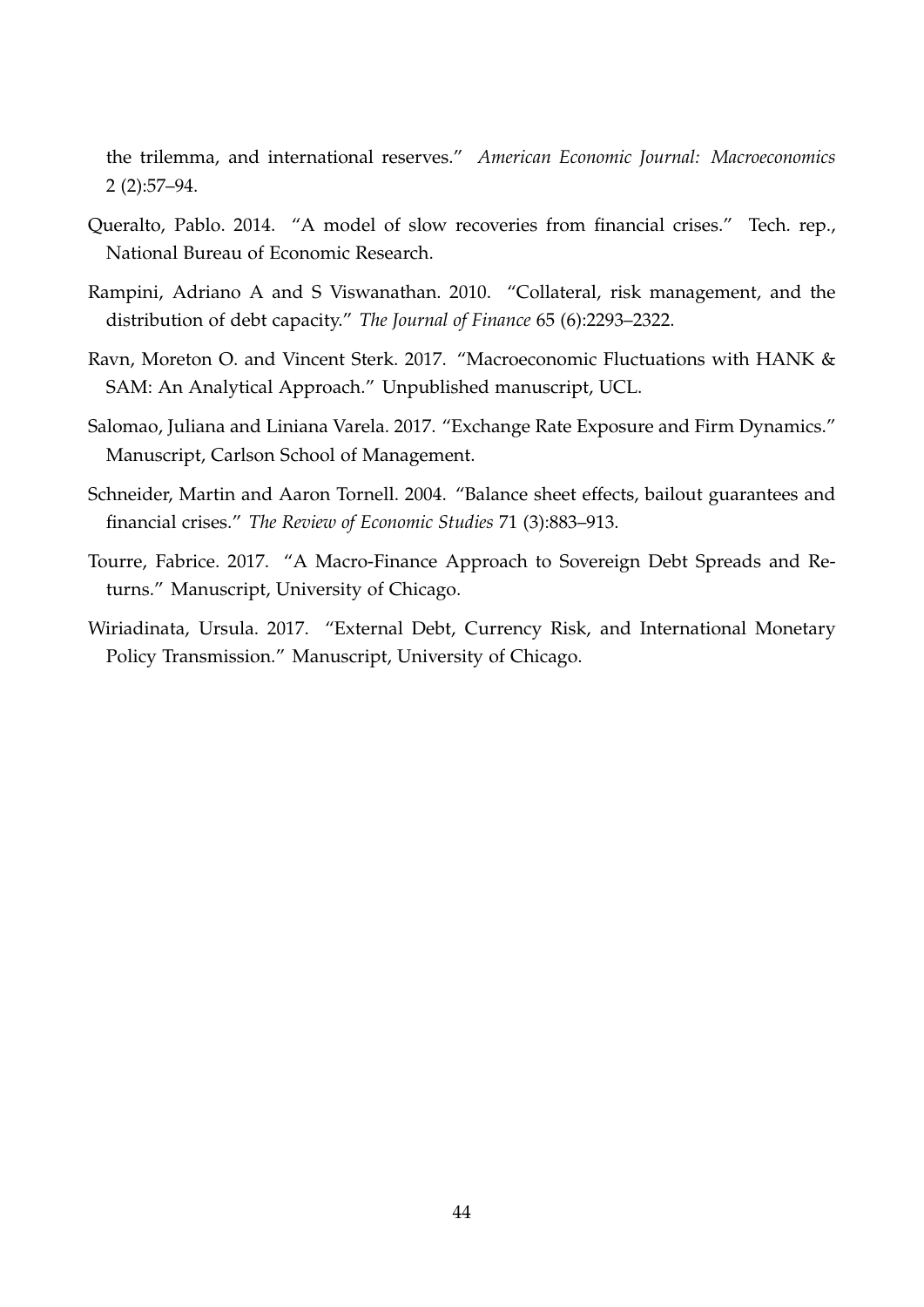## Appendix to "Financial Crises and Lending of Last Resort in Open Economies"

by Luigi Bocola and Guido Lorenzoni

## **A Proofs of results in Section [3](#page-12-0) and Section [4](#page-20-0)**

## **Proof of Lemma [1](#page-12-2)**

Since there is no uncertainty left after period 1, the Euler equations for domestic and foreign bonds are

<span id="page-44-0"></span>
$$
U'(c_1) = \frac{p_1}{p_2} \beta (1 + i_1) U'(c_2), \tag{A.1}
$$

<span id="page-44-1"></span>
$$
U'(c_1) = \frac{s_2}{s_1} \frac{p_1}{p_2} \beta (1 + i_1^*) U'(c_2).
$$
 (A.2)

Using market clearing in nontradables, the definition of the price index [\(10\)](#page-10-0), and the constant endowment of nontradables, we get

$$
(1 - \omega) \left(\frac{p_1^T}{p_1^N}\right)^{\omega} c_1 = (1 - \omega) \left(\frac{p_2^T}{p_2^N}\right)^{\omega} c_2.
$$
 (A.3)

Using  $(1 + i_1^*)$  $j_1^*$ ) =  $1/\beta$ , the law of one price [\(9\)](#page-9-0), the assumption of constant foreign prices, and the definition of CPI [\(10\)](#page-10-0), we can write the Euler equation for foreign bonds [\(A.2\)](#page-44-0) as

$$
U'(c_1) = \frac{\left(p_1^N/p_1^T\right)^{1-\omega}}{\left(p_2^N/p_2^T\right)^{1-\omega}} U'(c_2).
$$

Combining these two conditions yields

$$
\left(U'(c_1)\right)^{-\frac{\omega}{1-\omega}}c_1=\left(U'(c_2)\right)^{-\frac{\omega}{1-\omega}}c_2,
$$

which, given the concavity of  $U(.)$ , implies  $c_1 = c_2$ . Equation [\(A.3\)](#page-44-1) then implies a constant relative price of nontradables. The domestic interest rate is then obtained from [\(A.1\)](#page-44-0).  $\Box$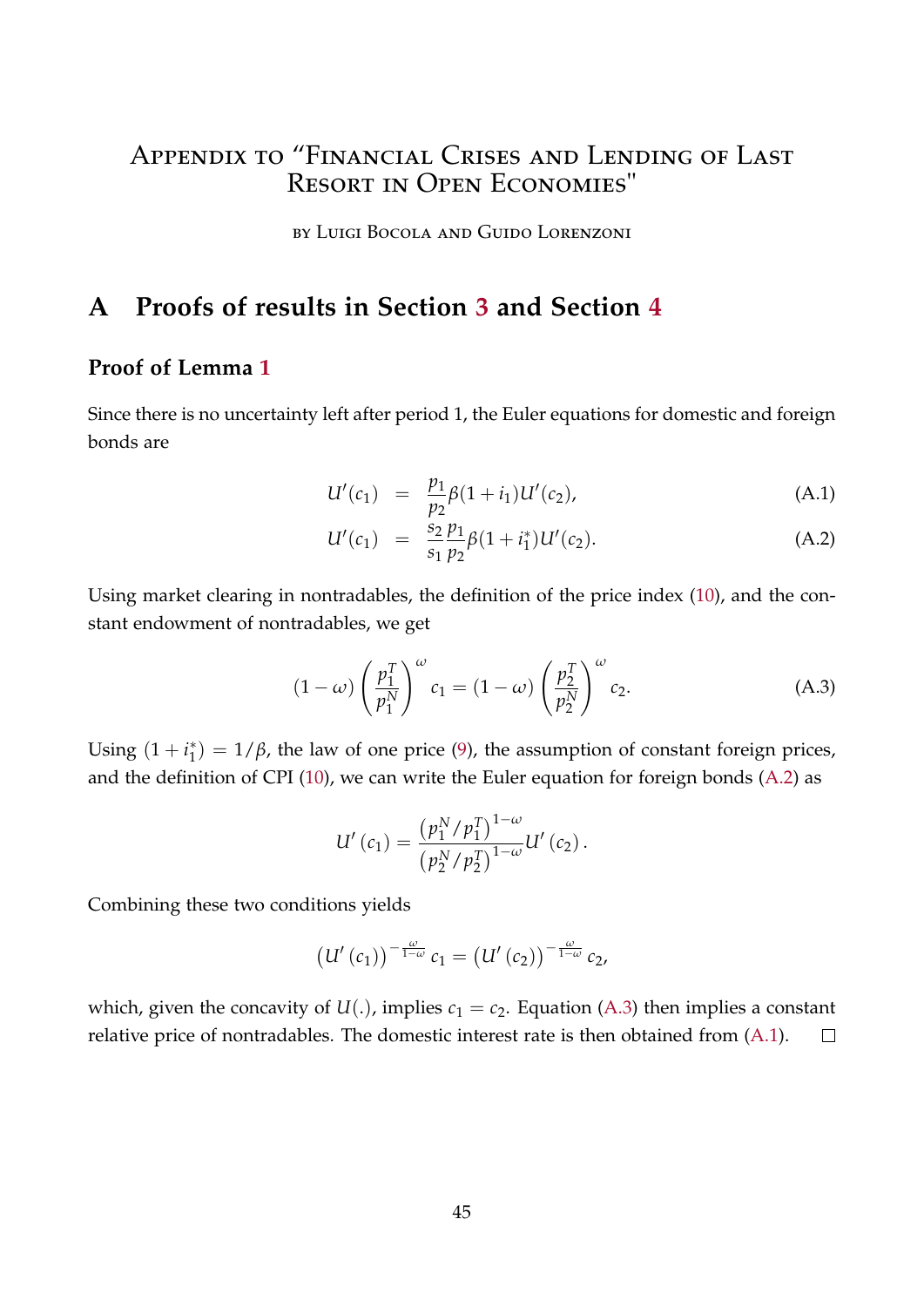## **Proof of Lemma [2](#page-14-1)**

Substituting the supply of capital [\(13\)](#page-12-1) in condition [\(14\)](#page-13-1), we have, for any given  $q_1$ , an <sup>T</sup><sub>1</sub>. When  $a_1$ <sup>\*</sup> ≥ 0 the left-hand side of [\(14\)](#page-13-1) is monotonically increasing equation in  $p_1^N$  $\binom{N}{1}$   $p_1^T$ in  $p_1^T$  $\frac{T}{1}$  /  $p_1^N$  $_1^N$  and ranges from 0 to  $\infty$ , so this equation has a unique solution. Moreover, this solution is monotonically decreasing in  $q_1$ , since both profits  $\pi$  and the capital stock  $k_2$ are increasing in  $q_1$ . All other variables are easily derived. In particular, equation [\(12\)](#page-10-1) transforms the relative price  $p_1^N$  $_{1}^{N}/p_{1}^{T}$  $\frac{1}{1}$  into the nominal exchange rate  $s_1$ .  $\Box$ 

## **Proof of Proposition [1](#page-16-0)**

As  $q_1 \rightarrow \infty$ , the demand of capital [\(18\)](#page-15-2) goes to 0 and the supply of capital [\(13\)](#page-12-1) goes to  $\infty$ . It is easy to check that under conditions [\(A1\)](#page-16-0) demand exceeds supply at  $q_1 = \phi$ . Thus, by continuity, we have existence. The second statement follows because the unconstrained demand of capital is decreasing in *q*<sup>1</sup> while the supply is increasing.  $\Box$ 

### **Proof of Proposition [2](#page-17-2)**

The low *q*<sup>1</sup> equilibrium is associated with low investment, as we move along an upwardsloping supply schedule. The fact that consumption is lower and the exchange rate is more depreciated follows from Lemma [2.](#page-14-1) The result on the current account follows from the fact that  $y_1$  is the same across the continuation equilibria (as capital is predetermined and labor is inelastically supplied), while investment and consumption of tradables are lower in the low *q*<sup>1</sup> equilibrium.  $\Box$ 

### **Proof of Proposition [3](#page-21-1)**

We first describe the equilibrium conditions of the model and then verify the statement of the proposition.

The equilibrium conditions from date 1 onward are discussed in the main text. At date 0 we need to determine the choices of households  $\{c_0, a_1, a_1^*\}$  $_{1}^{*}$ }, the choices of bankers,  ${b_1, b_1^*}$  $\{p_0^{\mathcal{I}}\}$ , and the prices  $\{p_0^{\mathcal{I}}\}$  $_{0}^{T}$ ,  $p_{0}^{N}$  $_{0}^{N}$ ,  $p_{0}$ ,  $s_{0}$ ,  $i_{0}$ }. The monetary rule pins down  $p_{0}$ , while we have  $s_0 = p_0^T$  $\frac{1}{0}$  by the law of one price and the normalization of the foreign price of tradables. The remaining variables are determined through households' optimality, bankers' optimality, and market clearing.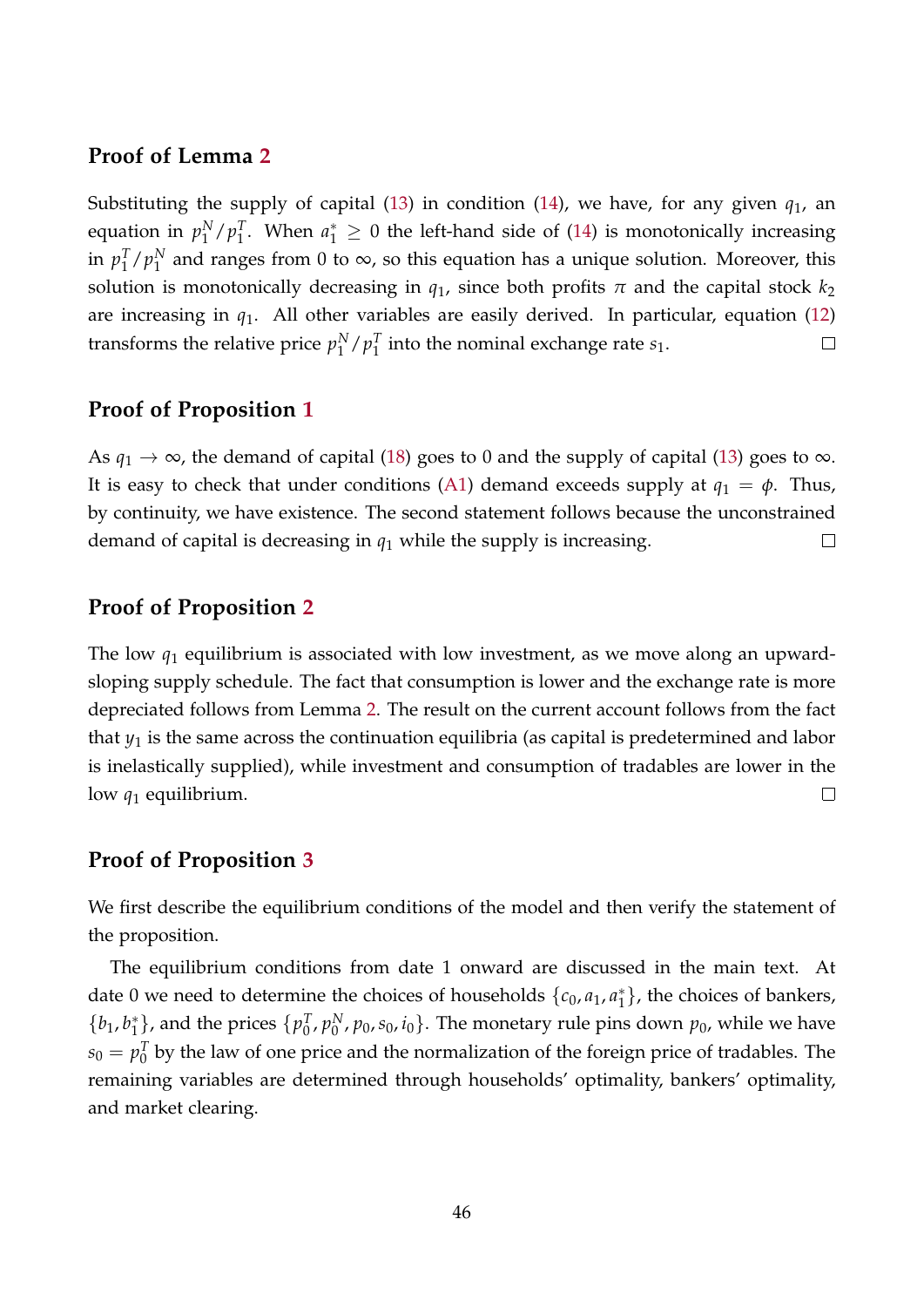Households' optimality at date 0 requires

<span id="page-46-1"></span>
$$
U(c_0) = \beta(1+i_0) \mathbb{E}_0[U'(c_1)], \qquad (A.4)
$$

$$
s_0U(c_0) = \beta(1+i_0^*)\mathbb{E}_0[U'(c_1)s_1], \tag{A.5}
$$

$$
\frac{1}{1+i_0}a_1 + s_0 \frac{1}{1+i_0^*}a_1^* + c_0 = p_0^T(1-\alpha)k_0^{\alpha} + p_0^N e^N + a_0 + s_0 a_0^*,
$$
 (A.6)

where we have used  $p_0 = p_1$ .

The bankers' optimality at date 0 requires that

<span id="page-46-0"></span>
$$
(\lambda_0 + \mu_0) = \beta (1 + i_0) \mathbb{E}_0[\lambda_1], \tag{A.7}
$$

$$
s_0(\lambda_0 + \mu_0) = \beta (1 + i_0^*) \mathbb{E}_0[\lambda_1 s_1], \tag{A.8}
$$

$$
\frac{1}{1+i_0}b_1 + s_0 \frac{1}{1+i_0^*}b_1^* = a_0 + s_0 a_0^* - p_0^T \alpha k_0^{\alpha}, \tag{A.9}
$$

where  $\lambda_t$  is the bankers' marginal value of wealth at date  $t$ , and  $\mu_0$  is the Lagrange multiplier on the date 0 collateral constraint.

Finally, there are two market clearing conditions:

<span id="page-46-3"></span>
$$
a_1 = b_1, \t\t (A.10)
$$

$$
(1 - \omega)c_0 = e^N p_0^N.
$$
 (A.11)

We can then use Lemma [2](#page-14-1) to determine a continuation equilibrium for an arbitrary asset position (*a*<sub>1</sub>, *a*<sup>\*</sup><sub>1</sub>  $j<sub>1</sub>$ ,  $b<sub>1</sub>$ ,  $b<sub>1</sub>^*$  $_{1}^{*}$ ). Because the collateral constraint does not bind at date 1 by assumption, the price and quantity of capital are uniquely pinned down by [\(21\)](#page-21-1), which implies that  $w_2/p_2^T$  $\frac{T}{2}$  and  $\pi(q_1)$  are unique and independent of *ε*. From equation [\(14\)](#page-13-1) and the monetary rule, we can then see that  $\{c_t, p_t^T, p_t^N\}$  are also independent of  $\varepsilon$  if and only if  $a_1^* = 0.$ 

Consider now the bankers' optimality conditions at date 0. Because the collateral constraint does not bind at date 1, we know by equation [\(24\)](#page-22-3) and equations [\(A.7\)](#page-46-0)-[\(A.8\)](#page-46-0) that

$$
(1 + i_0) = (1 + i_0^*) \mathbb{E}_0 \left[ \frac{s_1}{s_0} \right]
$$

must hold in equilibrium.

Using the above results and equations [\(A.4\)](#page-46-1) and [\(A.5\)](#page-46-1), it then follows that  $a_1^*$  must be equal to 0 in equilibrium.<sup>[24](#page-46-2)</sup> This implies that households' future consumption is non-

<span id="page-46-2"></span> $24$ See the main text for a discussion of this result.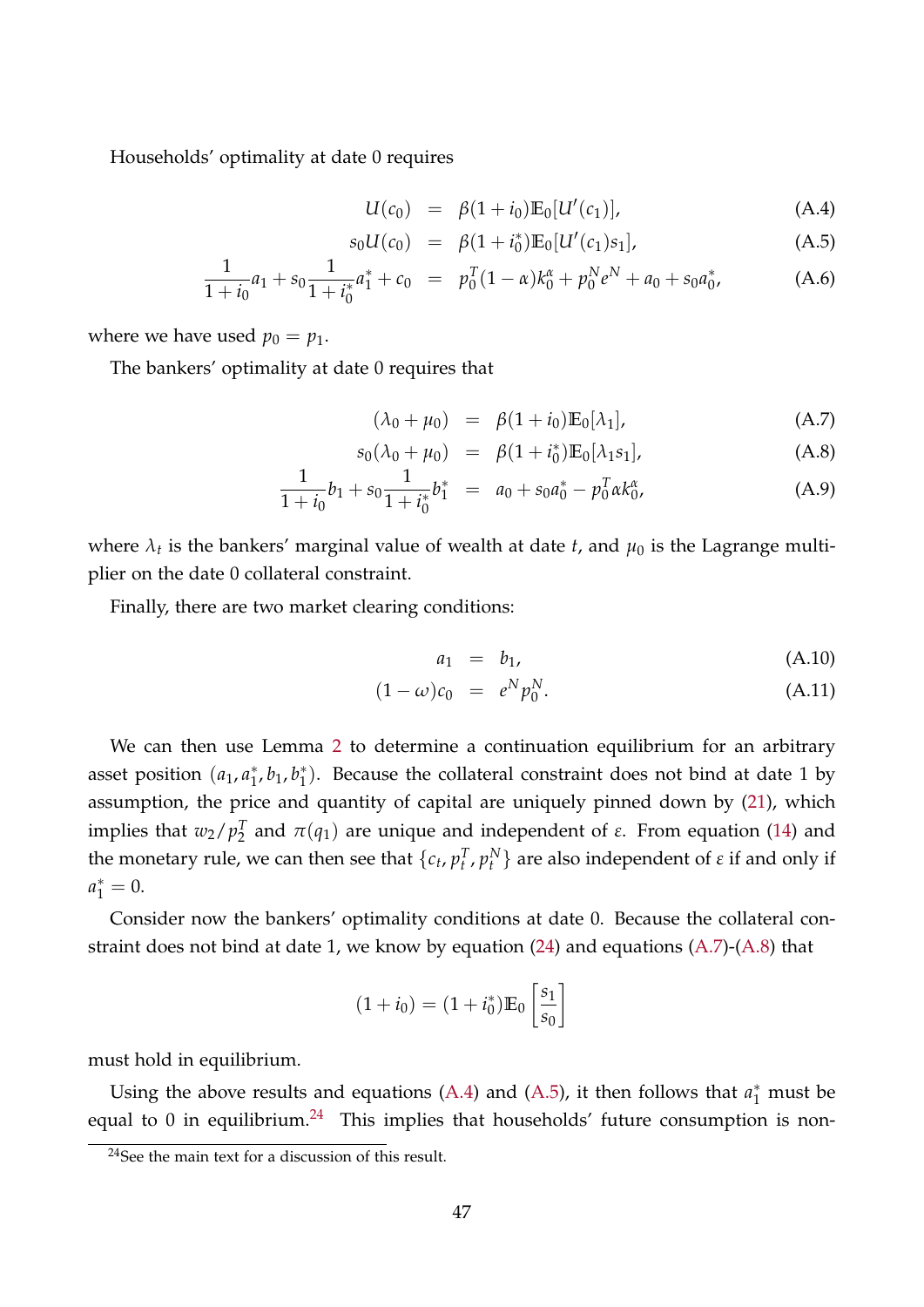stochastic. Using the same logic of Lemma [1](#page-12-2) and the monetary rule at date 0, we can then show that an equilibrium must feature  $c_0 = c_1 = \bar{c}$ ,  $p_0^N = p_1^N = p^N$ ,  $p_0^T = p_1^T = p^T$ , and  $(1 + i_0) = (1 + i) = (1/\beta).$ 

From equation [\(A.6\)](#page-46-1) and the law of one price, we then obtain

$$
a_1 = (1+i) \left[ p^T (1-\alpha) k_0^{\alpha} + p^N e^N + a_0 + p^T a_0^* - \bar{c} \right].
$$

The positions of the bankers in point (iv) of the proposition are obtained by using the bankers' budget constraint [\(A.9\)](#page-46-0) and the market clearing condition [\(A.10\)](#page-46-3).

Note that a nondollarized equilibrium exists if initial conditions and model parameters are such that the asset positions  $\{a_1, a_1^*\}$  $j<sub>1</sub>$ ,  $b<sub>1</sub>$ ,  $b<sub>1</sub>$ <sup>\*</sup> 1 } derived here imply a slack collateral constraint in period 1 (almost surely) and the existence of an unconstrained continuation equilibrium in the capital market.  $\Box$ 

## <span id="page-47-0"></span>**B Constructing dollarized equilibria**

In this section we present an algorithm to "reverse engineer" a dollarized equilibrium and to verify whether it coexists with a nondollarized equilibrium. In what follows, we take as given the structural parameters of the model with the exception of those governing the households' utility function,

$$
U(c_t) = \frac{(c_t - \bar{c})^{1-\sigma}}{1-\sigma}.
$$

This utility function allows us to flexibly parametrize households' precautionary behavior.

The algorithm is composed of three main steps. First, we start with a guess for the asset position [*a*<sub>1</sub>, *a*<sup>\*</sup><sub>1</sub>  $_1^*, b_1^*$  $_{1}^{*}]$  that guarantees that the model features multiple continuation equilibria from date 1. Second, given the continuation equilibria, we solve for  $[\sigma, \bar{c}]$  and for the initial conditions [*a*<sub>0</sub>, *a*<sup>\*</sup><sub>0</sub>  $_{0}^{*}$ ,  $b_{0}^{*}$  $\binom{1}{0}$  that guarantee that  $[a_1, a_1^*]$  $j<sub>1</sub>$ ,  $b<sub>1</sub>$ <sup>\*</sup>  $_{1}^{*}]$  are optimally chosen at date 0 by households and bankers, and that all markets clear. Third, given  $[\sigma,\bar{c}]$  and  $[a_0,a_0^*]$  $_{0}^{*}$ ,  $b_{0}^{*}$  $\left[ \begin{smallmatrix} * \ 0 \end{smallmatrix} \right]$ , we verify whether a nondollarized equilibrium exists. We now describe these steps in details.

**Step 1**: Fixing [a<sub>1</sub>, a<sub>1</sub><sup>\*</sup>]  $_1^*, b_1^*$ 1 ] and a realization of *ε*, we use the demand and supply of capital derived in Section [3](#page-12-0) in order to compute the  $(q_1, k_2)$  that clear the capital market. We focus on the case in which there are two stable solutions in the capital market, which we label "Good" and "Bad". We next use the results in Lemma [1](#page-12-2) and [2](#page-14-1) to compute  $\{c_1^{\text{Good}}\}$  $\frac{\text{Good}}{1}(\varepsilon)$ ,  $s_1^{\text{Good}}$  $\operatorname{Good}_{1}(\varepsilon)$ ,  $\lambda_1^{\text{Good}}$  $_{1}^{\text{Good}}(\varepsilon)$ } and  $\{c_{1}^{\text{Bad}}% (\varepsilon) \}$  $\frac{\text{Bad}}{1}(\varepsilon)$ ,  $s_1^{\text{Bad}}$  $_{1}^{\text{Bad}}(\varepsilon)$ ,  $\lambda_1^{\text{Bad}}$  $\{ \begin{bmatrix} \text{Bad} \\ 1 \end{bmatrix} \}$ , with  $\lambda_1$  as the marginal value of net worth of the bankers, defined in equation [\(24\)](#page-22-3). We denote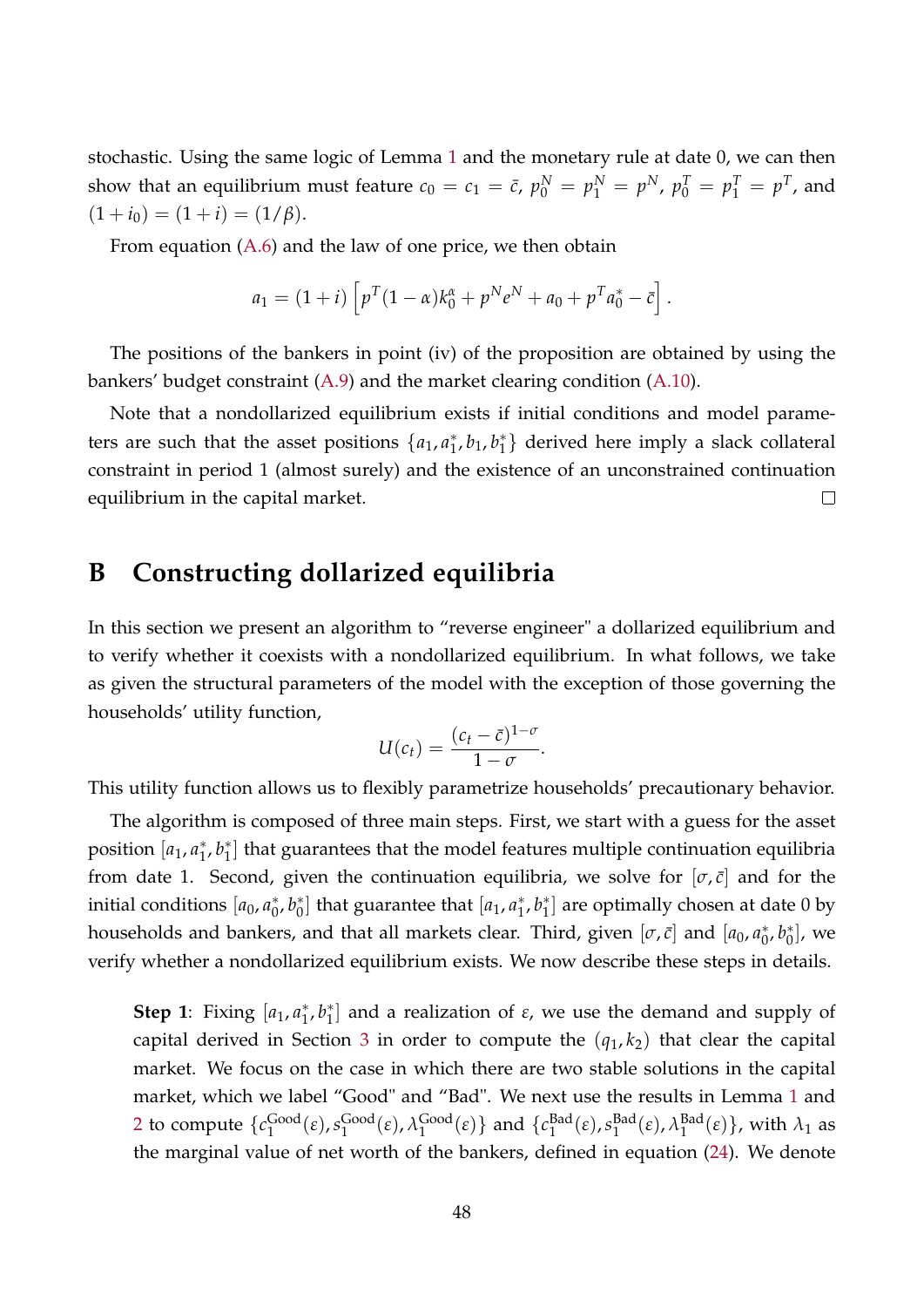the implied distribution of these variables by  $\{c_1(\varepsilon, \xi), s_1(\varepsilon, \xi), \lambda_1(\varepsilon, \xi)\}$ , where  $\xi$  is the sunspot selecting between the two equilibria.

**Step 2**: Given  $\{c_1(\varepsilon, \xi), s_1(\varepsilon, \xi), \lambda_1(\varepsilon, \xi)\}$ , we compute

$$
A = \frac{\mathbb{E}_0[(c_1(\varepsilon, \xi) - \bar{c})^{-\sigma} s_1(\varepsilon, \xi)]}{\mathbb{E}_0[(c_1(\varepsilon, \xi) - \bar{c})^{-\sigma}]}, \qquad B = \frac{\mathbb{E}_0[\lambda_1(\varepsilon, \xi) s_1(\varepsilon, \xi)]}{\mathbb{E}_0[\lambda_1(\varepsilon, \xi)]},
$$

on a grid from  $(\sigma, \bar{c})$ .<sup>[25](#page-48-1)</sup> We select the  $(\sigma, \bar{c})$  that makes sure that  $A = B$ . In this fashion, we are guaranteed that the Euler equations of bankers and households, equations [\(22\)](#page-21-0) and [\(23\)](#page-22-2), hold at date 0. We can then solve for  $\{c_0, p_0^N\}$  $_{0}^{N}/p_{0}^{T}$  $\{a_0^T, i_0\}$  using the following equations:

$$
(c_0 - \bar{c})^{-\sigma} = \beta \frac{(1 + i_0^*)}{(p_0^N / p_0^T)^{-(1 - \omega)}} \mathbb{E}_0[(c_1(\varepsilon, \xi) - \bar{c})^{-\sigma} s_1(\varepsilon, \xi)],
$$

$$
(c_0 - \bar{c})^{-\sigma} = \beta (1 + i_0^*) \mathbb{E}_0[(c_1(\varepsilon, \xi) - \bar{c})^{-\sigma}],
$$

$$
(1 - \omega) c_0 = \left(\frac{p_0^N}{p_0^T}\right)^{\omega} e^N.
$$

Finally, we select initial conditions  $\{a_0, a_0^*\}$  $_{0}^{*}$ ,  $b_{0}^{*}$  $\binom{*}{0}$  such that the budget constraints of the bankers and the households is satisfied.

**Step 3**: To verify whether a nondollarized equilibrium exists at  $\{a_0, a_0^*\}$  $_{0}^{*},b_{0}^{*}$  $\binom{*}{0}$ , we can use Proposition [3](#page-21-1) to compute the asset positions  $\{a_1, a_1^*\}$  $_1^*, b_1^*$  $_1^*$ }. The nondollarized equilibrium exists if at  $\{a_1, a_1^*\}$  $_{1}^{*}$ ,  $b_{1}^{*}$  $_1^*$ } networth at date 0 is positive and the collateral constraint at date 1 is slack for all the realizations of *ε* in our grid.

## <span id="page-48-0"></span>**C The model with government interventions**

This section presents the model with government interventions. Section [C.1](#page-49-0) gives some preliminaries and describes in detail the timing of events taking place at date 1. In Section [C.2](#page-50-0) we define how the private sector achieves an equilibrium for a given policy of the government, and we derive the conditions characterizing an equilibrium. We then present the decision problem of the government in Section [C.3](#page-53-0) and formally define an equilibrium in Section [C.4.](#page-57-0) Section [C.5](#page-57-1) presents some numerical examples of equilibria in the model

<span id="page-48-1"></span><sup>25</sup>At this stage, we apply Gauss-Hermite quadrature to integrate over the *ε* shock.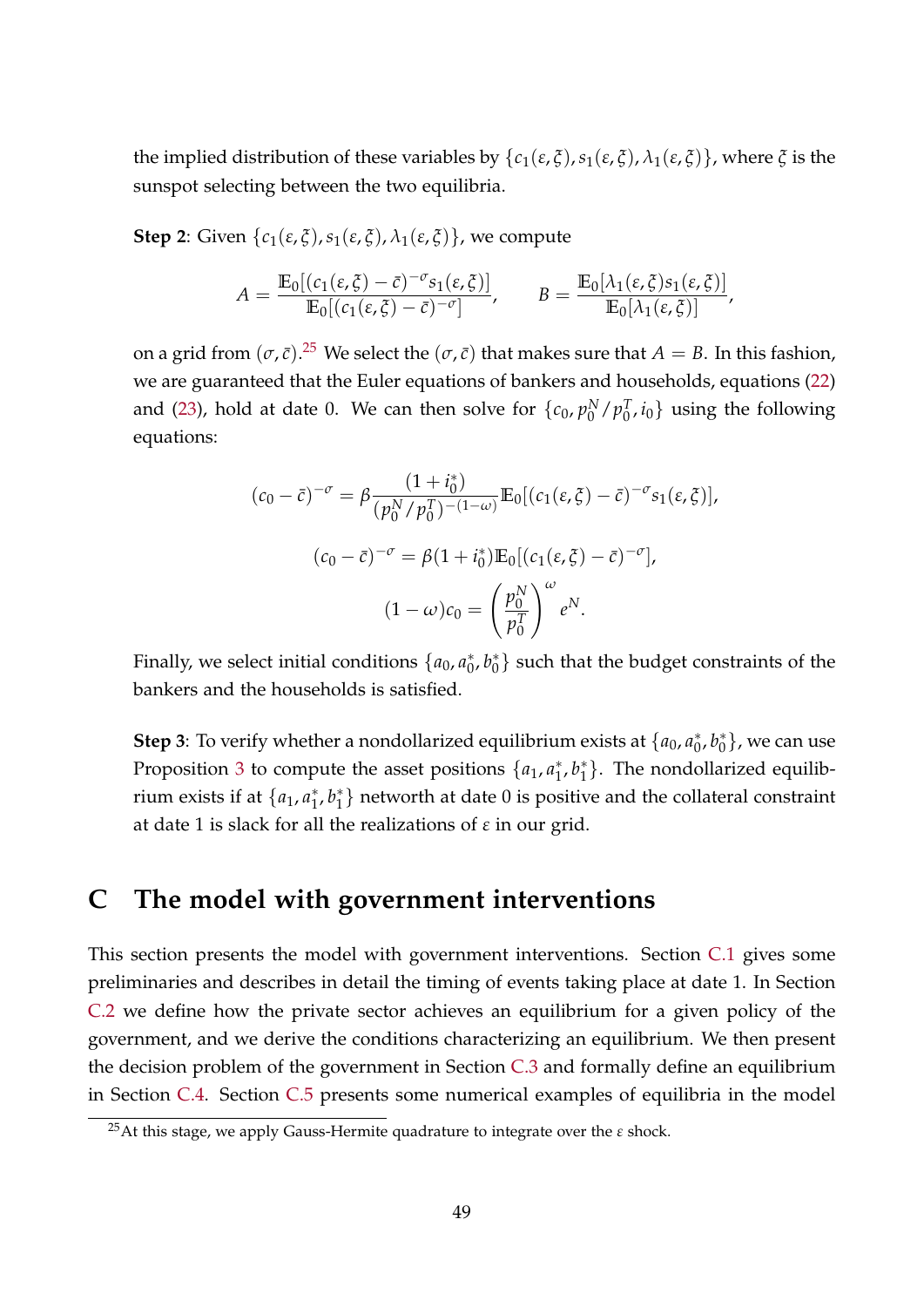with government interventions, and Section [C.6](#page-60-0) reports the proofs of the results that appear in the main body of the paper.

### <span id="page-49-0"></span>**C.1 Preliminaries and timing**

For the ex post analysis, we consider our economy from date 1 onward. The government enters date 1 with net positions in pesos and dollars,  $A_1$  and  $A_1^*$  $_1^*$ . In operating as a lender of last resort, the government can extend a credit line to the banks up to a limit  $\bar{b}_2^{\ast8}$  $\int_{2}^{\tau_{\delta}}$ . These operations at date 1 are financed with its net assets, with tax revenues, and with debt issued to private savers. In period 2, the government collects the proceeds of the loans it extended to banks, repays the debt contracted in period 1, and taxes labor income. We assume that the government can transfer resources to households in a lump-sum fashion.

We make a number of assumptions in our analysis. First, we assume that the objective of the government is to maximize the present value of tradable production net of labor disutility,

$$
[k_1^{\alpha}l_1^{1-\alpha}-v(l_1)]-G(k_2-k_1)+\beta[k_2^{\alpha}l_2^{1-\alpha}-v(l_2)].
$$

Second, we assume that the initial financial positions of the private sector,  $(a_1, a_1)$ <sup>\*</sup>  $j<sub>1</sub>$ ,  $b<sub>1</sub>$ ,  $b<sub>1</sub>$ <sup>\*</sup>  $j^{*}_{1}$ ), are such that the economy would feature two stable continuation equilibria in absence of a financial intervention by the government, an equilibrium in which banks are unconstrained and one in which banks are constrained.

Third, and most importantly, we consider a specific timing of actions of the government and the private sector. Specifically, we divide period 1 into three subperiods.

In subperiod 1.*i*, only the market for financial claims is open. Banks and the government repay the claims issued in period 0 by issuing new claims. Trading of claims takes place as follows. First, investors (domestic and foreign) choose the maximum amount of period 2 claims they are willing to buy from the banks and the government. The limits are denoted, respectively, by  $\bar{b}_2^{\ast p}$  $a_2^{*p}$  and  $-\bar{A}_2^*$ . At this stage, investors also make a bid to exchange any amount of peso claims for dollar claims at the exchange rate  $\tilde{s}_1$ . Next, the government chooses the amount of period 2 claims to issue,  $-A_2^* \le -\bar{A}_2^*$ , and the maximum amount of banks' period 2 claims it is willing to acquire,  $\bar{b}_2^{\ast g}$  $\int_{2}^{\infty}$ . It also chooses a path for labor tax rates, *τ*1, *τ*2, and for nonnegative lump-sum dollar transfers to households, *T* ∗ <sup>∗</sup>, <sup>T</sup><sub>2</sub> 2 . Banks choose how much to borrow from the government and the private sector:

$$
b_2^{*p} \leq \bar{b}_2^{*p}, \quad b_2^{*g} \leq \bar{b}_2^{*g}
$$

.

The government chooses a vector  $(\bar{b}_2^{*g})$ <sup>\*g</sup>, τ<sub>1</sub>, τ<sub>2</sub>, Τ<sup>\*</sup><sub>1</sub> <sup>\*</sup><sup>\*</sup>, <sup>T</sup><sub>2</sub>  $2^*$ ,  $A_2^*$  $_2^*$ ) such that, given the banks' choice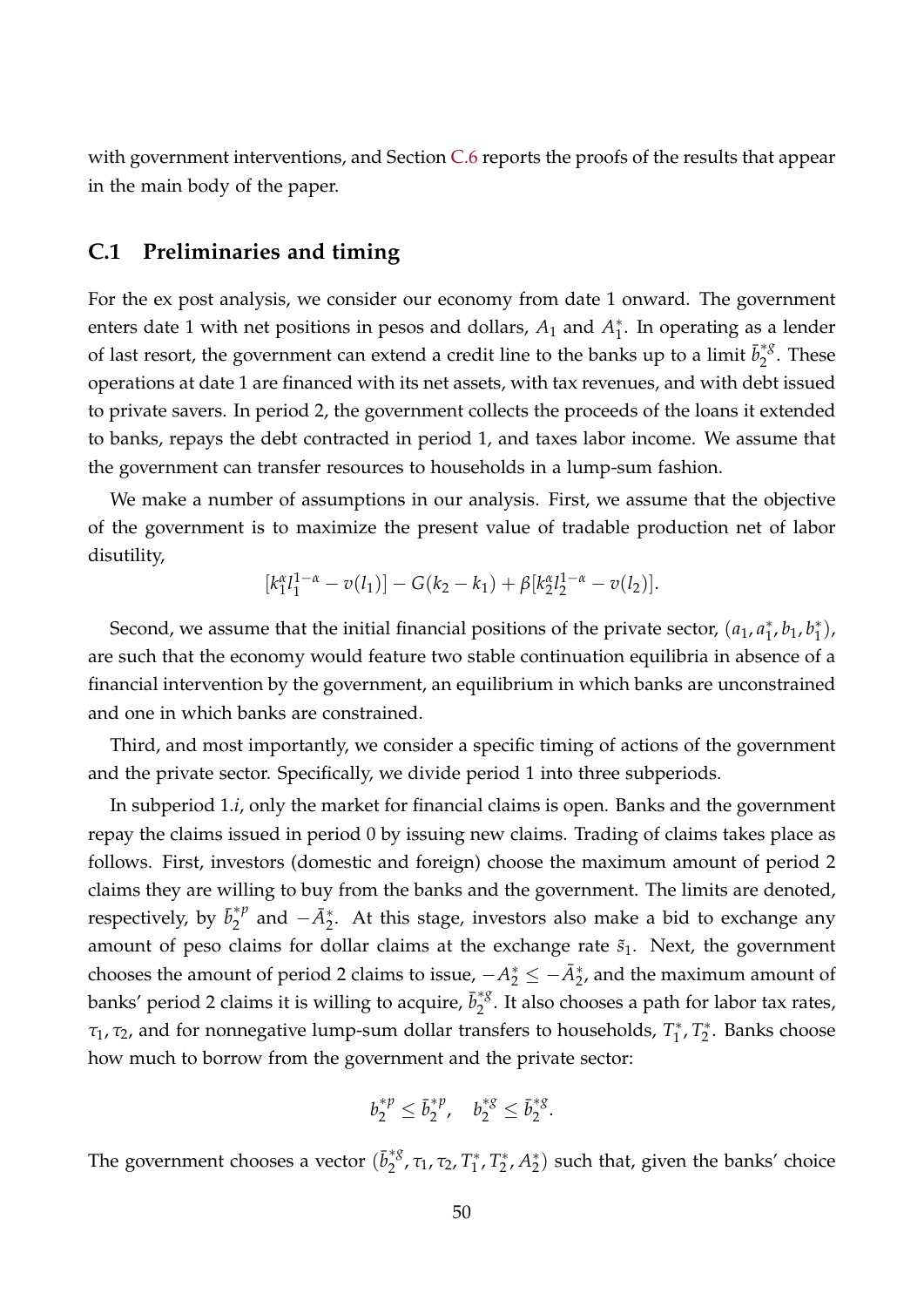of  $b_2^{*g}$  $_2^{38}$ , the budget constraint of the government is satisfied:

$$
T_1^* + \frac{1}{1+i_1^*} b_2^{*g} \leq \tau_1 \frac{w_1}{p_1^T} l_1 + A_1^* + \frac{A_1}{\tilde{s}_1} - \frac{1}{1+i_1^*} A_2^*.
$$

The implicit assumption here is that the government can issue in subperiod 1.*i* claims due in subperiod 1. $ii$  against the tax receipts  $\tau_1(w_1/p_1^T)$  $_{1}^{T}$  $)$  $l_1$ . Therefore, the government's financial resources are given by claims on taxes to be received in period 1.*ii* plus claims due in period 2,  $-[1/(1+i_1^*)]$ <sup>\*</sup><sub>1</sub>)] $A_2^*$  $_2^*$ . The government uses these resources to settle its claims from period 0 and to finance transfers to households and lending to banks. The peso claims inherited from period 0 are converted into dollars at the rate  $\tilde{s}_1$  because that is the exchange rate at which agents are willing to trade pesos for dollars in subperiod 1.*i*.

In subperiod 1.*ii*, the capital market, factor markets, and good markets all clear, and the government uses labor tax receipts to repay its claims due in 1.*ii*.

In subperiod 1.*iii*, banks make a take-it-or-leave-it offer to the investors to renegotiate their debt down to  $\theta q_1 k_2$ . Investors accept the offer, since in case of default they can only recover a fraction *θ* of the assets. Creditors expect to recover only a fraction *θ* of the assets if debt renegotiation fails and they can perfectly coordinate during a renegotiation, so they will accept any offer greater than or equal to *θq*1*k*2.

## <span id="page-50-0"></span>**C.2 Private equilibrium**

We now characterize an equilibrium of the private sector given the credit limit  $\bar{b}_2^{\ast p}$  $\int_{2}^{\tau P}$ , a policy of the government  $(\bar{b}_2^{*g})$ <sup>\*g</sup>, τ<sub>1</sub>, τ<sub>2</sub>, Τ<sup>\*</sup><sub>1</sub> <sup>∗</sup>\*, <sup>T</sup><sup>\*</sup>  $\mathbb{Z}_2^*, \bar{A}_2^*$ ), and the exchange rate  $\tilde{s}_1$  prevailing in subperiod 1.*i*. We first describe the decision problem of households and bankers.<sup>[26](#page-50-1)</sup> We next define a private equilibrium and discuss the conditions characterizing it.

**Households.** In subperiod 1.*i*, the households receive payments of their domestic and foreign bond holdings. In subperiod 1.*ii*, they choose consumption of tradable and nontradable goods, labor effort, and savings in foreign bonds in order to maximize

$$
\mathbb{E}\left[\sum_{t=1}^2 \beta^t U\left(\left(c_t^T - \chi \frac{l_t^{1+\phi}}{1+\phi}\right)^{\omega} \left(c_t^N\right)^{1-\omega}\right)\right],
$$

<span id="page-50-1"></span><sup>&</sup>lt;sup>26</sup>The decision problems of the remaining agents are identical to those in Section [2.](#page-6-1)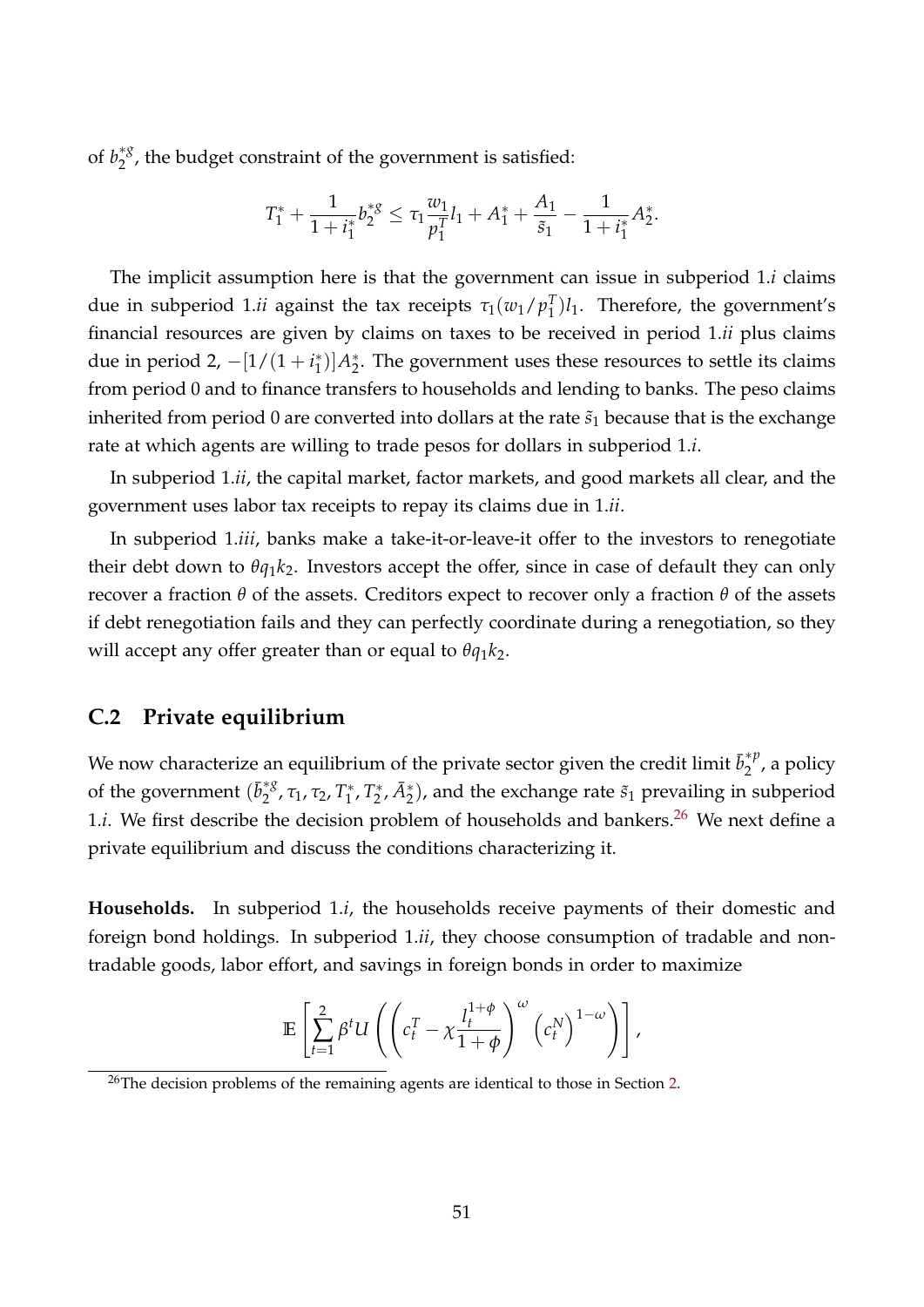subject to the budget constraints

$$
c_1^T + \frac{p_1^N}{p_1^T} c_1^N + \frac{1}{1 + i_1^*} a_2^* \le (1 - \tau_1) \frac{w_1}{p_1^T} l_1 + \frac{p_1^N}{p_1^T} e^N + \pi_1 + \frac{a_1}{\tilde{s}_1} + a_1^* + T_1^*,
$$
  

$$
c_2^T + \frac{p_2^N}{p_2^T} c_2^N \le (1 - \tau_2) \frac{w_2}{p_2^T} l_2 + \frac{p_2^N}{p_2^T} e^N + a_2^* + T_2^*.
$$

Note that  $a_2^*$  $_2^\ast$  here represents purchases of bonds from foreign investors that take place in subperiod 1.*ii*, gross of the credit that households extend to the banks and the government in subperiod 1.*i*.

The first order conditions characterizing  $\{c_t^T, c_t^N, l_t\}_{t=1,2}$  and  $\{a_2^*\}$  $\binom{*}{2}$  are

$$
\left(\frac{c_1^N}{(c_1^T - v(l_1))}\right)^{1-\omega} U'(\tilde{c}_1) = \beta(1 + i_1^*) \left(\frac{c_2^N}{(c_2^T - v(l_2))}\right)^{1-\omega} U'(\tilde{c}_2),
$$
  

$$
\omega c_t^N = (1 - \omega) \frac{p_t^T}{p_t^N} (c_t^T - v(l_t)) \text{ for } t = 1, 2,
$$
  

$$
\chi l_t^{\phi} = (1 - \tau_t) \frac{w_t}{p_t^T} \text{ for } t = 1, 2,
$$

where  $\tilde{c}_t = (c_t^T - v(l_t))^{\omega} (c_t^N)^{1-\omega}$  and  $w_t/p_t^T = (1-\alpha)k_t^{\alpha}l_t^{-\alpha}$ .

**Bankers.** In subperiod 1.*i*, the bankers pay back their debt *b* ∗  $j_1^*$  and  $b_1$  and borrow from private savers  $b_2^{\ast p}$  $b_2^{*p}$  and the government  $b_2^{*g}$  $\frac{1}{2}^{\infty}$  in order to finance purchases of capital in subperiod 1.*ii*. The budget constraint of the bankers is

$$
q_1(k_2 - k_1) = \alpha k_1^{\alpha} l_1^{1-\alpha} + \frac{1}{1 + i_1^*} (b_2^{*\,p} + b_2^{*\,g}) - b_1^* - \frac{b_1}{\tilde{s}_1},
$$

while the borrowing constraints are

$$
b_2^{*p} \leq \bar{b}_2^{*p}, b_2^{*g} \leq \bar{b}_2^{*g}.
$$

Bankers' demand for capital goods satisfies the asset pricing conditions

$$
q_1 \le \frac{1}{1+i_1^*} \alpha k_2^{\alpha-1} l_2^{1-\alpha},
$$

with equality if the borrowing constraints are slack.

In subperiod 1.*iii*, bankers renegotiate their debt with the government and private savers. If  $\theta q_1 k_2 < [1/(1+i_1^*)$  $\binom{1}{1}$  $\left(b_2^{*p} + b_2^{*g}\right)$  $2^{*8}_{2}$ ), bankers renegotiate their obligations. Because the gov-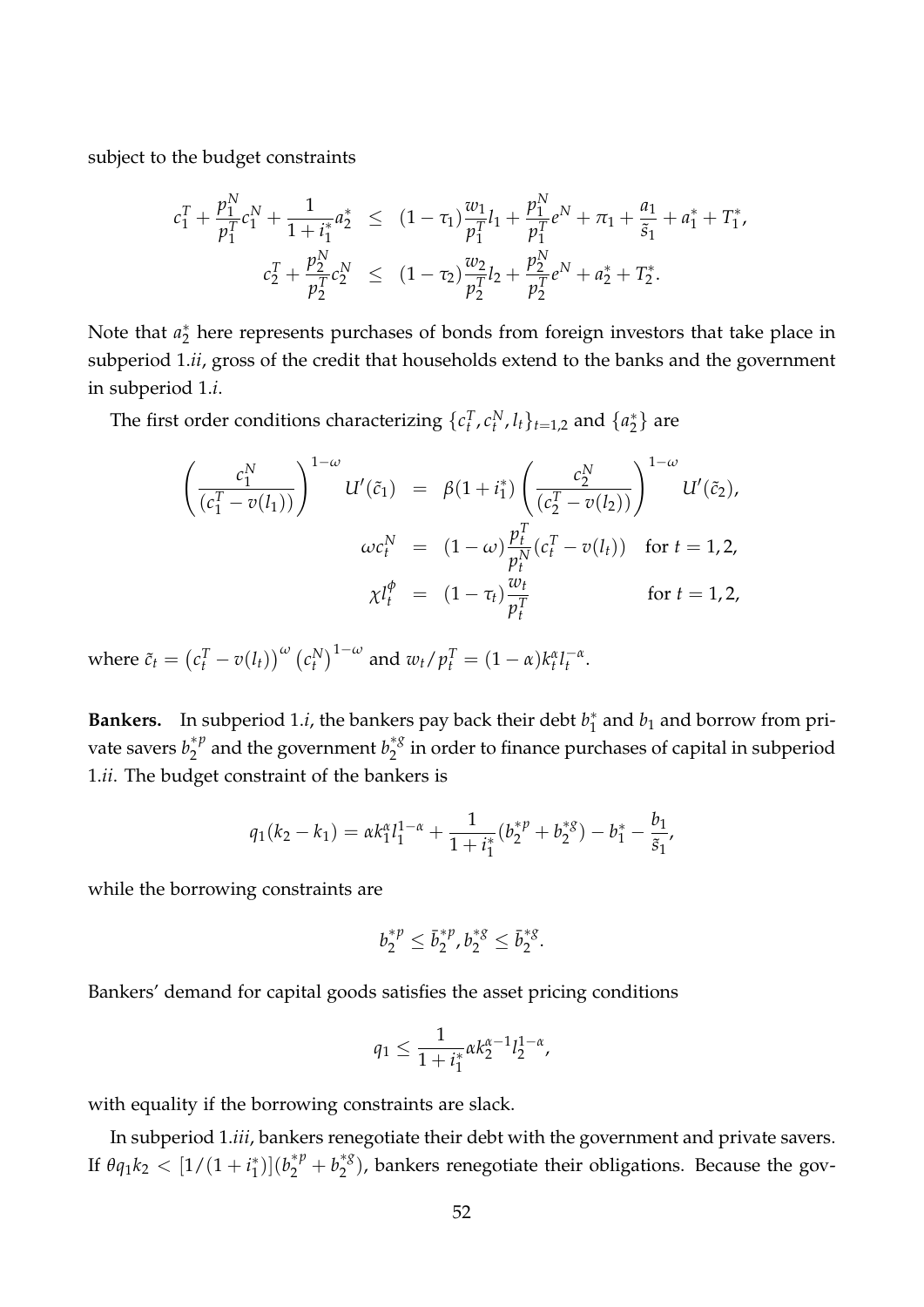ernment provides a guarantee of private deposits up to *θq*1*k*2, we have that private savers maintain their claims  $b_2^{\ast p}$  $2^{\gamma}$  after the renegotiation stage, while the claims of the government become[27](#page-52-0)

$$
\hat{b}_2^{*g} = \min \left\{ \theta q_1 k_2 (1 + i_1^*) - b_2^{*p}, b_2^{*g} \right\}.
$$

**Private equilibrium.** A *private equilibrium* given the credit limit  $\bar{b}_2^{\ast p}$  $\zeta_2^{\gamma \mu}$ , the exchange rate  $\tilde{s}_1$ , and a government's policy  $(\bar{b}_2^{\ast g})$ 2 , *τ*1, *τ*2, *T* ∗ <sup>∗</sup>\*, <sup>T</sup><sup>\*</sup>  $2^*$ ,  $A_2^*$  $\binom{1}{2}$ , is a vector of prices  $(Q_t, i_t^*)$  $\{r_t^*, r_t, w_t, p_t^T, p_t^N, s_t\}$ households' choices  $(\{c^T_t, c^N_t, l_t\}_{t=1,2}, a^*_2)$  $\binom{1}{2}$ , bankers' portfolio choices  $(k_2, b_2^{\ast p})$  $b_2^{*p}, b_2^{*g}$  $\binom{3}{2}$ , and choices of capital good producers *ι*<sup>1</sup> such that: **(i)** the choices of households, banks, capital good producers, and foreign investors are individually optimal; **(ii)** markets clear; **(iii)** the law of one price holds; **(iv)** the price index is constant.

**Equilibrium conditions.** We can verify by inspecting the households' decision problem that Lemma [1](#page-12-2) extends to this setting, with the exception that households now equalize  $\tilde{c}_t$ between date 1 and 2 rather than  $(c_t^T)^{\omega} (c_t^N)^{1-\omega}$ . Moreover, because in equilibrium  $c_t^N = e^N$ , we must have that  $(c_t^T - v(l_t))$  is constant between date 1 and 2. Coupled with the monetary rule, this result also implies that  $(p_t^N, p_t^T, s_t)$  are time invariant. Also, the optimality of foreign investors implies that  $1/(1 + i_1^*)$  $j_1^*$ ) =  $\beta$ . Hence, we can collapse the problem of determining a private equilibrium into that of finding prices  $(w_1/p_1^{\mathcal{T}})$  $T_1, w_1/p_2^T$  $T_{2}$ ,  $s_{1}$ ,  $p_{1}^{T}$  $\binom{T}{1}$  /  $p_1^N$  $_1^N$ ,  $q_1$ ), households' choices (*c T*  $_{1}^{T}, l_{1}, l_{2}$ ), and bankers' choices  $(k_{2}, b_{2}^{\ast p})$  $b_2^{*p}, b_2^{*g}$  $\binom{8}{2}$  such that

<span id="page-52-1"></span>
$$
\omega e^N = (1 - \omega) [c_1^T - v(l_1)] \frac{p_1^T}{p_1^N}
$$
 (A.12)

$$
\frac{w_t}{p_t^T} = (1 - \alpha)k_t^{\alpha} l_t^{-\alpha} \tag{A.13}
$$

$$
s_1 = \left(\frac{p_1^T}{p_1^N}\right)^{1-\omega} \tag{A.14}
$$

$$
q_1 = \phi_0 + \phi_1 (k_2 - k_1)^\eta \tag{A.15}
$$

$$
(1 - \tau_t) \frac{w_t}{p_t^T} = \chi l_t^{\phi} \tag{A.16}
$$

$$
c_1^T - v(l_1) = \frac{1}{1+\beta} \left\{ \sum_{t=1}^2 \beta^{t-1} \left[ (1-\tau_t) \frac{w_t}{p_t^T} l_t - v(l_t) \right] + \right. \\ \left. + \pi(q_1) + a_1^* + T_1^* + \beta T_2^* + \frac{a_1}{\tilde{s}_1} \right\} \tag{A.17}
$$

<span id="page-52-0"></span><sup>27</sup>For ease of notation, we rule out the possibility that  $\theta q_1 k_2 < [1/(1+i_1^*)]b_2^{*p}$  $2^{\gamma}$ .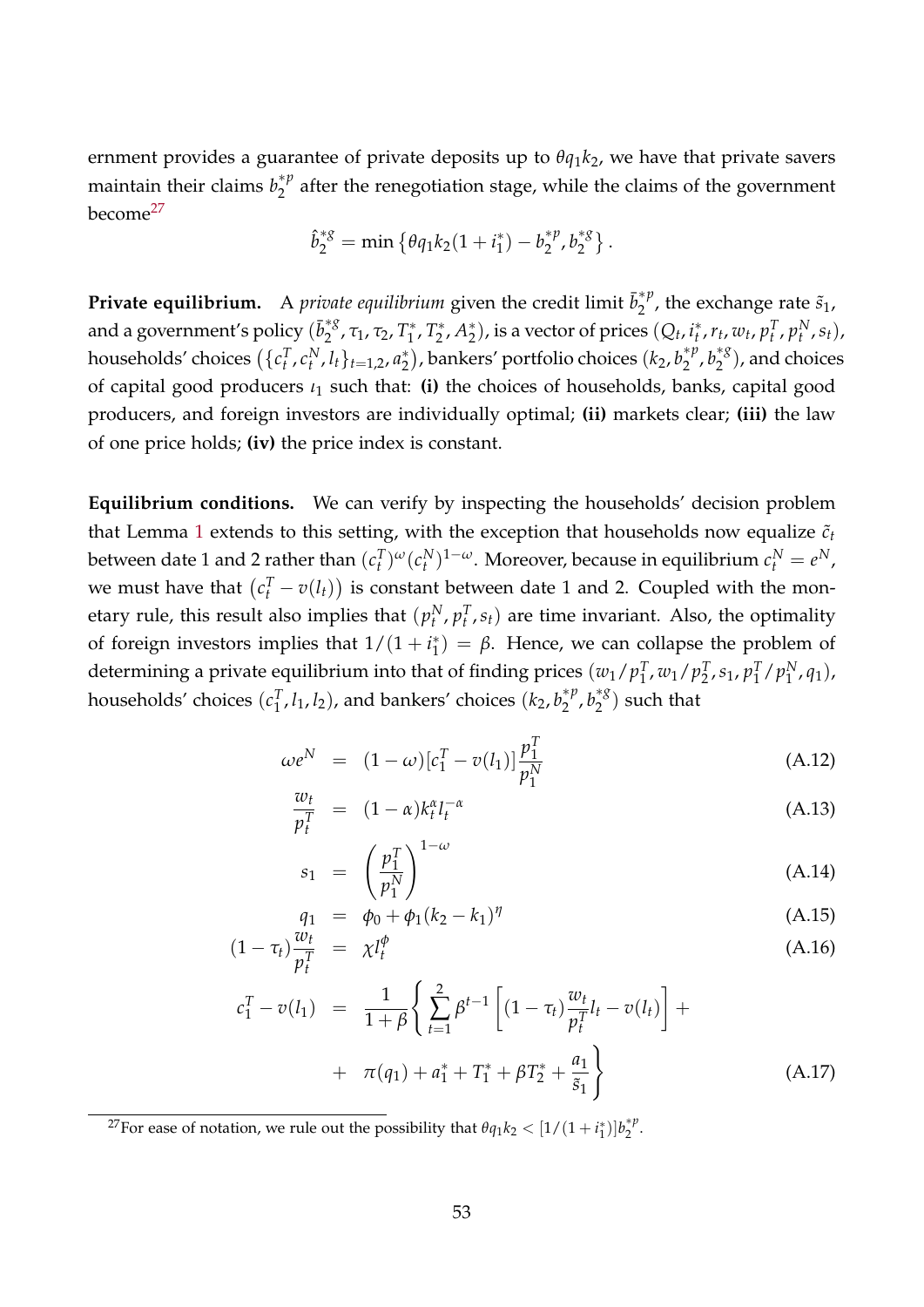<span id="page-53-2"></span>
$$
q_1(k_2 - k_1) = \left[ \alpha k_1^{\alpha} l_1^{1-\alpha} + \beta (b_2^{*\,p} + b_2^{*\,g}) - b_1^* - \frac{b_1}{\tilde{s}_1} \right] \tag{A.18}
$$

$$
q_1 \leq \beta \alpha k_2^{\alpha - 1} l_2^{1 - \alpha}, \tag{A.19}
$$

where the last expression holds with equality if  $b_2^{*p} < \bar{b}_2^{*p}$  $b_2^{*p}$  and  $b_2^{*g} < \bar{b}_2^{*g}$  $2^*3.28$  $2^*3.28$ 

For future reference, we now detail how the equilibrium quantity and price of capital are determined in this version of the model. Suppose first that equation [\(A.19\)](#page-53-2) holds with strict inequality in a private equilibrium. Then, the equilibrium quantity of capital is such that equations [\(A.15\)](#page-52-1) and [\(A.18\)](#page-53-2) hold with  $\bar{b}_2^* = \bar{b}_2^{*p} + \bar{b}_2^{*g}$  $\int_2^{\infty}$ , that is,  $k_2$  solves

$$
[\phi_0 + \phi_1(k_2 - k_1)^{\eta}](k_2 - k_1) = \left[ \alpha k_1^{\alpha} l_1^{1-\alpha} + \beta \bar{b}_2^* - b_1^* - \frac{b_1}{\tilde{s}_1} \right].
$$

Note that this equation has a unique solution, as long as the right-hand side is positive.

If, instead, equation [\(A.19\)](#page-53-2) holds with equality in a private equilibrium, then the optimal quantity of capital is such that equations [\(A.15\)](#page-52-1) and [\(A.19\)](#page-53-2) hold, that is, it satisfies

$$
[\phi_0 + \phi_1(k_2 - k_1)^{\eta}] = \beta \alpha k_2^{\alpha - 1} l_2^{1 - \alpha},
$$

which again admits a unique solution under standard assumptions.

As we shall see, the absence of equilibrium multiplicity in the capital market conditional on  $\bar{b}_2^*$  $_2^\ast$  does not rule out the type of multiplicity analyzed in Section [3,](#page-12-0) once the credit limits are endogeneized in a rational expectations equilibrium.

### <span id="page-53-0"></span>**C.3 The decision problem of the government**

The government enters date 1 with net positions in pesos and dollars,  $A_1$ and $A_1^*$ , and chooses  $\bar{b}_2^{*g}$  $n_2^{*g}$  along with  $(\tau_1, \tau_2, T_1^*)$ <sup>∗</sup>\*, <sup>T</sup><sup>\*</sup> 2 , *A* ∗  $_2^*$ ) in order to maximize

$$
[k_1^{\alpha}l_1^{1-\alpha}-v(l_1)]-G(k_2-k_1)+\beta[k_2^{\alpha}l_2^{1-\alpha}-v(l_2)].
$$

<span id="page-53-1"></span> $^{28}$ There is an element of indeterminacy when the borrowing constraints are slack because the system of equations only pins down  $b_2^* = b_2^{*p} + b_2^{*g}$  $\frac{1}{2}$ <sup>\*</sup> in those cases. To resolve this indeterminacy, we assume that  $b_2^*$ <sup>\*8</sup> = max $\{b_2^* - \bar{b}_2^*$ <sup>*p*</sup>  $\binom{p}{2}$ , 0}, that is, the bankers preferably borrow from private savers.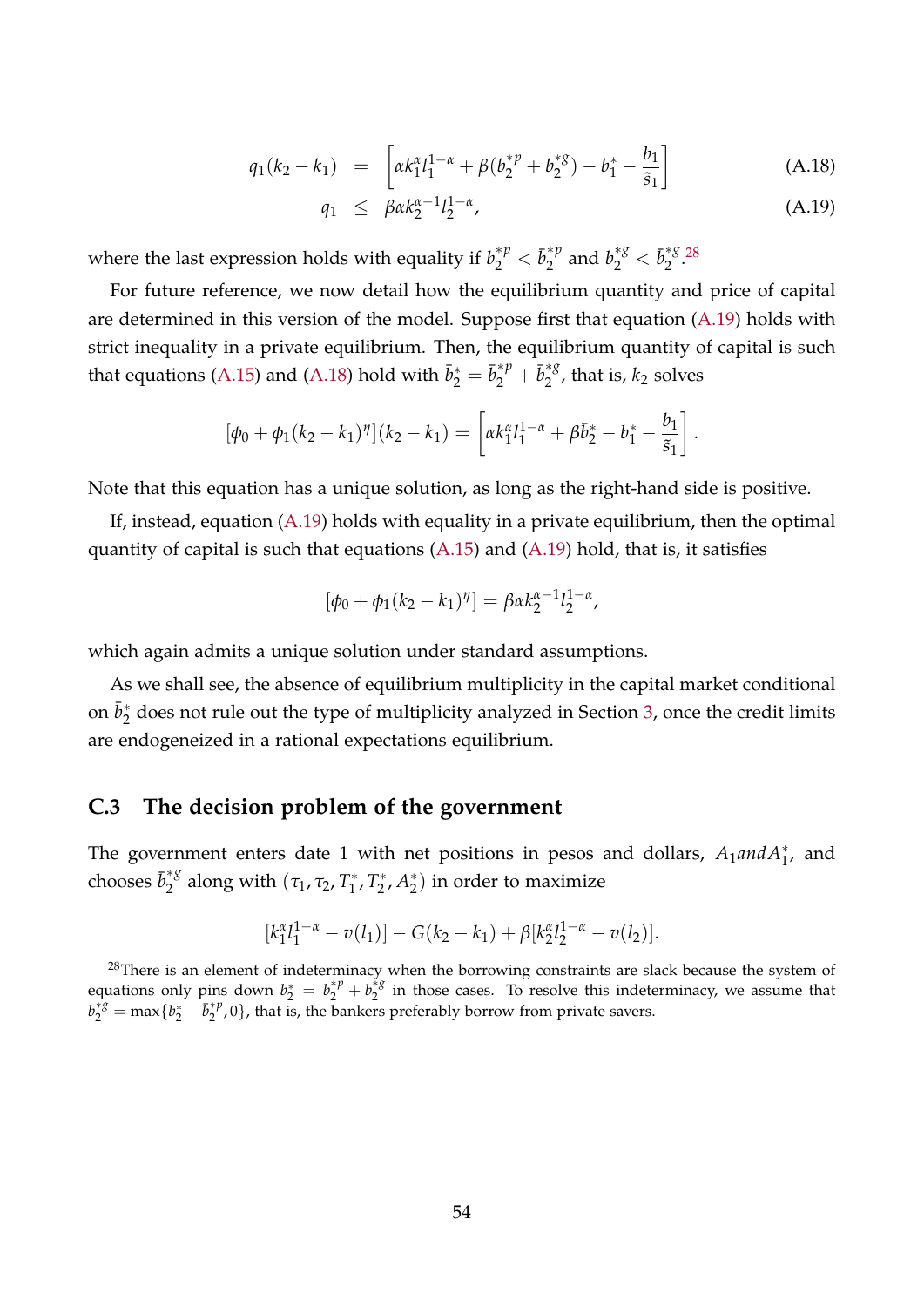The budget constraints for the government are

$$
T_1^* + \beta b_2^{*g} \leq \tau_1 \frac{w_1}{p_1^T} l_1 + A_1^* + \frac{A_1}{\tilde{s}_1} - \beta A_2^*
$$
  

$$
T_2^* \leq \tau_2 \frac{w_2}{p_2^T} l_2 + \hat{b}_2^{*g} + A_2^*,
$$

with  $\hat{b}_2^{*g}$  $2^{\degree}$  given by

$$
\hat{b}_2^{*g} = \min \left\{ \theta q_1 k_2 / \beta - b_2^{*p}, b_2^{*g} \right\}.
$$

When choosing the optimal policy, the government faces the debt limit  $A_2^* \geq \bar{A}_{2}^*$ , and it takes as given the optimal behavior of the private sector in periods 1 and 2. This latter requirement means that  $(w_1/p_1^T)$  $_{1}^{T}$ ,  $w_{2}/p_{2}^{T}$ 2 , *q*1, *k*2, *l*1, *l*2, *b* ∗*p*  $b_2^{*p}, b_2^{*g}$  $\binom{8}{2}$  must be part of a private equilibrium defined in the previous section.

For our numerical examples, it will be useful to assume that there is a maximum labor tax rate  $\bar{\tau}$  that the government is willing to impose in period 2.<sup>[29](#page-54-0)</sup> Given the optimality conditions of the private sector, this implies that the maximum tax revenue that the government can obtain in period 2 takes the form  $\Xi k_{2}^{\alpha(1+\phi)/(\alpha+\phi)}$  $\frac{a(1+\varphi)}{2}$ , with

$$
\Xi=(1-\alpha)^{\frac{1+\phi}{\alpha+\phi}}\chi^{-\frac{1-\alpha}{\alpha+\phi}}\bar\tau(1-\bar\tau)^{\frac{1-\alpha}{\alpha+\phi}}.
$$

By varying the parameter  $\bar{\tau}$ , we will be able to study how the optimal policy of the government changes with its fiscal capacity.

It is more convenient to work with a primal formulation of the problem in which the government directly chooses allocations. For that purpose, we can use equations [\(A.13\)](#page-52-1) and [\(A.16\)](#page-52-1) to express the tax revenues at date *t* as

$$
\mathcal{L}(l_t, k_t) = (1 - \alpha)k_t^{\alpha}l_t^{1 - \alpha} - \chi l_t^{1 + \phi}.
$$
\n(A.20)

Then, we can rewrite the decision problem of the government as choosing the borrowing limit for banks  $\bar{b}_2^*$  $_2^*$  and the labor effort of the households to solve the following problem:

$$
\max_{\bar{b}_2^*l_1,l_2} [k_1^{\alpha}l_1^{1-\alpha} - v(l_1)] - G(k_2 - k_1) + \beta [k_2^{\alpha}l_2^{1-\alpha} - v(l_2)],
$$

<span id="page-54-0"></span> $29A$  maximum tax rate can be microfounded by assuming that the government has the option to default on its claims in period 2, that all debt is held by domestic agents, and that the default penalty takes the form of a wedge *τ*¯ in the labor supply decision of households.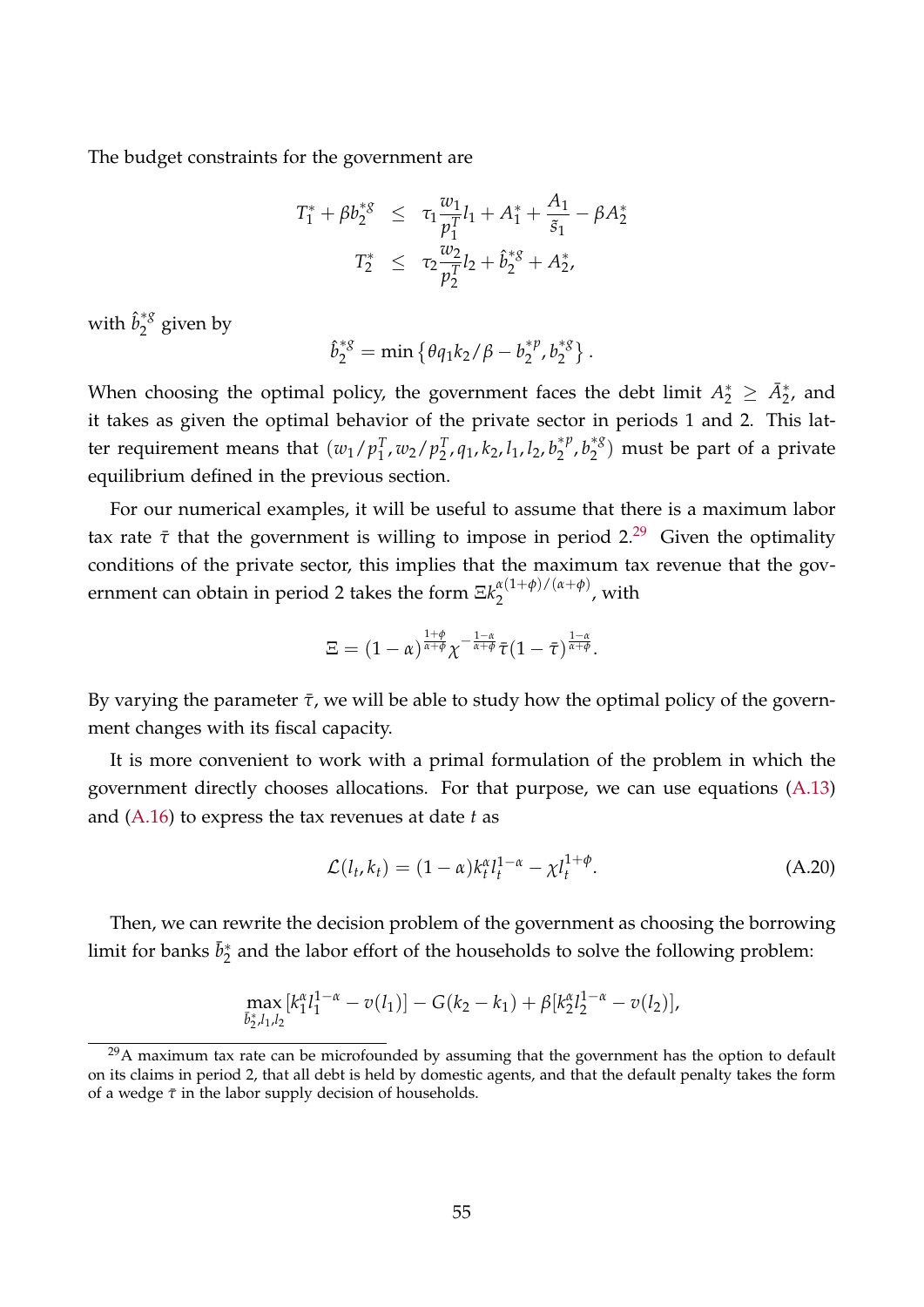subject to

$$
\beta \bar{b}_{2}^{*} \leq \mathcal{L}(l_{1}, k_{1}) + A_{1}^{*} + \frac{A_{1}}{\tilde{s}_{1}} + \beta (\bar{b}_{2}^{*} - \bar{A}_{2}^{*})
$$
\n
$$
\min \{ \theta q_{1} k_{2} - \beta b_{2}^{*}, 0 \} \leq \sum_{t=1}^{2} \beta^{t-1} \mathcal{L}(l_{t}, k_{t}) + \left( A_{1}^{*} + \frac{A_{1}}{\tilde{s}_{1}} \right)
$$
\n
$$
\mathcal{L}(l_{t}, k_{t}) = (1 - \alpha) k_{t}^{\alpha} l_{t}^{1 - \alpha} - \chi l_{t}^{1 + \phi}
$$
\n
$$
\mathcal{L}(l_{2}, k_{2}) \leq (1 - \alpha)^{\frac{1 + \phi}{\alpha + \phi}} \chi^{-\frac{1 - \alpha}{\alpha + \phi}} \bar{\tau} (1 - \bar{\tau})^{\frac{1 - \alpha}{\alpha + \phi}} k_{2}^{\alpha \frac{1 + \phi}{\alpha + \phi}}
$$
\n
$$
b_{2}^{*} \leq \bar{b}_{2}^{*}
$$
\n
$$
q_{1}(k_{2} - k_{1}) = \left[ \alpha k_{1}^{\alpha} l_{1}^{1 - \alpha} + \beta b_{2}^{*} - b_{1}^{*} - \frac{b_{1}}{\tilde{s}_{1}} \right]
$$
\n
$$
q_{1} = \phi_{0} + \phi_{1}(k_{2} - k_{1})^{\eta}
$$
\n
$$
q_{1} \leq \beta \alpha k_{2}^{\alpha - 1} l_{2}^{1 - \alpha}.
$$

The first constraint is a liquidity constraint, stating that the maximum credit that can go to banks in period 1 cannot exceed the total credit that private savers extend to banks and the government, the government net asset positions at the beginning of the period, and the tax revenues that the government collects at date 1. The second constraint is the intertemporal budget constraint of the government, stating that any loss that the government makes with financial interventions must be backed by its net assets at date 1 and the present value of its tax revenues. The remaining expressions define tax revenues and determine (*b* ∗  $_2^*, q_1, k_2)$  that are consistent with a private equilibrium for given  $(\bar{b}_2^*)$ 2 , *l*1, *l*2). Given the allocations chosen by the government, it is then straightforward to derive the policies of the government implementing them.

**First order conditions.** It is useful to derive the first order conditions of this problem in order to understand the optimal behavior of the government. For this purpose, we let  $\mu$ and  $\psi$  be the Lagrange multipliers associated, respectively, with the liquidity constraint and the intertemporal budget constraint. Then, maximizing the objective function with respect to  $(\bar{b}_2^*)$  $2, l_1, l_2$ ) subject to these two constraints and to the optimizing behavior of the private sector leads to the following conditions:<sup>[30](#page-55-0)</sup>

<span id="page-55-0"></span> $30$ These conditions assume that the constraint on second-period tax revenues doesn't bind.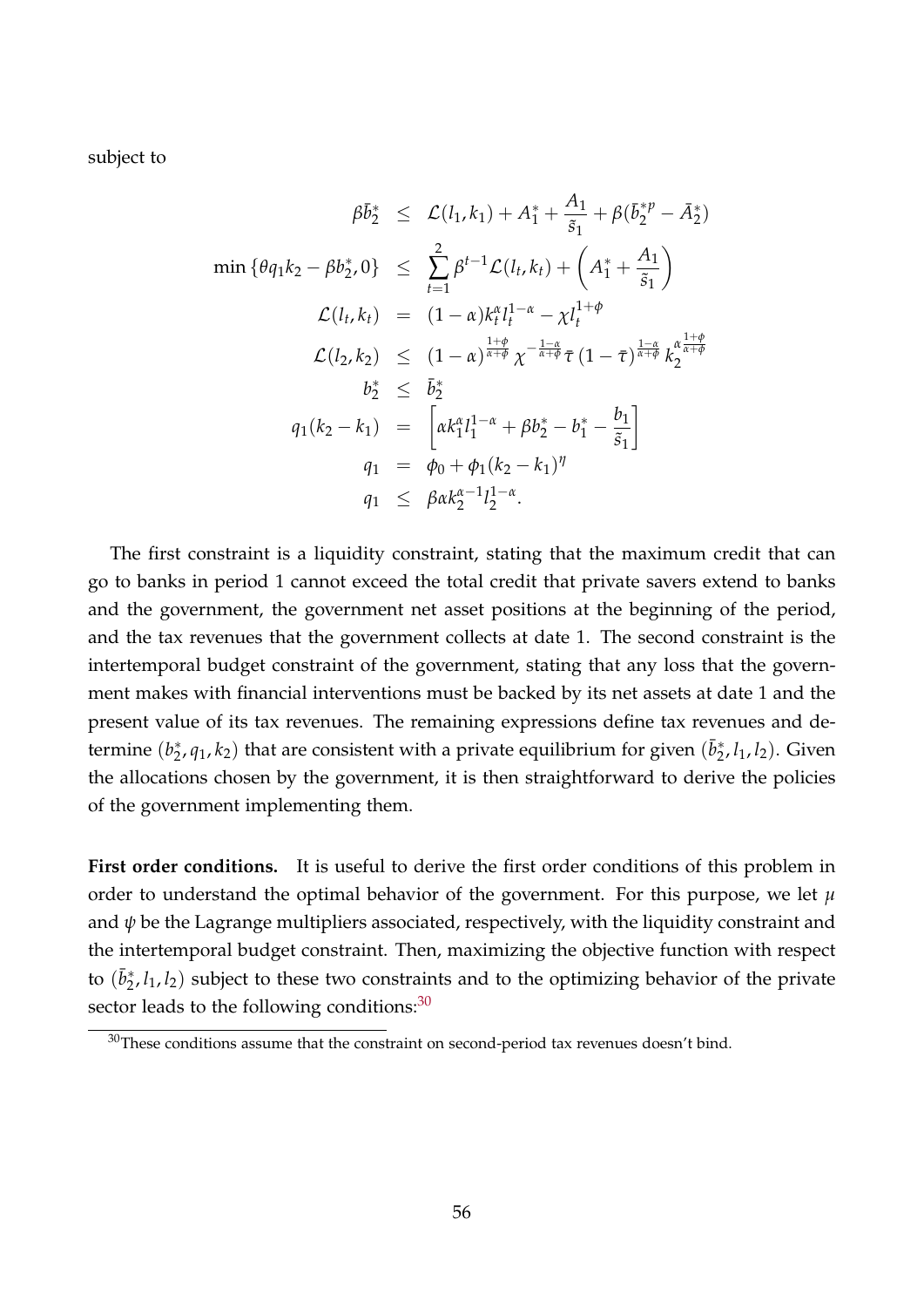<span id="page-56-0"></span>
$$
\begin{array}{rcl}\n\left[\beta\alpha k_2^{\alpha-1}l_2^{1-\alpha} - G'(k_2 - k_1)\right] \frac{\partial k_2}{\partial \bar{b}_2^*} & = & \beta\mu - \psi \left\{\beta \frac{\partial \mathcal{L}(l_2, k_2)}{\partial k_2} \frac{\partial k_2}{\partial \bar{b}_2^*} - \right. \\
& & \left. - \left[ \frac{\partial \theta q_1 k_2}{\partial b_2^*} - \beta \right] \frac{\partial b_2^*}{\partial \bar{b}_2^*} \mathbf{1} \left( \theta q_1 k_2 / \beta < b_2^* \right) \right\}\n\end{array} \tag{A.21}
$$

<span id="page-56-2"></span>
$$
[(1 - \alpha)k_1^{\alpha}l_1^{\alpha - 1} - v'(l_1)] = -[\beta \alpha k_2^{\alpha - 1}l_2^{1 - \alpha} - G'(k_2 - k_1)]\frac{\partial k_2}{\partial l_1} - \mu \frac{\partial \mathcal{L}(l_1, k_1)}{\partial l_1} - \psi \left[\frac{\partial \mathcal{L}(l_1, k_1)}{\partial l_1} + \beta \frac{\partial \mathcal{L}(l_2, k_2)}{\partial k_2} \frac{\partial k_2}{\partial l_1} - \frac{\partial \theta q_1 k_2}{\partial l_1} \mathbf{1} \left(\theta q_1 k_2 / \beta < b_2^*\right)\right]
$$
\n(A.22)

<span id="page-56-3"></span>
$$
\beta[(1-\alpha)k_{2}^{\alpha}l_{2}^{\alpha-1} - v'(l_{2})] = -[\beta\alpha k_{2}^{\alpha-1}l_{2}^{1-\alpha} - G'(k_{2}-k_{1})]\frac{\partial k_{2}}{\partial l_{2}} - \psi\left\{\beta\left[\frac{\partial \mathcal{L}(l_{2},k_{2})}{\partial l_{2}} + \frac{\partial \mathcal{L}(l_{2},k_{2})}{\partial k_{2}}\frac{\partial k_{2}}{\partial l_{2}}\right] - \frac{\partial\theta q_{1}k_{2}}{\partial l_{2}}\mathbf{1}\left(\theta q_{1}k_{2}/\beta < b_{2}^{*}\right)\right\}, \tag{A.23}
$$

where the derivatives of  $(k_2, q_1, b_2, \mathcal{L}_t)$  are constructed using the remaining constraints in the problem of the government.

Equation [\(A.21\)](#page-56-0) represents the trade-off for the government when changing  $\bar{b}_2^*$  $2^*$ . When bankers are constrained, an increase in  $\bar{b}_2^*$  $_2^*$  increases banks' investment, and a higher  $k_2$ raises the objective function of the government because in the constrained region*,*  $\alpha k^{\alpha-1}_2$  $\frac{\alpha-1}{2}l_2^{1-\alpha} \geq$  $G'(k_2 - k_1) = q_1$ . A higher credit limit, however, potentially has some fiscal costs for the government, and these are represented on the right-hand side of [\(A.21\)](#page-56-0). The first term is unambiguously positive, stating that a higher  $\bar{b}_2^*$  $_2^*$  tightens the liquidity constraint. The second term tells us that an increase in  $\bar{b}_2^*$  $_2^*$  implies a change in fiscal resources at date 2, which might tighten or relax its intertemporal budget constraint. $31$ 

Equations [\(A.22\)](#page-56-2) and [\(A.23\)](#page-56-3) determine the optimal tax policy of the government. To understand the logic of these two equations, consider first the case in which the government is not liquidity constrained  $(\bar{b}_2^{\ast p})$  $\mathbb{A}_2^*$ <sup>*n*</sup> or  $-\bar{A}_2^*$  large enough). In that case, we know that  $\mu = 0$ , and the government implements the unconstrained capital allocation. In this scenario, the

<span id="page-56-1"></span><sup>&</sup>lt;sup>31</sup>The increase in investment associated with higher  $\bar{b}_2^*$  raises future tax revenues and unambiguously relaxes the intertemporal budget constraint. However, a higher  $\bar{b}_2^*$  potentially magnifies the losses that the government makes in its loans to the banks, which would tighten it.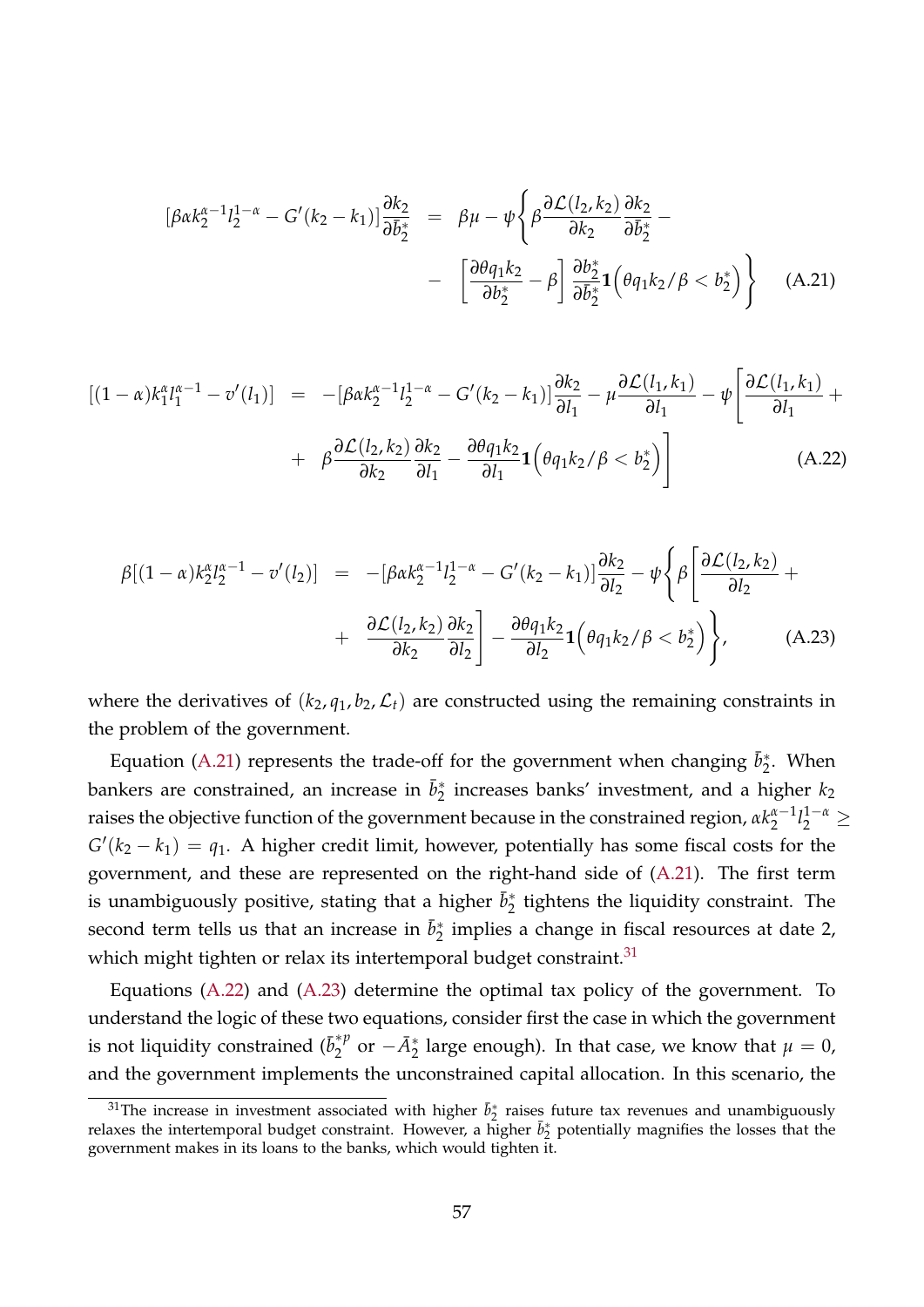optimal tax policy of the government satisfies

$$
(1 - \alpha)k_1^{\alpha}l_1^{\alpha - 1} - v'(l_1) = -\psi \frac{\partial \mathcal{L}(l_1, k_1)}{\partial l_1} (1 - \alpha)k_2^{\alpha}l_2^{\alpha - 1} - v'(l_2) = -\psi \left[ \frac{\partial \mathcal{L}(l_2, k_2)}{\partial l_2} + \frac{\partial \mathcal{L}(l_2, k_2)}{\partial k_2} \frac{\partial k_2}{\partial l_2} \right].
$$

If the government is a net debtor, the intertemporal constraint binds  $(\psi > 0)$ , and the optimal policy consists of choosing taxes in periods 1 and 2 in order to smooth labor supply distortions over time. In the more general case in which the government is liquidity constrained  $(\mu > 0)$ , the government has an incentive to tax more in period 1 because this relaxes its liquidity constraint and allows more credit to be extended to the banks.

## <span id="page-57-0"></span>**C.4 Equilibrium**

An equilibrium of the model with government interventions is given by debt limits set by the private sector, a government policy, and prices and quantities such that:

- i. Taking  $(\bar{b}_2^{*p})$  $\left(\bar{\Phi}_2^{*p}, -\bar{A}_2^{*}, \tilde{s}_1\right)$  as given, the government chooses the policy  $(\bar{b}_2^{*g})$ <sup>\*8</sup>, τ<sub>1</sub>, τ<sub>2</sub>, Τ<sub>1</sub>, Τ<sub>2</sub>, Α<sup>\*</sup><sub>2</sub>  $_{2}^{*}$ ) to solve its decision problem, subject to the optimal behavior of the private sector;
- ii. Prices and quantities constitute a competitive equilibrium given the debt limits set by investors, the exchange rate  $\tilde{s}_1$  in subperiod 1.*i*, and the government policy;
- iii. Debt limits and the exchange rate in subperiod 1.*i* satisfy the rational expectations.

## <span id="page-57-1"></span>**C.5 Numerical Examples**

We now present some numerical examples of the equilibria in the model with government interventions. The section has two main objectives. First, we provide an illustration of Proposition [5](#page-32-1) in the main text and show that the model with government interventions admits multiple equilibria. Second, we study the optimal policy of the government and how it is affected by some key model parameters.

Our first step consists of parametrizing the model. We borrow most of the parameters from the numerical example of Section [4.](#page-20-0) Specifically, we set  $\omega = 0.50$ ,  $\alpha = 0.85$ ,  $\beta = 1.00$ ,  $e^N\,=\,0.70$ ,  $\theta\,=\,0.90$ ,  $\phi_0\,=\,0.40$ ,  $\phi_1\,=\,0.20$ ,  $\eta\,=\,3.00$ . In the model with government interventions, we also need to specify the preference parameters for the households and the maximum tax rate that the government can impose at date 2. We consider three different specifications. As a benchmark, we set  $\phi = 0.33$ , consistent with a Frisch elasticity of 3, and  $\bar{\tau}$  = 0.05. We consider also two alternative specifications: one with less elastic labor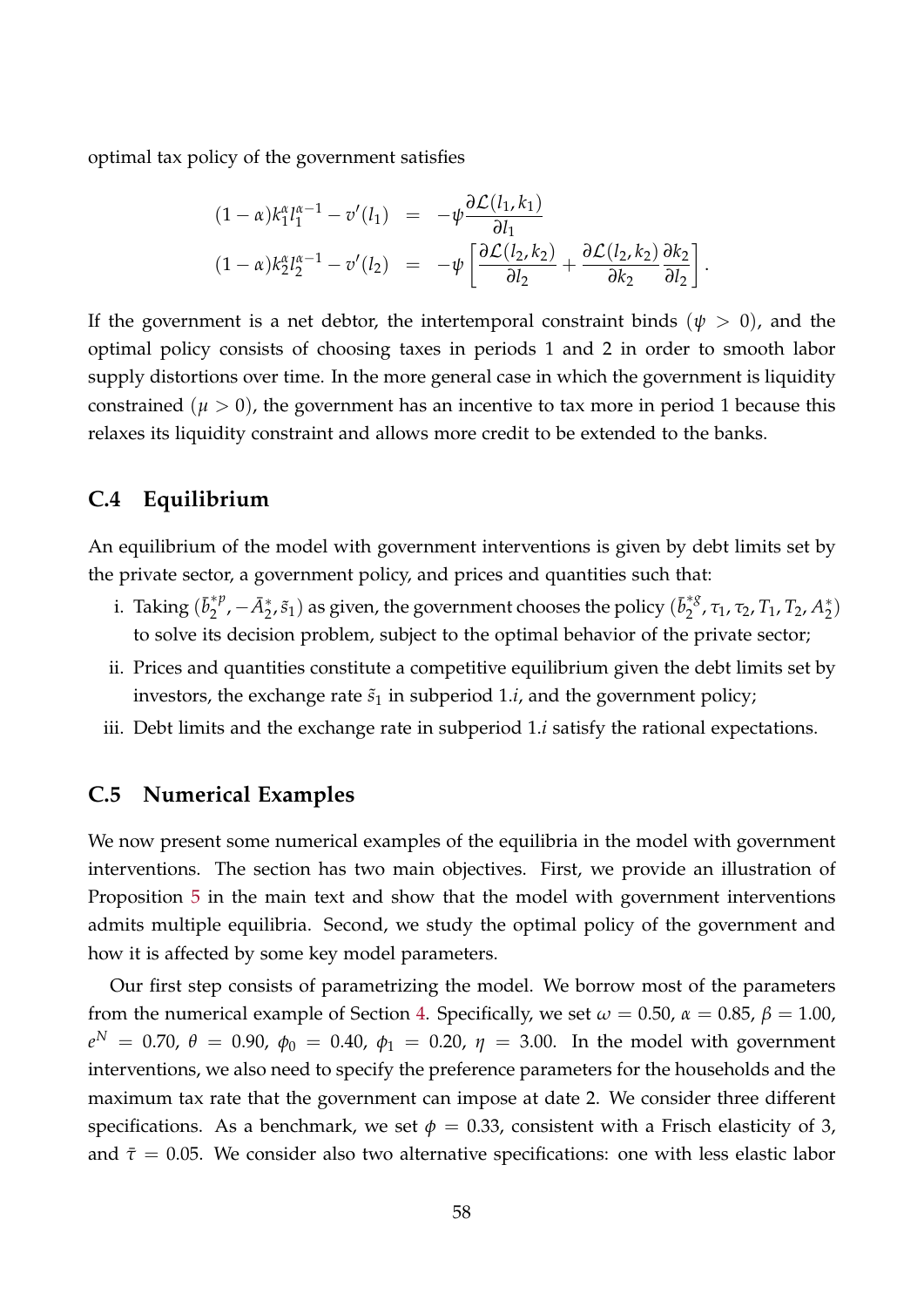|                                                                | No interventions |       | Benchmark Less elastic labor | High fiscal capacity |  |  |
|----------------------------------------------------------------|------------------|-------|------------------------------|----------------------|--|--|
|                                                                | Good equilibrium |       |                              |                      |  |  |
| k <sub>2</sub>                                                 | 1.698            | 1.698 | 1.680                        | 1.698                |  |  |
| $q_1$                                                          | 0.946            | 0.946 | 0.925                        | 0.946                |  |  |
| $\bar{b}_2^{*p}$                                               | 1.446            | 1.446 | 1.399                        | 1.446                |  |  |
|                                                                | 0.014            | 0.014 | 0.014                        | 0.123                |  |  |
| $-\bar{A}_2^*$<br>$\bar{b}_2^{*g}$                             |                  | 0.000 | 0.000                        | 0.000                |  |  |
| $-A_{2}^{*}$                                                   |                  | 0.000 | 0.000                        | 0.000                |  |  |
| $\mathcal{L}_1$                                                |                  | 0.000 | 0.000                        | 0.000                |  |  |
| $\mathcal{L}_2$                                                |                  | 0.000 | 0.000                        | 0.000                |  |  |
| $\hat{b}_2^{*g}$                                               |                  | 0.000 | 0.000                        | 0.000                |  |  |
|                                                                | Bad Equilibrium  |       |                              |                      |  |  |
| k <sub>2</sub>                                                 | 0.427            | 0.659 | 0.821                        |                      |  |  |
| $q_1$                                                          | 0.400            | 0.409 | 0.428                        |                      |  |  |
| $\bar{b}_2^{*p}$                                               | 0.154            | 0.243 | 0.316                        |                      |  |  |
| $-\bar{A}_2^*$<br>$\bar{b}_2^{*g}$                             | 0.004            | 0.006 | 0.007                        |                      |  |  |
|                                                                |                  | 0.014 | 0.021                        |                      |  |  |
| $-A_2^*$                                                       |                  | 0.006 | 0.007                        |                      |  |  |
| $\mathcal{L}_1$                                                |                  | 0.009 | 0.014                        |                      |  |  |
| $\begin{array}{c} \mathcal{L}_2 \\ \hat{b}_2^{*g} \end{array}$ |                  | 0.006 | 0.007                        |                      |  |  |
|                                                                |                  | 0.000 | 0.000                        |                      |  |  |

Table A-1: Equilibria with and without government interventions

 $(\phi = 0.50)$  and one with more fiscal capacity for the government ( $\bar{\tau} = 0.50$ ). In all of these three specifications, we set  $\chi$  so that  $l_1 = 1.00$  when labor taxes equal zero.

The initial conditions for assets and liabilities mimic those of the dollarized equilibrium in Table [1,](#page-24-0) with  $k_1 = 0.30$ ,  $a_1 = b_1 = 0.05$ ,  $a_1^* = 0.71$ , and  $b_1^* = 0.37$ . In these examples, we also set  $A_1 = A_1^* = 0$ . These initial conditions guarantee that the economy features two stable equilibria in absence of government interventions, with the banks being unconstrained in the good equilibrium.

Table [A-1](#page-24-0) presents features of the stable equilibria for these three different parametrizations. We report the price and quantity of capital along with the policy sets by the government. As a benchmark, we also report the price and quantity of capital in the version of the model where the government does not intervene.

Starting from the benchmark parametrization, we can first verify that the model with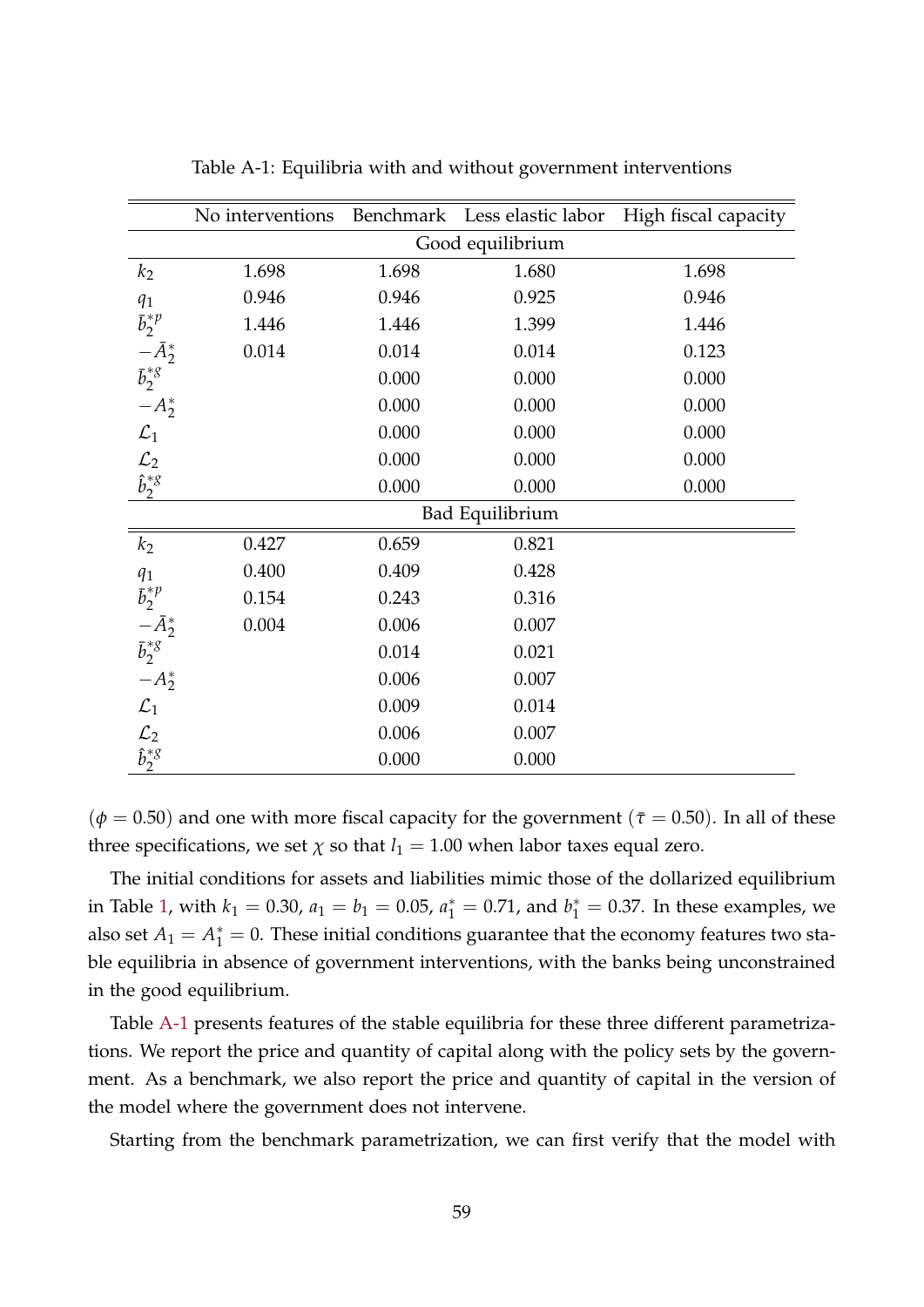government interventions features two stable equilibria. In the good equilibrium, bankers are unconstrained, and the government has no incentives to intervene. Moreover, labor taxes are optimally set to zero because the government does not have inherited debt to repay. Hence, the price and quantity of capital in this scenario are equal to the ones that arise in the model without government interventions.

In the bad equilibrium, instead, the government extends a credit line to the banks. The credit line allows the banks to invest more, which leads to a higher price and quantity of capital relative to what would happen without the intervention. This policy spurs collateral values, and it induces the private sector to lend more to the banks. However, it also entails costs for the government. Indeed, we can see from Table [A-1](#page-24-0) that the government is liquidity constrained, as it borrows up to the credit limit  $-\bar{A}_{2}^{*}$ . So, part of these interventions are necessarily financed by introducing distortionary taxes in period 1. Moreover, the table shows that the government makes losses on these bank loans  $(\hat{b}_{2}^{*g}=0.00)$ , and it needs to repay its debt by also taxing labor at date  $2^{32}$  $2^{32}$  $2^{32}$ 

This is an equilibrium because, with low capital accumulation, savers extend little credit to the government as tax revenues at date 2 are small. But for a liquidity-constrained government, it is costly to act as a lender of last resort. Thus, the government cannot sustain the banks, and the associated financial crisis results in low capital accumulation.

The remaining columns report the results for the two alternative parametrizations. A lower elasticity of labor supply reduces the distortionary costs of taxation. Holding everything else constant, this means that it is less costly for the government to act as a lender of last resort. Hence, the price and quantity of capital improve relative to the benchmark specification.

A similar comparative static result occurs when we consider an increase in  $\bar{\tau}$ . To understand why, consider the bad equilibrium under the benchmark specification, and assume that  $\bar{\tau}$  increases marginally. The government can borrow more from savers. This means that the government could implement the same allocation by reducing labor taxes in period 1, increasing borrowing, and repaying the higher debt with an increase in the labor tax at date 2. This reduces the costs of financial market interventions because it allows the government to better smooth tax distortions over time. Moreover, as we have seen in the discussion of Proposition [4,](#page-30-0) an increased ability to borrow moves the government closer to the region in which interventions become self-financed. Both of these forces push the government to increase the size of its interventions. In our numerical example, this force is so strong that the bad equilibrium is eliminated.

<span id="page-59-0"></span> $32$ This is actually a property of the bad equilibrium as we demonstrate in the proof of Proposition [6.](#page-33-1)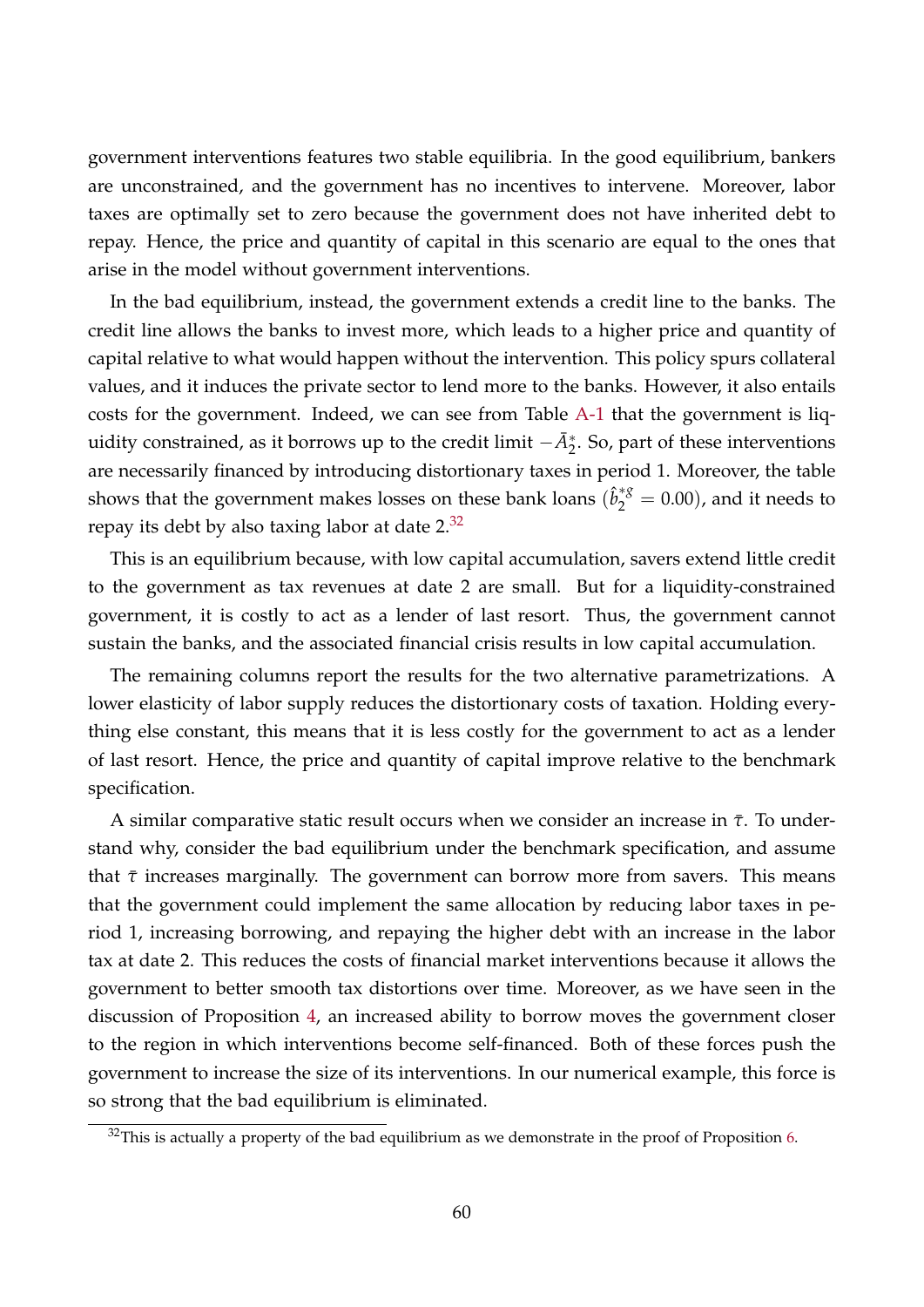## <span id="page-60-0"></span>**C.6 Proofs of results in Section [5](#page-26-0)**

#### **Proof of Proposition [4](#page-30-0)**

We have already shown in the main text that the allocation of a competitive equilibrium in which bankers are unconstrained and the government sets zero labor taxes is the solution to the following problem:

$$
\max_{l_1,l_2,k_2} [k_1^{\alpha} l_1^{1-\alpha} - v(l_1)] - G(k_2 - k_1) + \beta [k_2^{\alpha} l_2^{1-\alpha} - v(l_2)],
$$

and it thus provides an upper bound to the objective function of the government. The proof of the result consists of showing that the policy described in Proposition [4](#page-30-0) implements this allocation and that it is feasible for the government.

To prove that the policy implements this allocation, we can verify from equation [\(A.18\)](#page-53-2) that the credit limit offered by the government allows the bankers to finance their unconstrained demand for capital for every  $(\bar{b}_2^{*p})$  $\mathcal{A}_2^*$ ,  $-\bar{A}_2^*, \tilde{s}_1$ ). Hence, under the policy of the government, the private sector achieves an unconstrained equilibrium with zero labor income taxes.

To prove feasibility, equation [\(30\)](#page-30-0) in the statement of the proposition guarantees that the liquidity constraint in the decision problem of the government is satisfied for every  $(\bar{b}_2^{*p})$  $\sum_{2}^{*p}$ ,  $-\bar{A}_{2}^{*}$ , $\tilde{s}_{1}$ ). To show that the intertemporal budget constraint also holds with  $\mathcal{L}(l_t, k_t)$  = 0, we can first see that  $A_1^* + \frac{A_1}{\tilde{s}_1}$  $\frac{A_1}{\tilde{s}_1} \geq 0$  for all  $\tilde{s}_1 \geq s_1^{\text{Good}}$  $_1^{\text{Good}}$  because of the assumption that this inequality holds at  $\tilde{s}_1 = s_1^{\textit{Good}}$  $_1^{Good}$  and that  $A_1 < 0$ . Moreover, we can show that

$$
\theta q_1 k_2 \geq \beta b_2^*
$$

under the policy of the government. This inequality is satisfied at  $\tilde{s}_1 = s_1^{Good}$  $_1^{\text{GOO}}$  because in the unconstrained equilibrium, the collateral constraint is slack by definition. Moreover, it also holds for  $\tilde{s}_1 > s_1^{\text{Good}}$  $_1^{Good}$  because  $b_1 \geq 0$  by assumption. It follows that the intertemporal budget constraint of the government is also satisfied.

Thus, the policy of the government is feasible and achieves the maximum of its objective function. As a result, it is the best response of the government.  $\Box$ 

#### **Proof of Proposition [6](#page-33-1)**

As a preliminary step, we first define the function  $S(k_2)$ . Given  $k_2$ ,  $S(k_2)$  returns the exchange rate consistent with an equilibrium with no government intervention. To obtain it, we can rearrange the equations defining a private equilibrium in the absence of government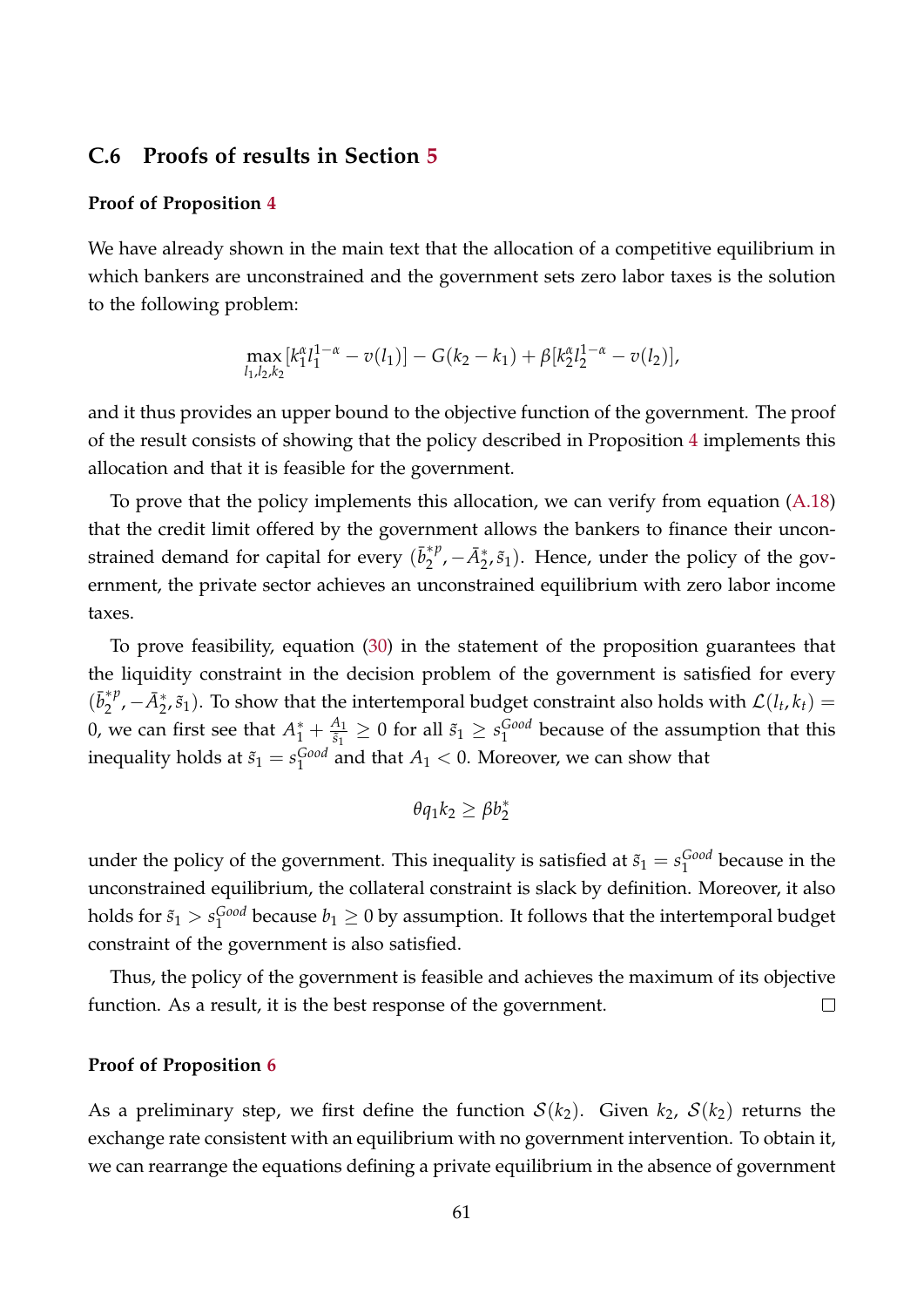intervention. First, we can rewrite equation [\(A.17\)](#page-52-1) as

$$
c_1^T - v(l_1) = \frac{1}{1+\beta} \left\{ \sum_{t=1}^2 \beta^{t-1} \left[ \frac{w_t}{p_t^T} l_t - v(l_t) \right] + \pi(q_1) + (a_1^* + A_1^*) + \frac{a_1 + A_1}{\tilde{s}_1} \right\},\,
$$

where we have used  $\tau_t = 0$  and substituted for  $T_1$  and  $T_2$  using the government budget constraints. Next, we can use equation [\(A.16\)](#page-52-1) in the households' problem and the functional form for *v*(.) to obtain

<span id="page-61-1"></span>
$$
\frac{w_t}{p_t^T}l_t - v(l_t) = \frac{\phi \chi}{1 + \phi}l_t^{1 + \phi}.
$$

The function  $S$  then solves

$$
\frac{\mathcal{S}(k_2)^{\frac{1}{(1-\omega)}}}{1+\beta} \left\{ \frac{\phi \chi}{1+\phi} \sum_{t=1}^2 \beta^{t-1} l_t^{1+\phi} + \pi(q_1) + (a_1^* + A_1^*) + \frac{a_1 + A_1}{\mathcal{S}(k_2)} \right\} = \frac{\omega}{1-\omega} e^N, \quad (A.24)
$$

where  $q_1$  and  $l_2$  are increasing functions of  $k_2$  given, respectively, by equation [\(A.15\)](#page-52-1) and

$$
l_2=\left[\frac{(1-\alpha)k_2^{\alpha}}{\chi}\right]^{\frac{1}{\alpha+\phi}}.
$$

The function  $S(.)$  is decreasing in  $k_2$  to the extent that  $a_1 + A_1 \geq 0$ , a maintained assumption in our analysis.

To prove the proposition, we first note that in any equilibrium, we must have  $k_2 \leq k_2^{Good}$ 2 and  $s_1 \geq S(k_2)$ . The first inequality arises because banks' investment is maximized when  $\tau_2$  = 0 and the banks are unconstrained. The proof of the second inequality is more involved. By construction of  $\mathcal{S}(.)$ , we must have  $s_1 = \mathcal{S}(k_2)$  in any equilibrium in which the government does not intervene. Consider now an equilibrium in which the government intervenes and sets strictly positive taxes at some *t*. In such an equilibrium, the collateral constraint of the bankers binds. Moreover, the government does not receive any payments from the bankers at date 2,  $\hat{b}_{2}^{*g} = 0.^{33}$  $\hat{b}_{2}^{*g} = 0.^{33}$  $\hat{b}_{2}^{*g} = 0.^{33}$  Therefore, government reserves and the collected tax revenues are transferred to the bankers, and we must have  $T_1 = T_2 = 0$ . Thus, the exchange rate in this candidate equilibrium must satisfy

<span id="page-61-2"></span>
$$
\frac{s_1^{\frac{1}{(1-\omega)}}}{1+\beta} \left\{ \frac{\phi \chi}{1+\phi} \sum_{t=1}^2 \beta^{t-1} l_t^{1+\phi} + \pi(q_1) + a_1^* + \frac{a_1}{s_1} \right\} = \frac{\omega}{1-\omega} e^N, \tag{A.25}
$$

<span id="page-61-0"></span><sup>&</sup>lt;sup>33</sup>Rational expectations, in fact, require that  $\bar{b}_2^*$ <sup>*p*</sup>  $\hat{c}_2^{\gamma}$  equals the pledgeable value of the bank collateral. Moreover, because the bankers are constrained, they borrow up to  $\vec{b}_2^* \vec{p}_1 + \vec{b}_2^*$  $\int_{2}^{x}$ . Hence, in the renegotiation stage, they will repay only private savers and set  $\hat{b}_2^{*g} = 0$ .